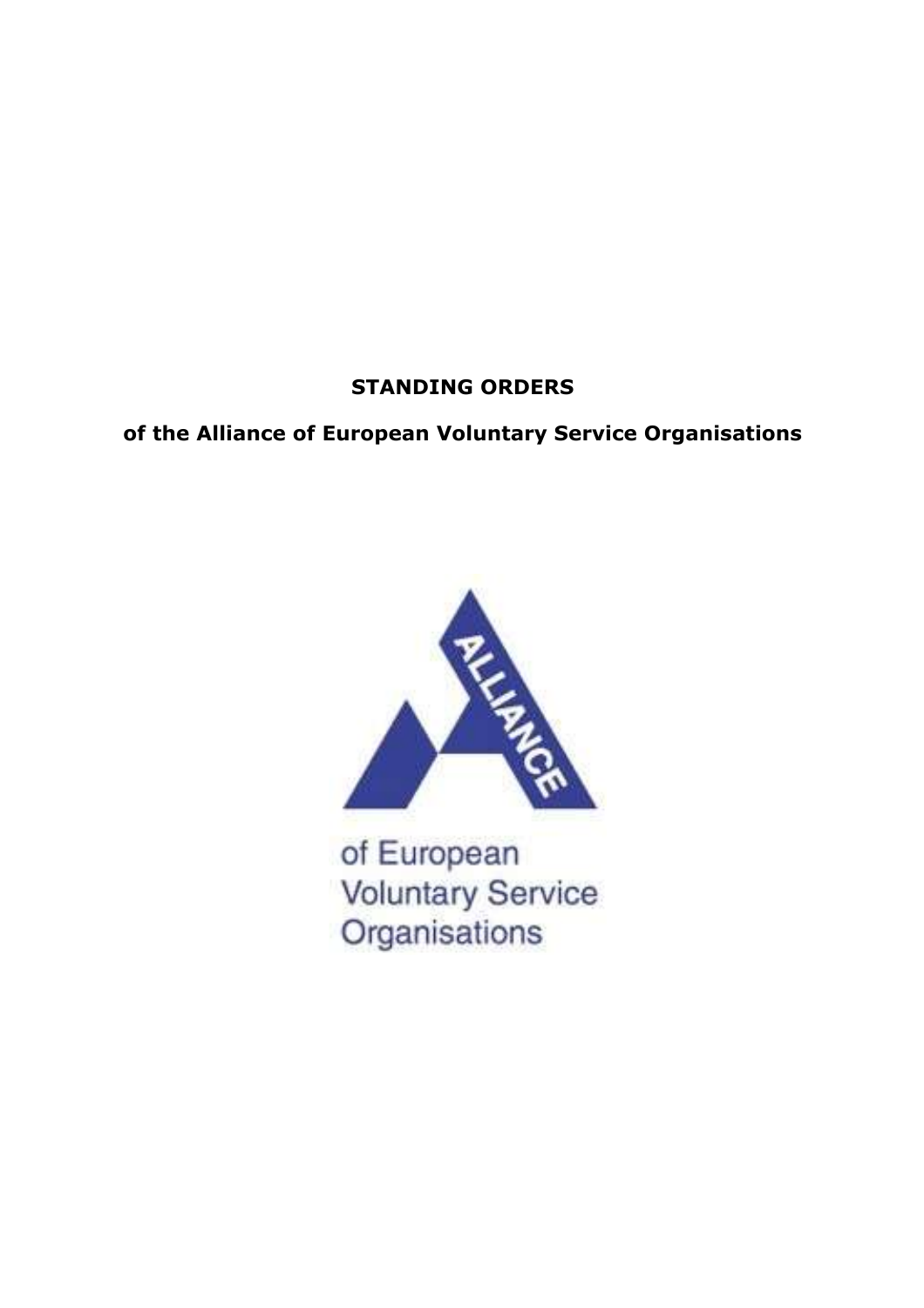# **Table of Content**

| <b>Introduction</b>                                                                             | p. 2  |
|-------------------------------------------------------------------------------------------------|-------|
| <b>0. Rules of procedure</b>                                                                    | p. 3  |
| 1. Executive Committee and Secretariat                                                          | p. 3  |
| 1.a Tasks of members of the Executive Committee                                                 | p.3   |
| 1.b Tasks of Alliance Secretariat                                                               | p. 7  |
| 1.c Alliance Executive Committee candidatures                                                   | p. 8  |
| 2. Membership                                                                                   | p. 8  |
| 2.a Applications for Membership                                                                 | p. 8  |
| 2.b Beginning of Membership                                                                     | p. 11 |
| 2.c Loss of membership                                                                          | p. 12 |
| 2.d Applications procedures                                                                     | p. 12 |
| 3. Membership fee                                                                               | p.14  |
| 4. Constitutional changes                                                                       | p. 16 |
| 5. Voting procedures                                                                            | p. 17 |
| 6. Guidelines for decision making outside scheduled<br><b>EC</b> meetings                       | p. 21 |
| 7. Guidelines for management and resolution of<br>conflicts within Alliance                     | p. 23 |
| 8. Financial regulations                                                                        | p. 24 |
| 9. Establishment of central archives for the Alliance                                           | p. 27 |
| 10. Working methods between the EC, the NAGs<br>(Necessary Action Groups) and the meeting hosts | p. 29 |
| 11. Partners                                                                                    | p. 31 |
| 12. Guests and guest organisations                                                              | p. 33 |
| 13. Necessary Action Groups (NAGs)                                                              | p. 35 |
| 14. Communities of Interest (CoIs)                                                              | p. 36 |
| 15. Appendix 1-A<br>Candidate Membership Application Form                                       | p. 38 |
| 16. Appendix 1-B<br>Associate Membership Application Form                                       | p. 42 |
| 17. Appendix 1-C<br>Full Membership Application Form                                            | p. 44 |
| 18. Appendix 2                                                                                  | p. 46 |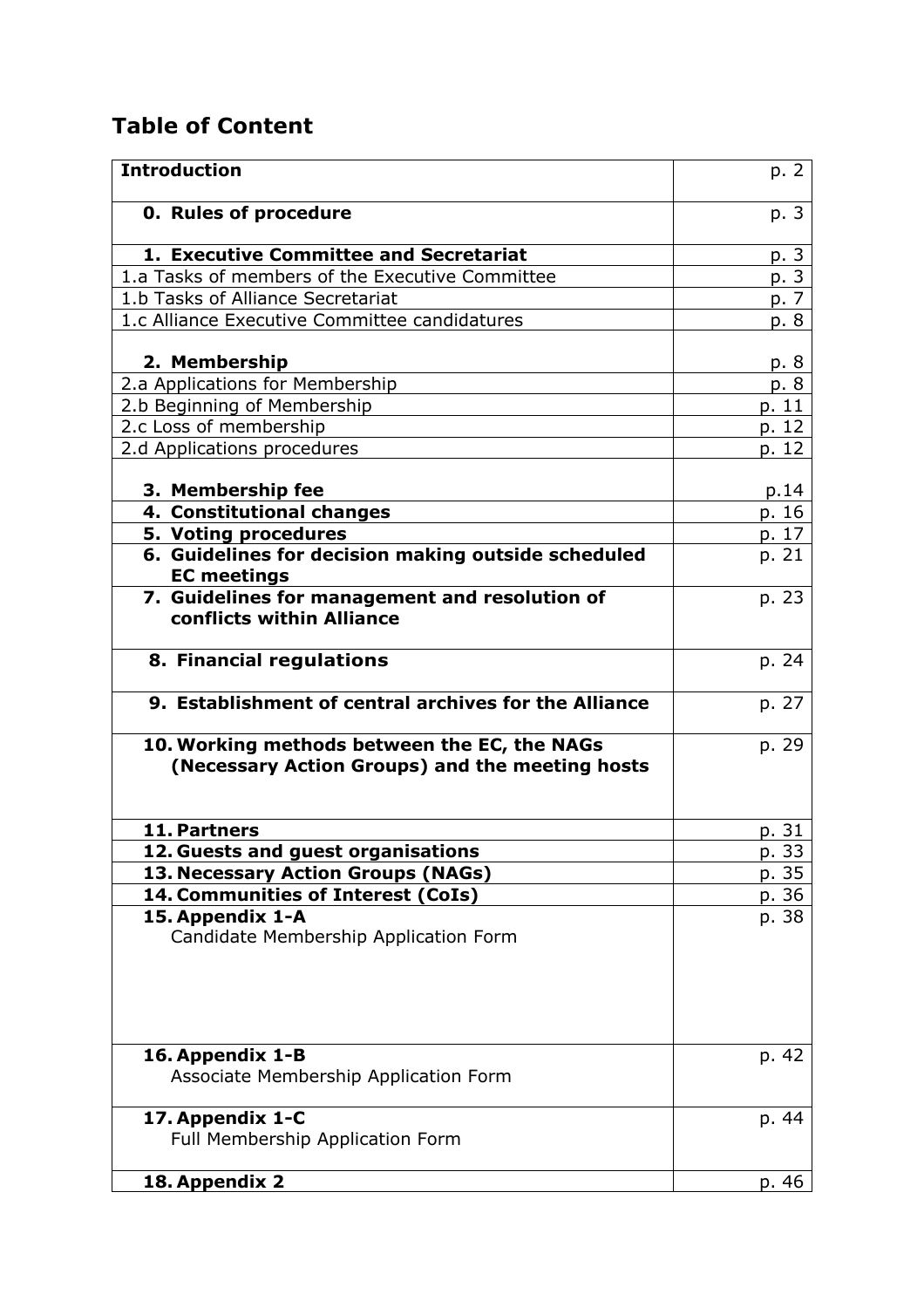| Examples Of Calculation Of Absolute And Simple Majority                  |       |
|--------------------------------------------------------------------------|-------|
| 19. Appendix 3<br><b>Voting Result Form</b>                              | p. 49 |
| 20. Appendix 4<br><b>Ballot Form For Proposals</b>                       | p. 50 |
| 21. Appendix 5<br><b>Ballot Form For Membership</b>                      | p. 51 |
| 22. Appendix 6<br>Proxy Voting Procedure                                 | p. 52 |
| 23. Appendix 7<br>Management of Alliance events and projects             | p. 53 |
| 24. Appendix 8<br>Application form of Alliance events and projects       | p. 59 |
| 25. Appendix 9<br>What to consider when thinking of hosting Alliance GA  | p. 60 |
| 26. Appendix 10<br>What to consider when thinking of hosting Alliance TM | p. 61 |
| 27. Appendix 11<br>Information dissemination                             | p. 62 |
| 28. Appendix 12<br>Guest application form                                | p. 64 |
| 29. Appendix 13<br>Letter of support                                     | p. 66 |
| 30. Appendix 14<br>Partner application form                              | p. 67 |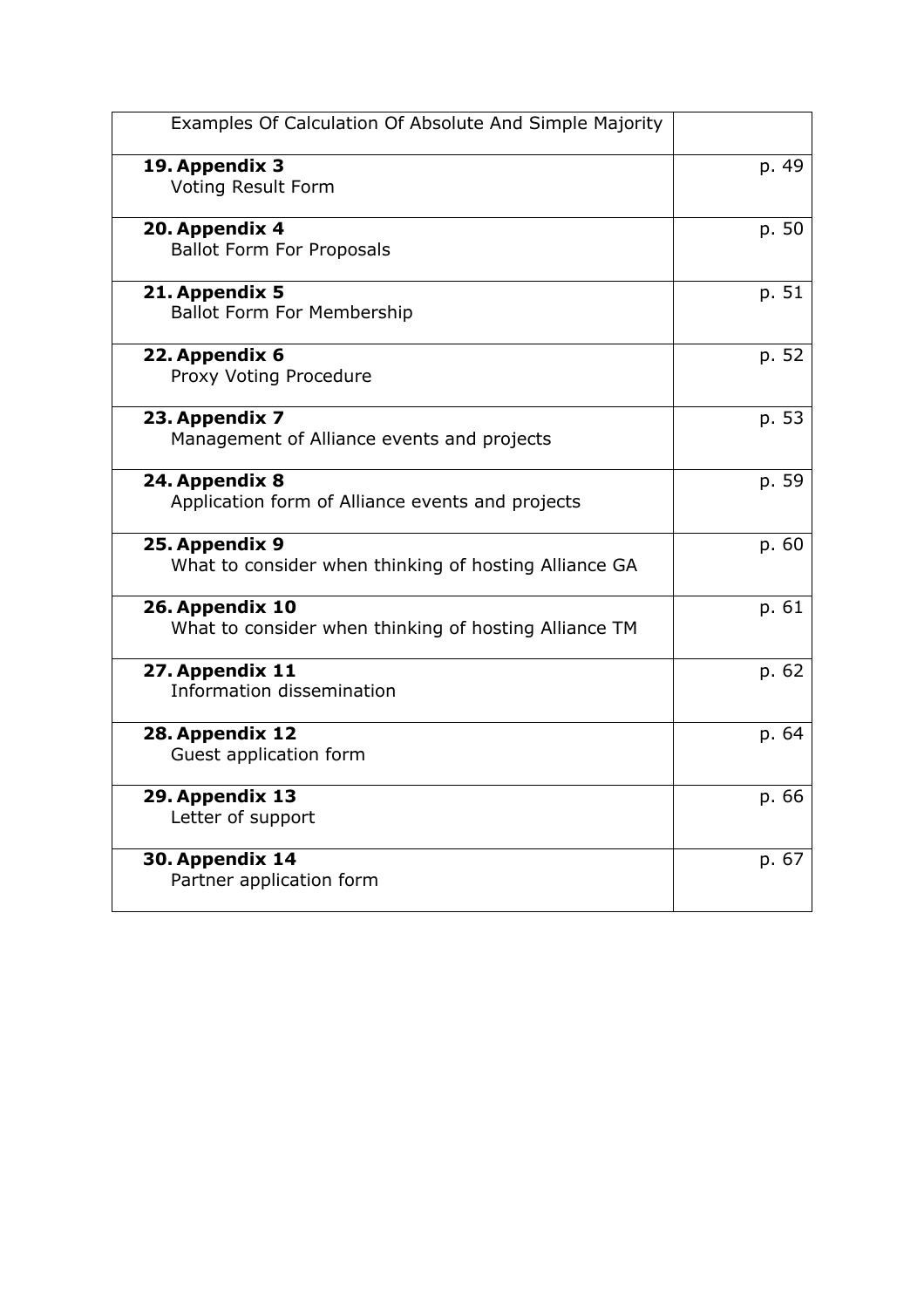### **Introduction**

Since its foundation in 1982 many decisions and rules of the Alliance of European Voluntary Service Organisations were always based on the Constitution and the practical interpretation of the Constitution by its members.

EC developed the Standing Orders in 1993. The Standing Orders contain several procedures and unwritten rules in the Alliance and interpretations of the Alliance Constitution, which are frequently used. The Standing Orders are meant as a set of rules and guidelines to help the members and the Executive Committee at the GA and through the year.

According to article 4.12 of the constitution Alliance can have "Rules of Procedures" for all kind of activities which are not described in detail in the constitution.

The Standing Orders may be amended or replaced by a General Assembly. Any proposal from Members Organisations or Executive Committee to amend the Standing Orders should be submitted in written form to the General Secretary at least two weeks in advance of the General Assembly, which will consider the motion. The General Secretary will circulate the received proposals to the members two weeks prior to the General Assembly.

The amendments come into action after the rise of the General Assembly.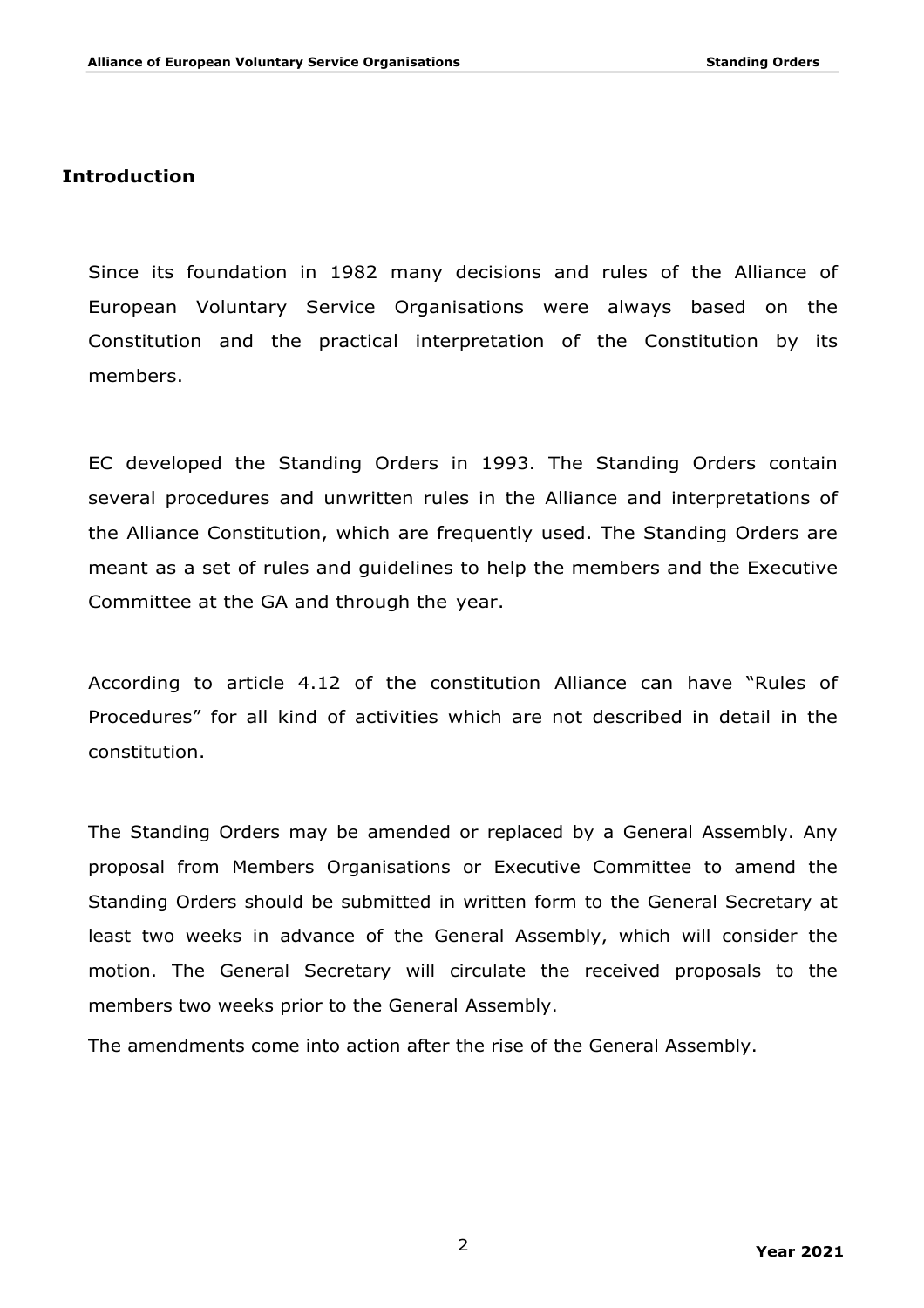#### **0. Rules of procedures**

The General Assembly may decide on "Rules of Procedures" to accommodate for anything not being settled in this constitution (article 4.12).

"Rules of Procedures" will be decided upon by a two/third majority, abstentions counted (article 4.12).

#### *Explanation article 4.12:*

- ØØ *the "Rules of Procedures" of the Alliance constitution will be named Standing Orders.*
- ØØ *there has been a vote on new proposals and amendment for the Standing Orders at the GA.*
- ØØ *to accept the Standing Orders two/third of the members have to vote in favour of the proposals.*

*The abbreviations in the Standing Orders being used are:*

*EC = Executive Committee GA = General Assembly GC = General Conference NAG = Necessary Action Group COI = Community of Interest*

#### **1. Executive Committee and Secretariat**

**1.a. Tasks of the members of the Executive Committee**

#### **All EC-members:**

The role of the Alliance Executive Committee members is to be responsible for the implementation of the Alliance plan of action and the daily running of the Alliance.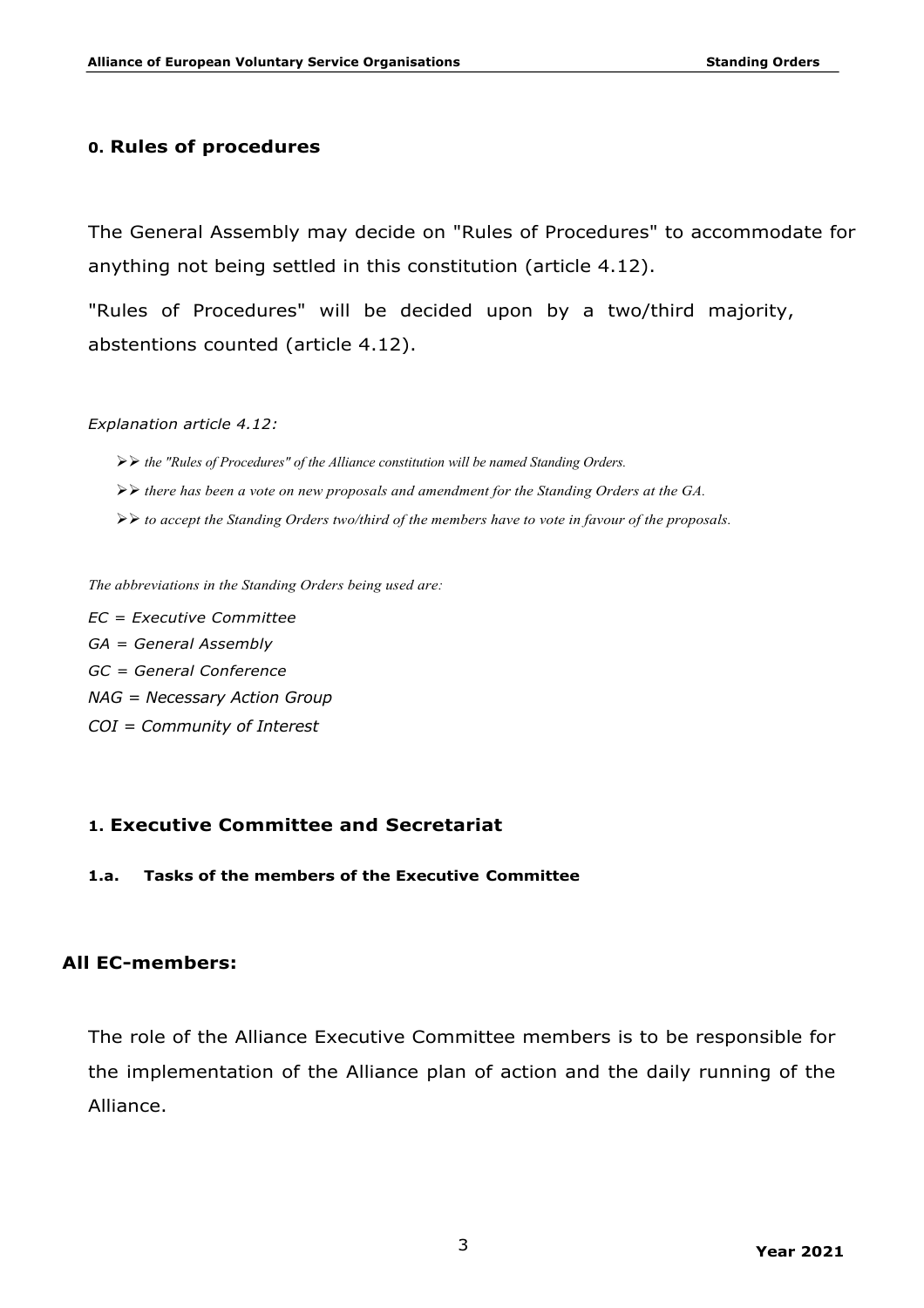- $\triangleright\triangleright$  represent the Alliance in meetings, and insure feed back into the Alliance
- $\triangleright\triangleright$  co-ordinate non-EC members involved with the point of Plan of Action
- $\triangleright\triangleright$  co-ordinate working groups appointed by the General Assembly
- $\triangleright\triangleright$  confer with hosting organisations on preparation of events
- $\triangleright\triangleright$  insure accurate production of the GA minutes or other constitutional meetings
- $\triangleright\triangleright$  stimulate strategic developments of the Alliance
- $\triangleright\triangleright$  collect the proposals for constitutional changes
- $\triangleright\triangleright$  encouraging new membership
- $\triangleright\triangleright$  ensure the continuity of respective position in the EC by recruiting and preparing new members to carry the duties after new elections to the EC
- $\triangleright\triangleright$  take ad hoc tasks decided in the EC

#### **President**

The role of the Alliance President is to be responsible for the overall representation of the Alliance and common co-operation between members. President is responsible for the work of EC.

- $\triangleright\triangleright$  acts as the legal representative of the Alliance
- $\triangleright\triangleright$  monitors and follows the implementation of Alliance Plan of Action
- $\triangleright\triangleright$  prepares invitations and agenda of the constitutional meetings
- $\triangleright\triangleright$  chairs the constitutional meetings
- $\triangleright\triangleright$  prepares the President's Report for the General Assembly
- ØØ encourages members to host Alliance's regular events
- ØØ encourages members to take positions in EC

## **General Secretary**

The role of Alliance General Secretary is to manage the general means of Alliance to fulfil the Plan of Action. GS acts as a link between EC members in the period between EC meetings and between EC and members in the period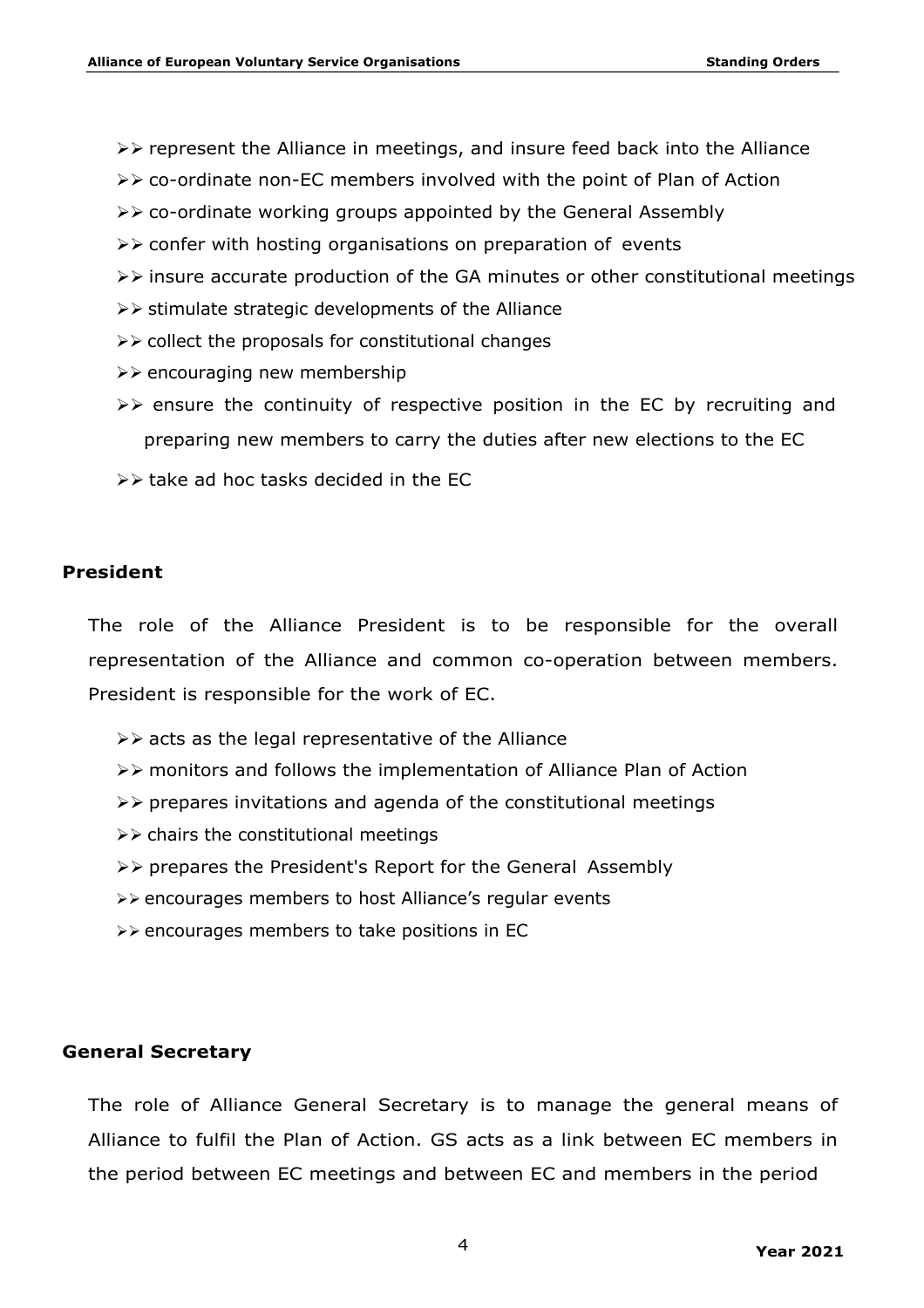between Alliance meetings.

- $\triangleright\triangleright$  prepares applications and reports for administrative grants
- ØØ maintains up-dated version of the Constitution
- ØØ ensures coherence between Constitution and Standing Orders
- $\triangleright\triangleright$  writes and spreads the minutes of the EC meetings
- ØØ prepares the General Secretary's Report for the General Assembly
- $\triangleright\triangleright$  is responsible for the Annual Report of the Alliance
- $\triangleright\triangleright$  keeps the archives up to date
- ØØ ensures proper registration of official Alliance's documents
- $\triangleright\triangleright$  answers membership applications
- $\triangleright\triangleright$  keeps an up to date list with addresses of Alliance members, partners, and guests (Invitation List)
- $\triangleright\triangleright$  distributes information to the members
- $\triangleright\triangleright$  co-ordinates the work of the assistants
- $\triangleright\triangleright$  is responsible for the content of the Alliance web site

#### **Treasurer**

The role of the Alliance Treasurer is to be responsible for the day to day finances of the Alliance and to propose short and long-term financial policies of the Alliance.

 $\triangleright\triangleright$  prepares the annual budget

- $\triangleright\triangleright$  administers the day to day accounts
- $\triangleright\triangleright$  administers the membership fees, and contributions
- $\triangleright\triangleright$  prepares the annuals accounts and arrange the audits

 $\triangleright\triangleright$  supervises, signs and controls the application for funding of the Alliance activities

- $\triangleright\triangleright$  gives financial reports at EC meetings
- $\triangleright\triangleright$  prepare the Financial Report for the General Assembly
- $\triangleright\triangleright$  keeps up to date information about funding possibilities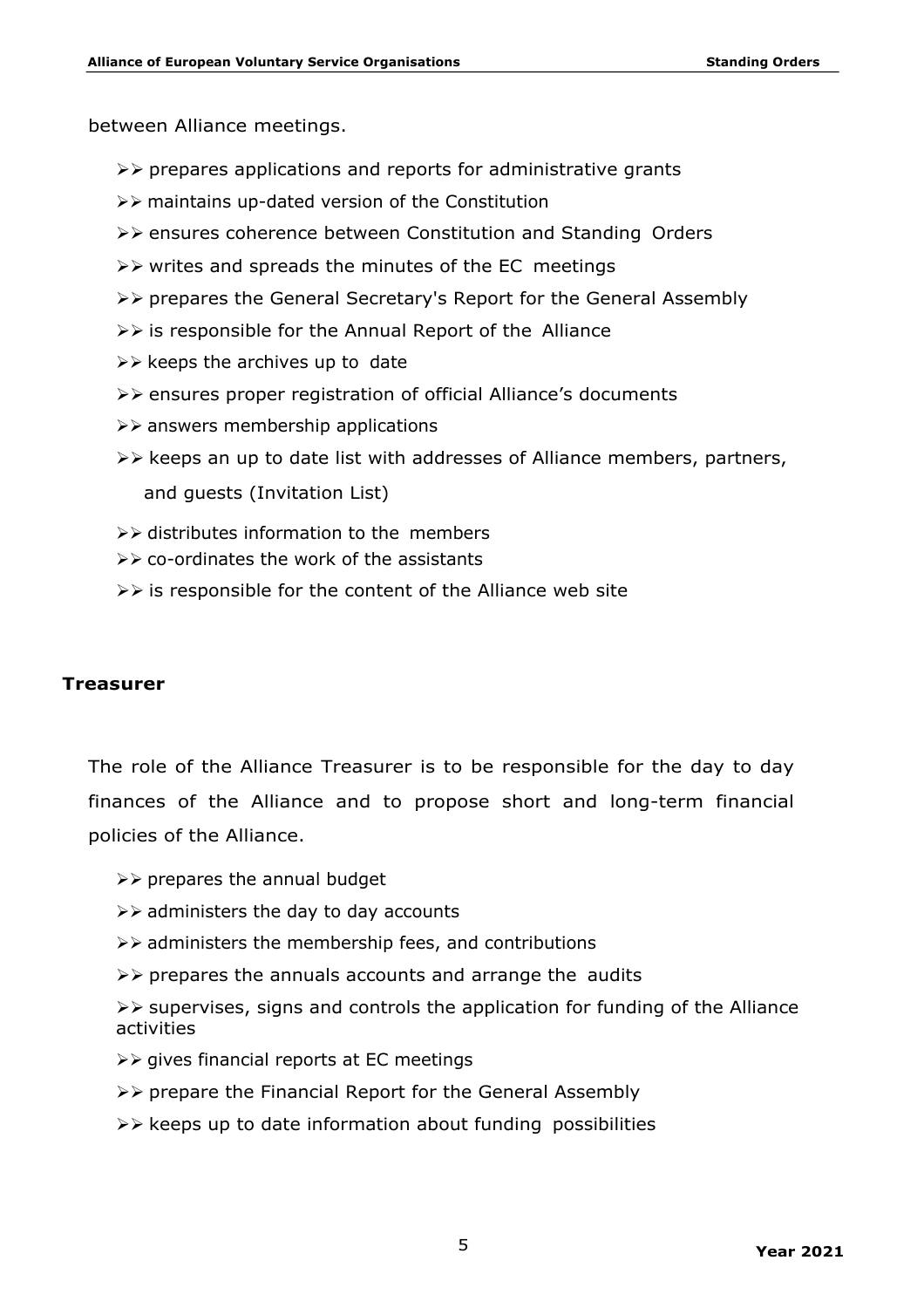#### **Vice-president**

The role of Alliance Vice President is to be a contact person for the Alliance projects and to ensure the coherency and communication between working groups.

- ØØ monitors and supports Alliance projects
- $\triangleright\triangleright$  replaces the President during absence

## **Vice-President for External Relations**

The role of the Vice-President for External Relations is to be responsible for external representation and external policy of the Alliance.

- $\triangleright\triangleright$  co-ordinates external relations activities
- ØØ ensures sustainability of Alliance external representation
- $\triangleright\triangleright$  develops and maintains new contacts
- $\triangleright\triangleright$  is a contact and support person for the representatives of the Alliance in the non- Alliance events
- $\triangleright\triangleright$  provides training on external relations for Alliance members
- $\triangleright\triangleright$  keeps up date contacts with external relations: YF, UNESCO, AVSO, CCIVS, YAP, SCI, UNV

## **Additional members**

Additional members are responsible for assisting the EC with actions as defined in the POA and ad hoc tasks decided in the EC. They also take responsibility for matters not covered by other EC members. In addition, these positions could be considered for preparation of new core members of the EC.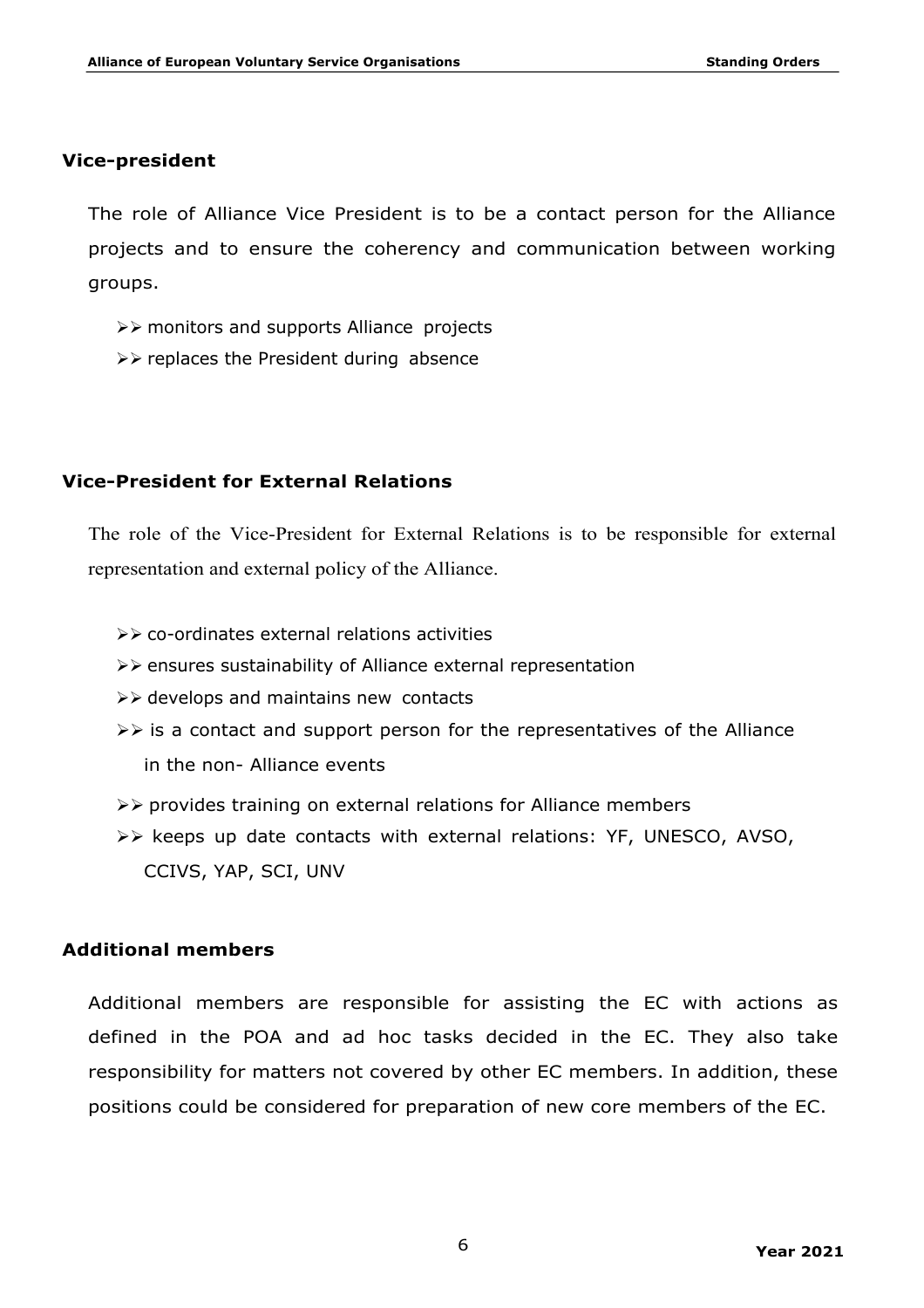### **Transition Period**

When passing core positions in the Alliance EC from a current EC member to the newly elected organisation a transition period is foreseen. It lasts no longer than from the end of GA till the end of the Technical Meeting in the following year. The organisation that hosted the former EC and the newly elected organisation are responsible for ensuring cooperation during this transition.

The aim of this period is:

- introduction of the position by previous EC member to the newly elected one;
- securing smooth transfer of information, knowledge, and practices;
- and passing the monitoring of concrete events and activities.

In particular for the Treasurer, this period is to be used for closing the accounts of the current year and assisting the new Treasurer in producing financial reports for Alliance, as well as the necessary reports for the grantors.

A part of Alliance budget planned for the EC work can be used to cover the costs related to this transition period (e.g. meetings between previous and current EC members). Former EC members may be invited to the first meetings of the new EC at the expense of the Alliance.

#### **1.b. Tasks of Alliance Secretariat**

#### **Assistants**

The role of Alliance Assistants is to support the EC members. Concrete tasks and duties will be defined by contracts, signed with the organisations responsible for providing their functions.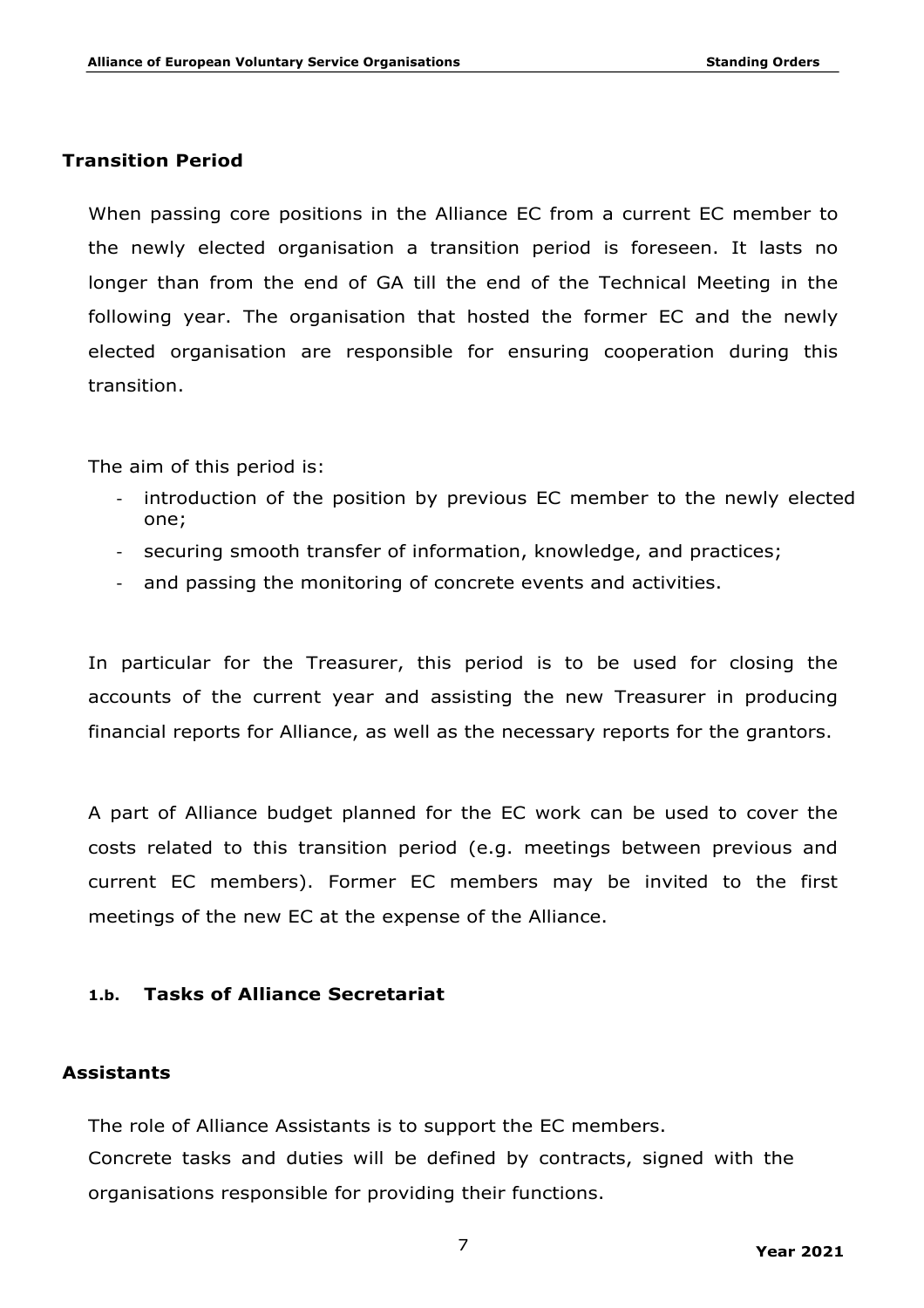#### **1.c. Alliance Executive Committee candidatures**

Alliance Executive Committee candidatures have to follow deadlines and mandate forms.

Intentions for permanent positions should be submitted two weeks prior to the GA to the EC on ec@alliance-network.eu.

In case there is no candidate by the deadline and/or individual candidate for open EC position at the GA, their supporting Member Organisation should confirm the mandate before the election takes place and provide an official mandate within one week after the closure of the GA.

#### **2. Membership**

#### **2.a. Application for membership**

#### **Specific criteria for candidate membership**

To become a candidate member of the Alliance all general criteria and specific criteria for candidate membership have to be met:

The organisation has carried out international voluntary service in its own

country for at least two years and has had an exchange relationship with Alliance members for at least two years (article 3.5).

*Explanation of article 3.5:*

- ØØ *the organisation needs to have had an exchange with other Alliance members; i.e. the organisation has sent people to volunteer projects of Alliance members and the members have sent people to the volunteer projects of the organisation.*
- ØØ *the organisation can have any national identity (European or non-European).*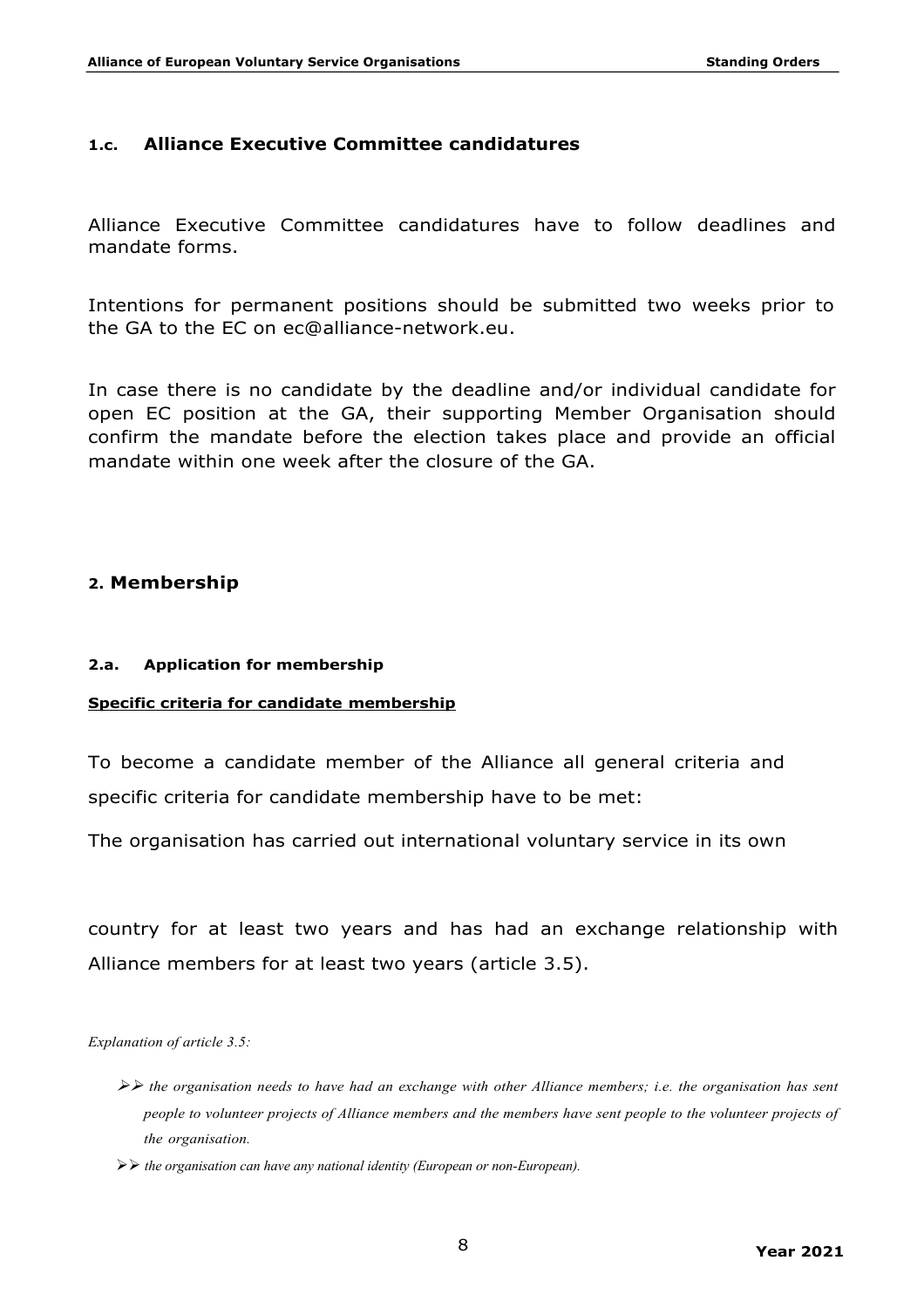The applying organisation will be sent information of the Alliance on:

- the Constitution of the Alliance.
- the general information (brochures and annual report) of the Alliance and the voting procedure (see: 5. Voting procedure).

# **Specific criteria for associate membership**

To become an associate member of the Alliance all general criteria and specific criteria for associate membership have to be met:

- The organisation is situated in a Non-European country (article 3.4.ii).
- The organisation has carried out international voluntary service in its own country for at least two years and has been a candidate member of the Alliance for at least the two years before applying for associate membership (article 3.4.i).

The applying organisation will be sent information of the Alliance on:

- The Constitution of the Alliance.
- The general information (brochures and annual report) of the Alliance and the voting procedure (see: 5. Voting procedure)

# **Specific criteria for full membership**

To become a full member of the Alliance all general criteria and specific criteria for full membership have to be met:

- $\triangleright$  the organisation is situated in a European country (article 3.3).
- $\triangleright$  the organisation has carried out international voluntary service in its own country for at least two years and has been a candidate member of the Alliance for at least the two years before applying for full membership (article 3.3).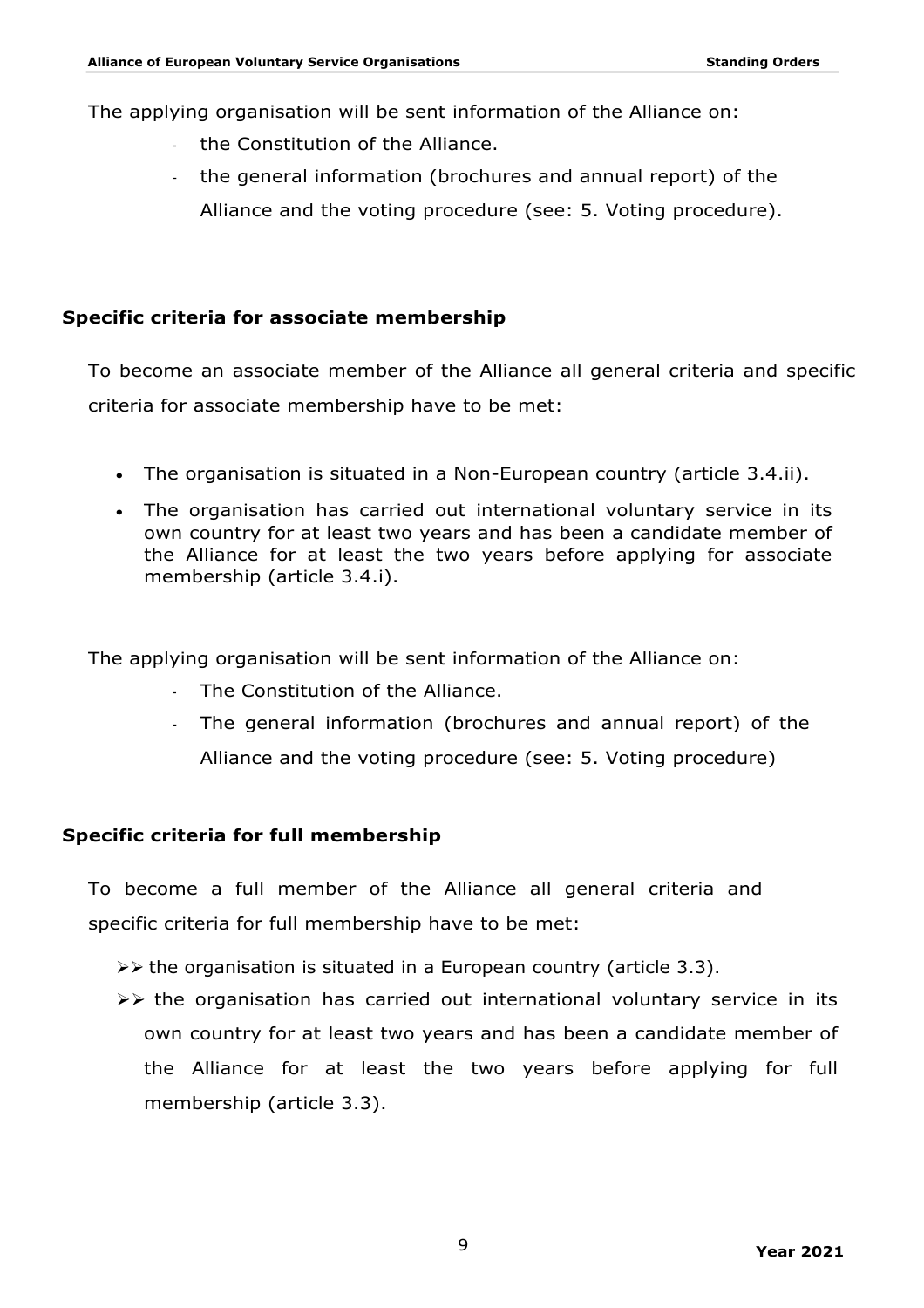## **Application**

Written applications for membership have to reach the General Secretary of the Alliance at least six weeks in advance of the date of the General Assembly (article 3.6).

The Executive Committee must inform the member organisations of the Alliance at least four weeks in advance of the General Assembly about the organisations that are applying for membership (article 3.5).

*Explanation of article 3.5:*

*The application for membership must contain the following items:*

- ØØ *request for membership*
- ØØ *which type of membership*
- ØØ *name of the organisation, name of the country, legal status*
- ØØ *activities of the organisation*
- ØØ *description of the organisation's general activities for youth*
- ØØ *description of exchange activities with Alliance members:*
- ØØ *activities concerning sending people abroad for the last two years,*
- ØØ *activities concerning receiving people in own projects for the last two years*
- ØØ *constitution of the organisation*
- ØØ *evidence of the legal recognition of the organisation in the country*

This has to be done by the organisations, which apply for candidate membership, as well as the organisations, which apply for associate or full membership. Although Alliance members will know the organisation, which applies for associate or full membership the organisation has the obligation to define its activities during the period of candidate membership.

Organisations, which want to apply for membership, have to fill in the Alliance application form (Appendix 1: Alliance questionnaire for membership).

If candidate members want to obtain associate or full membership, they have to apply for I t after 2 years within a 5-year period of membership; this means, there will be a voting on the request for associate or full membership.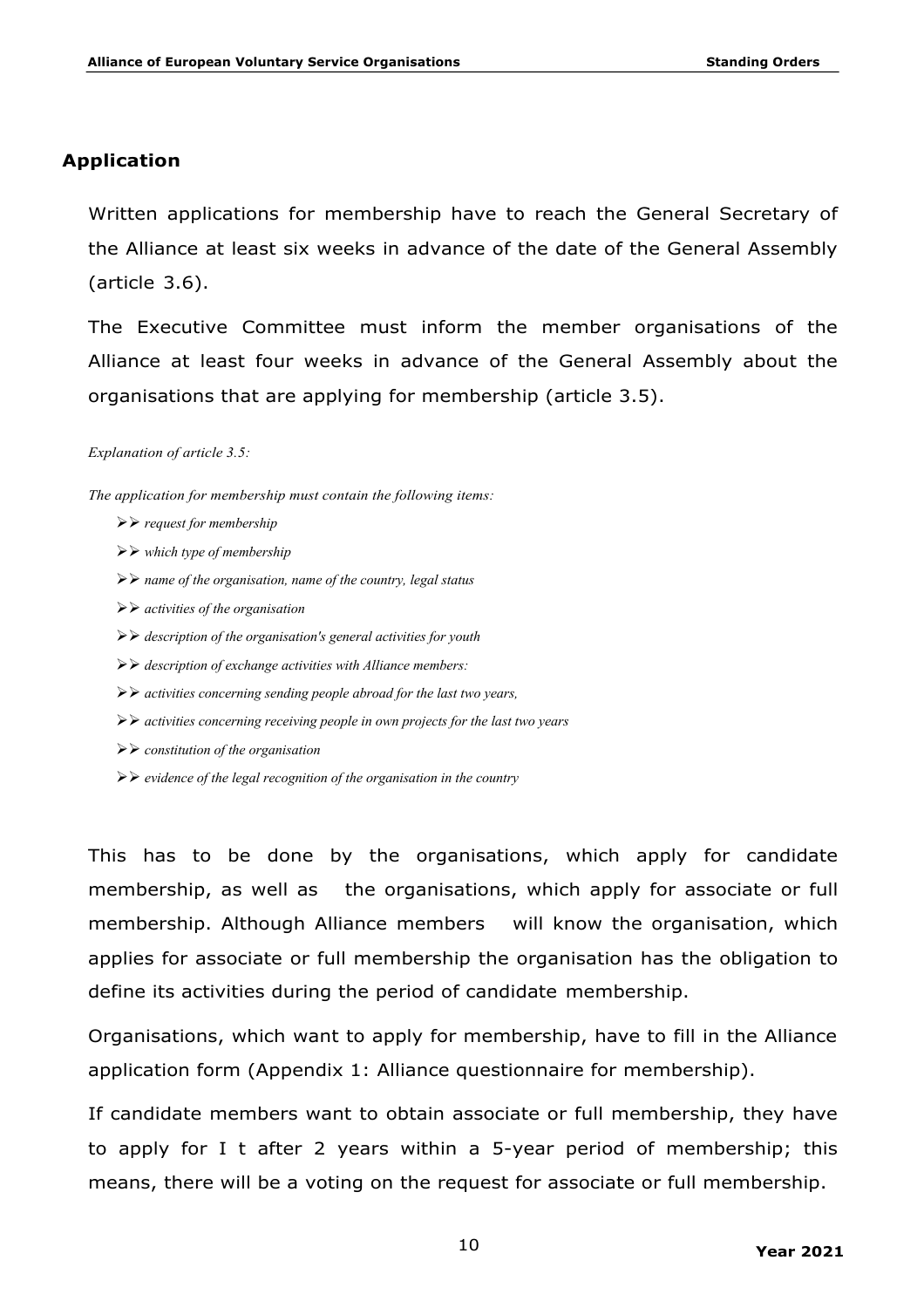Candidate members will not automatically become associate or full members after two years of candidate membership.

The Executive Committee will discuss the application of an organisation and check if the application of the organisation is susceptible. The EC cannot refuse an application by itself. Every application has to be discussed in the GA, apart from the advice and ideas of the EC.

The EC may formulate an (oral or written) explanation towards the member organisations of the Alliance if, and how, the organisation meets the criteria for membership.

The EC will always invite the candidate for the General Assembly, even if the EC has formulated a negative advice.

If the EC thinks that more information is needed to make a decision at the GA, the EC can request an organisation to send more detailed information, especially if there is doubt whether the organisation meets the criteria.

## **2.b. Beginning for membership**

The period of membership for organisations begins following the General Assembly (article 3.7). These organisations may stand for the positions open to their acquired status during the General Assembly.

Financial implications of membership come into effect on the 1st of January of the year following the General Assembly (article 3.7)

Organisations, which have applied for candidate membership, have to be informed about the result of the voting after the General Assembly.

The President or the General Secretary will inform the organisation in writing.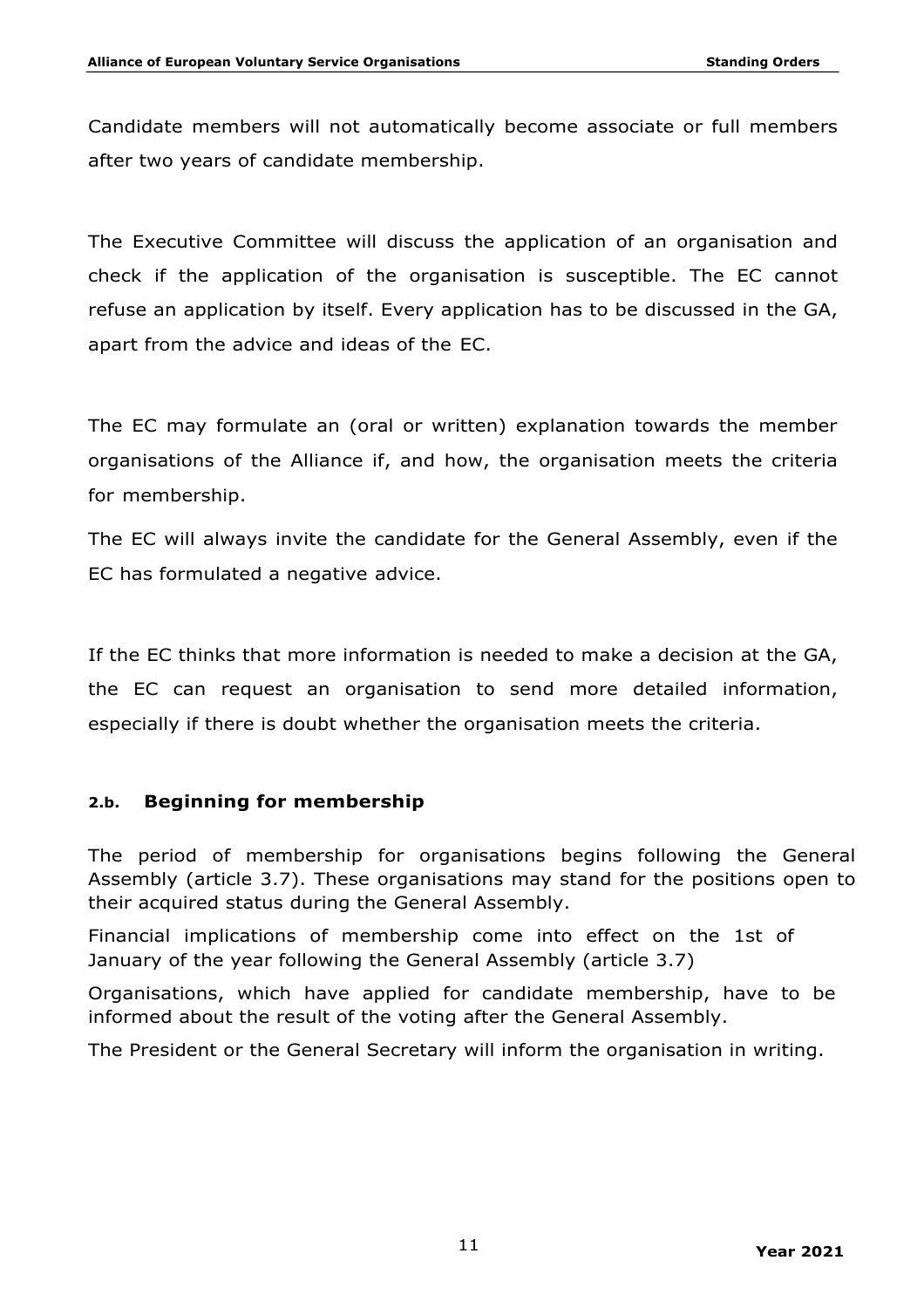#### **2.c. Loss of membership**

Following Art. 3.9 a member can be dismissed from the Alliance, if it does not respect the rules and regulations set up in the Constitution or the Standing Orders.

It means that all items on the list "responsibilities of the members" (Art. 3.3.5, 3.4.4, and 3.5.5) can be reasons for dismissal (for full, associate or candidate members).

1/4 of all full and associate members can make a proposal to review the membership of an organisation.

The proposal is to be sent with an explanation of the reasons to the General Secretary at least twelve weeks before the General Assembly.

After a first written request from the EC to the concerned member, the proposal is discussed by the General Assembly and a vote by a majority of ¾ (three quarters) of the full and associate members present is necessary for the dismissal to come into action (Art. 3.9).

A candidate member loses its membership automatically, if it does not apply for (Art. 3.5.3) or does not obtain the full or associate membership after five years.

An excluded member cannot apply for candidate membership within a two-year period.

#### **2.d. Application procedure**

#### **Acceptance of New Members**

New members will be admitted by an absolute majority vote of the full and associate members of the Alliance present at the General Assembly (see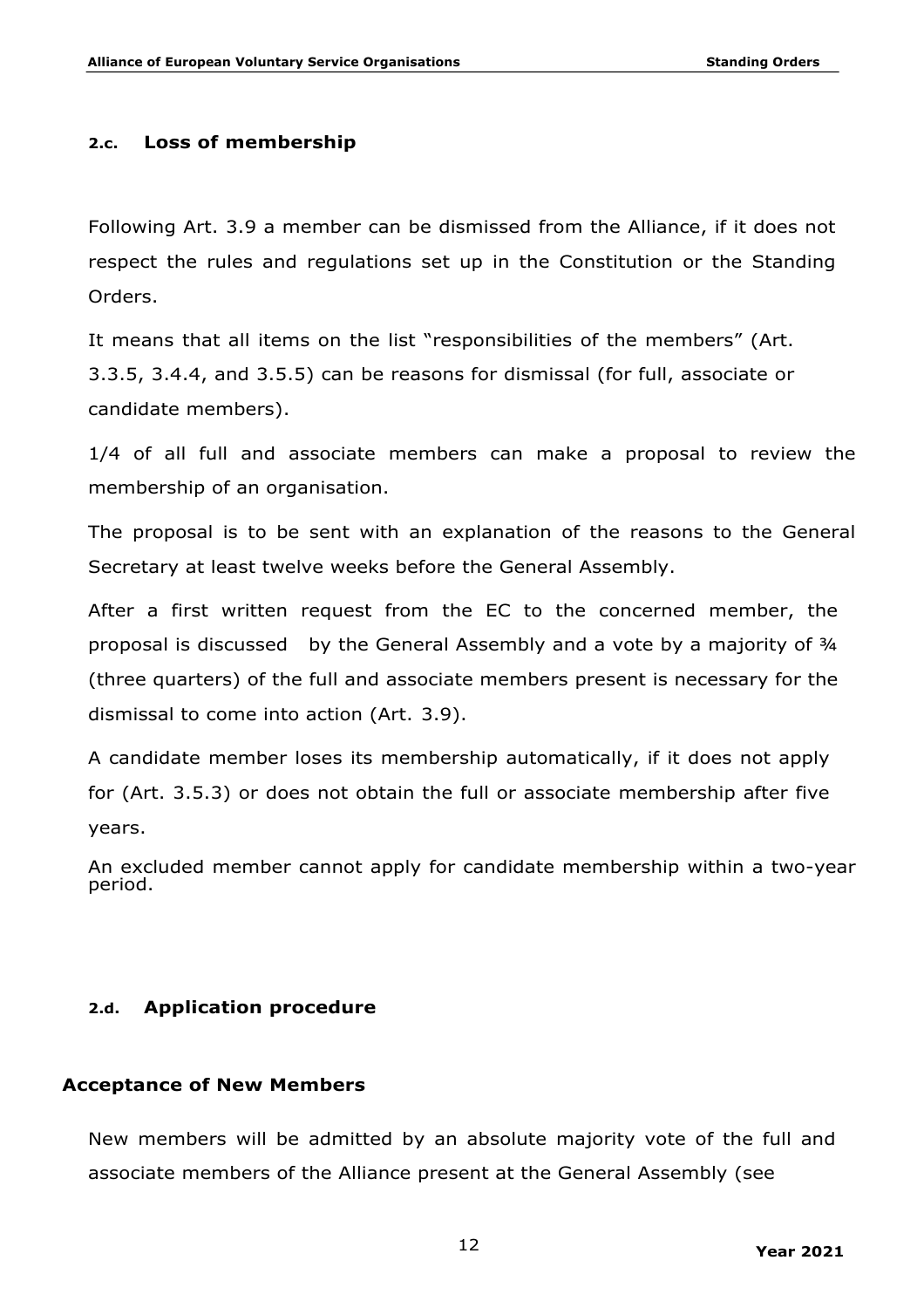#### article 4.10) (article 3.6).

#### *Explanation of article 3.6:*

- ØØ *An absolute majority in favour is more than 50% of the full and associate members, which are present at the General Assembly and use their right to vote.*
- ØØ *The total number of votes in favour is calculated by counting all the full and associate members, which are present at the General Assembly. This means that the full and associate members, which are absent, and the members which do not use their right to vote, are excluded.*
- ØØ *See for an example of the calculation of the absolute majority (Appendix 2).*

#### **Procedure for voting on membership application**

The procedure of the voting for membership goes as follows:

 $\triangleright\triangleright$  the President will give an introduction to the application of the applicant organisations.

- $\triangleright\triangleright$  the applicant organisation(s) can give a short presentation.
- $\triangleright\triangleright$  the members can ask questions.
- $\triangleright\triangleright$  the applicant organisation(s) will be given the opportunity to answer the questions of the members.
- $\triangleright\triangleright$  the applicant organisation(s) will leave the room.
- $\triangleright\triangleright$  the members will discuss the application of the applicant organisation(s), which will be led by the President.
- $\triangleright\triangleright$  the EC may express the opinion of the EC and advise the members.
- $\triangleright\triangleright$  the members may say their opinion about the applicant.
- $\triangleright\triangleright$  the full and associate members will vote on the applicant(s) according to the rules explained by the Voting Committee.
- $\triangleright\triangleright$  the voting for the membership application will be done by ballot (Appendix 5: Ballot form for membership).
- $\triangleright\triangleright$  when two or more organisations have applied for membership, there will be a vote on the organisations all at the same time.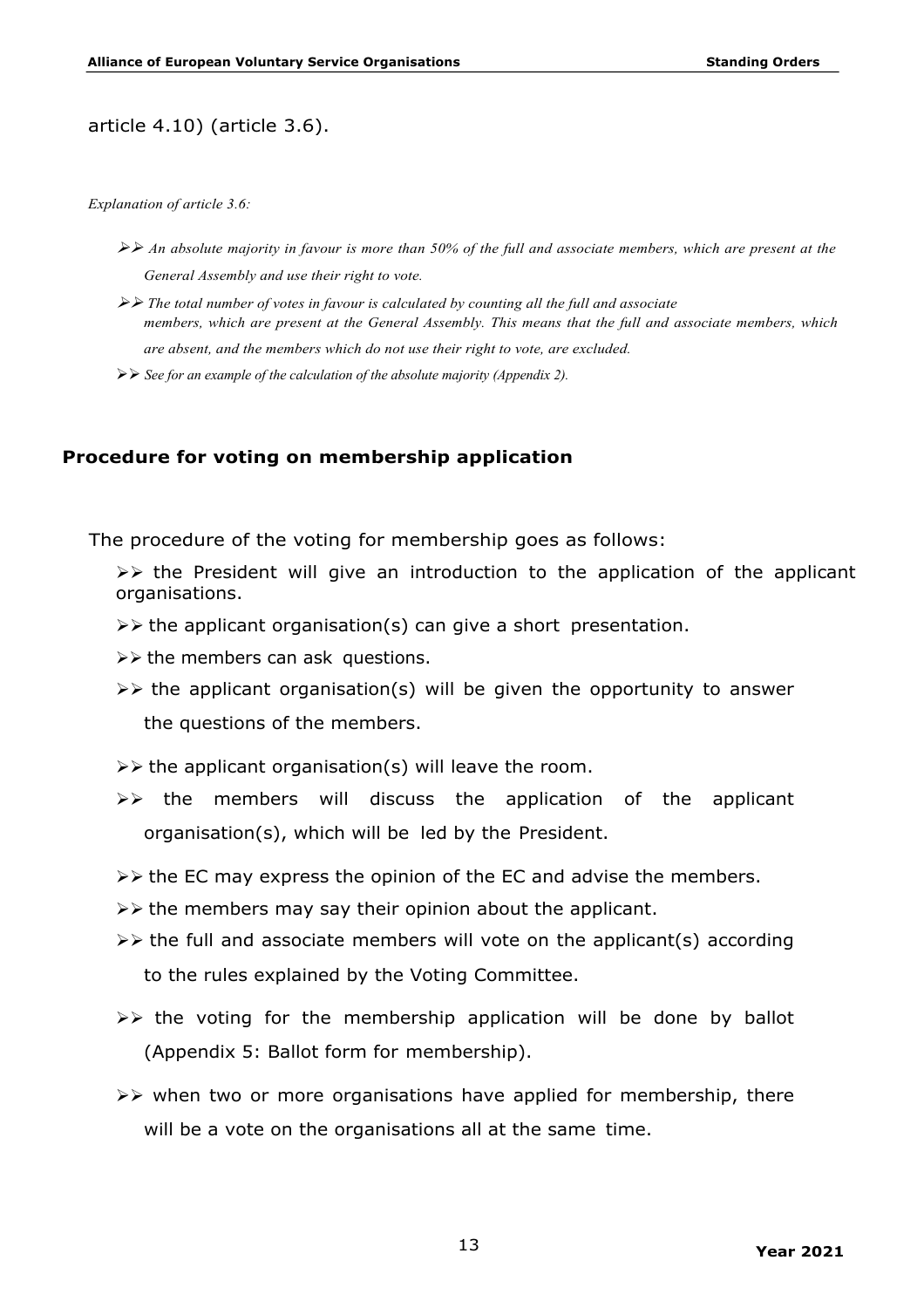- $\triangleright\triangleright$  the President will announce the voting results to the GA.
- $\triangleright\triangleright$  the Voting Committee will show the applicants in.
- $\triangleright\triangleright$  the President will inform and explain the results of the vote to the applicant after coming in.

#### **3. Membership fee**

#### **Annual subscription**

An annual subscription shall be payable by the members of the Alliance (article 8.5) as decided by the General Assembly.

As the annual subscription is based on the figures of exchange all members are responsible to send the statistics to the Alliance Secretariat until the 15<sup>th</sup> of February.

The amount is to be fixed by the Alliance Treasurer before the Technical Meeting for each member and must be paid before the beginning of General Assembly of the same year (article 8.5).

The annual subscription for new elected members is due on the 1st of January following the General Assembly (article 8.5).

#### *Explanation of article 8.5:*

- ØØ *All Alliance members must pay the inscription fee.*
- ØØ *The annual subscription system can only be decided by the General Assembly.*
- $\triangleright\triangleright$  *The proposal to change the size of the subscription can be made at the GA.*
- ØØ *The rights and obligations of the treasurer: the treasurer can make a statement about proposals to change the size of the annual subscription.*
- ØØ *The treasurer has to accept the change of the annual subscription if decided by the General Assembly.*
- ØØ *A new elected organisation will be member after the closing of the General Assembly.*

*They do not pay the membership fee in the year the organisation has been elected but in the next year following the General Assembly, if the GA takes place after 1st of June.*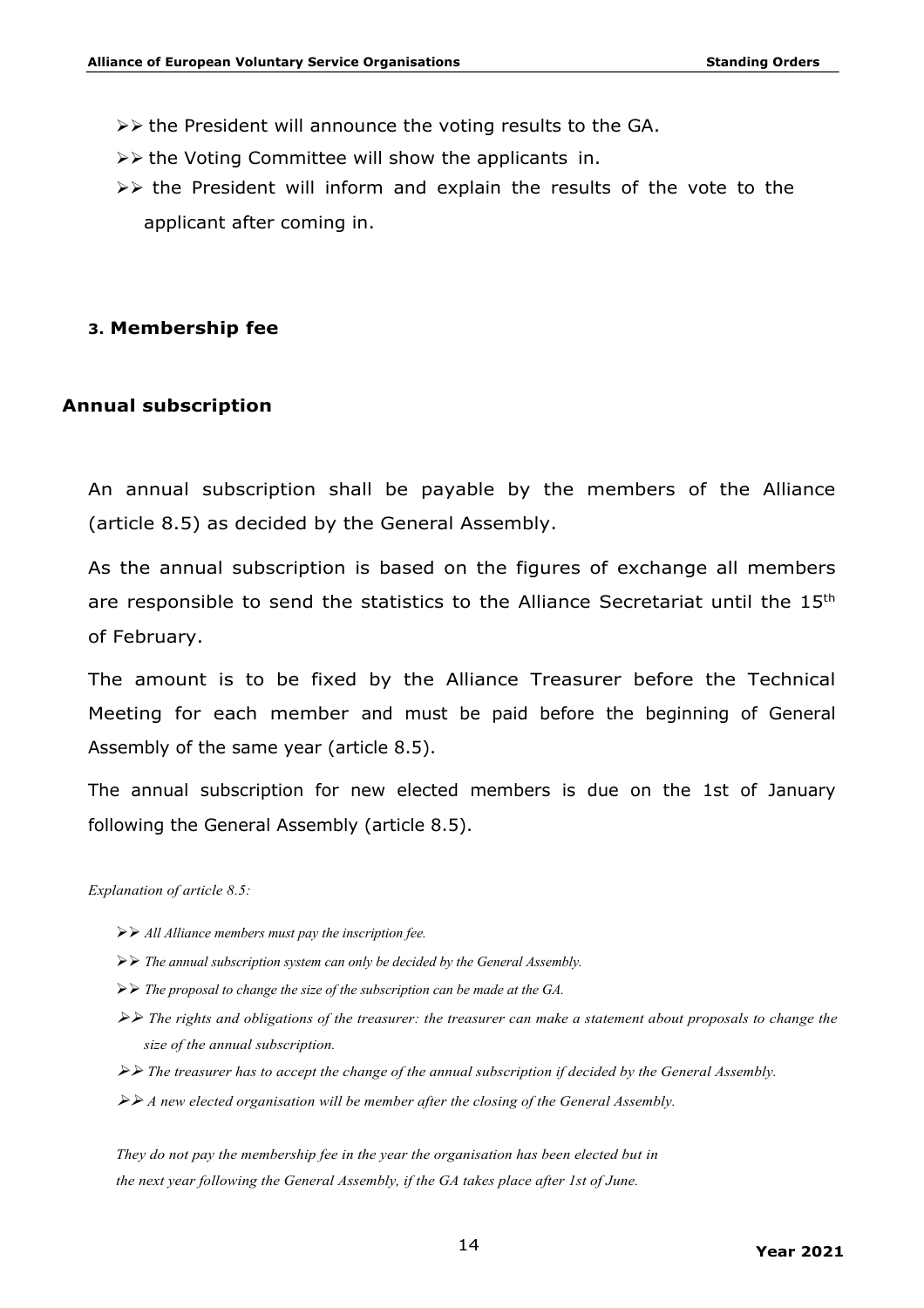#### **Failing to pay the annual subscription**

Any member who fails to pay the annual subscription in full forfeits its voting rights at the following General Assembly (article 8.6).

*Explanation of article 8.6:*

- ØØ *Normal practice is to pay during the Technical Meeting.*
- ØØ *If the organisation did not pay during the Technical Meeting, the treasurer will send a reminder within one month after the Technical Meeting.*
- ØØ *Members which have not paid before the beginning of the General Assembly do not have the right to vote at a General Assembly.*
- ØØ *It is the task of the treasurer to receive the membership fee in time and before the organisations can vote at the next General Assembly.*
- ØØ *The treasurer must inform an organisation in writing when an organisation has not been paying for a whole year. If an organisation has not paid for a whole year, the treasurer will send a formal warning in January of the second year.*
- ØØ *The treasurer is responsible to inform the members every General Assembly about an organisation which has not paid its membership fee.*

#### **Forfeiting membership**

Any member who is in two years or more in arrears with their subscription payments automatically forfeits its membership at the following General Assembly (article 8.7).

*Explanation of article 8.7:*

- ØØ *Membership will be forfeited when the subscription fee has not been paid for two years, counting from the date when the annual subscription begins, i.e. January.*
- ØØ *The treasurer is responsible to inform the members at the first coming General Assembly about an organisation which has forfeited its membership fee.*

#### **Exceptions**

A General Assembly may make exceptions to article 8.6 and 8.7 (article 8.8).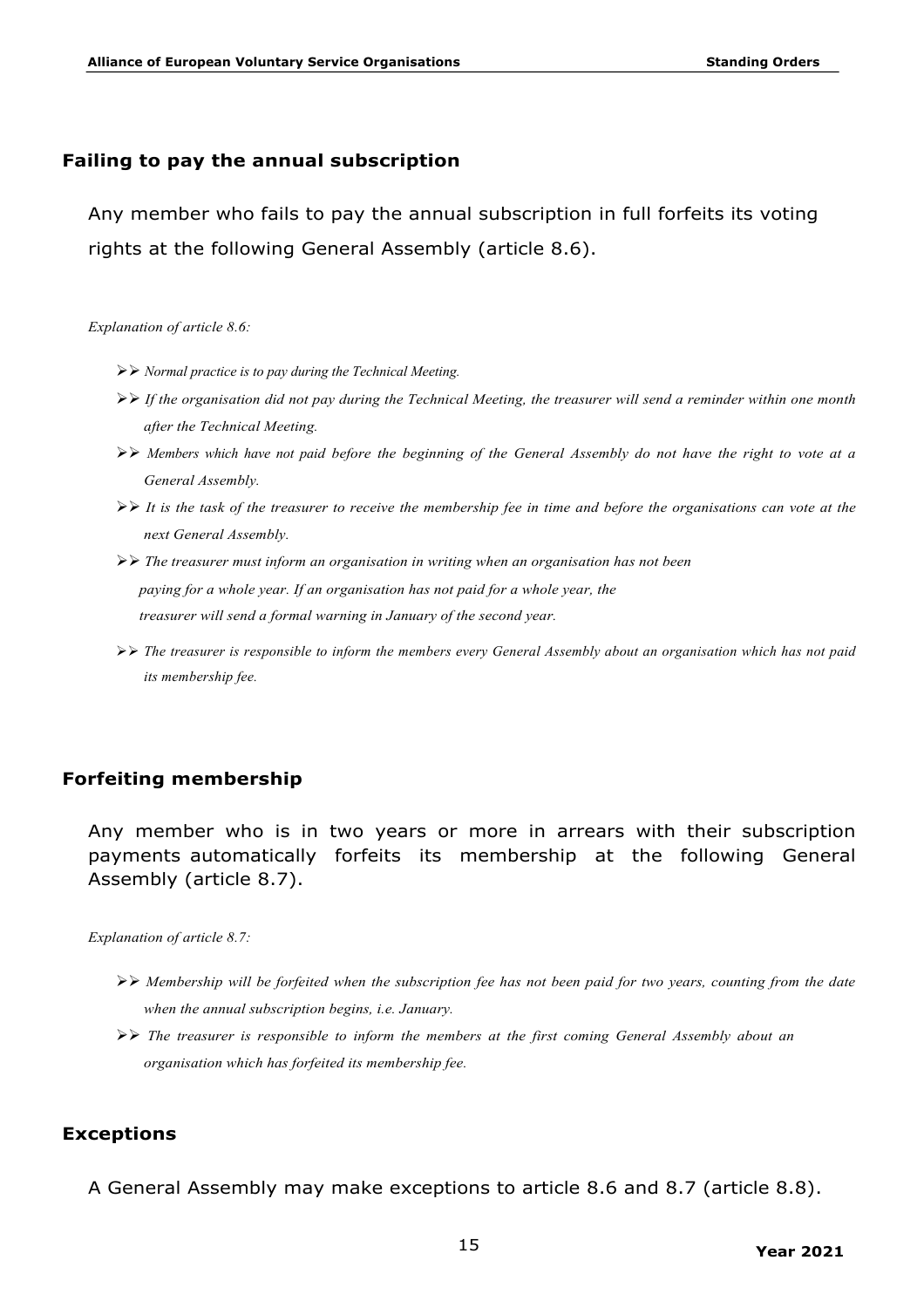*Explanation of article 8.8:*

- ØØ *The General Assembly can decide to let the organisation which has forfeited its membership, stay a member of the Alliance.*
- ØØ *The General Assembly has to vote on the continuation of membership if an organisation has not paid the subscription for two years.*
- ØØ *In this case, there will only be voting about the continuation of membership, if an Alliance member or the EC makes a proposal.*
- ØØ *The proposal for continuation of membership of a member which has forfeited its membership can be made before and at the General Assembly.*

#### **4. Constitutional changes**

#### **Amendments**

The constitution can be amended or replaced by a General Assembly (article 10.1).

Any motion from full members or the Executive Committee in force must be submitted in writing to the General Secretary (article 10.1) at least six weeks in advance of the GA (article 10.1).

The GA will consider the motion (article 10.1).

The General Secretary will circulate the received motions to the members four weeks prior to the GA (article 10.1).

The amendments come into action after the rise of the General Assembly (article 10.1).

*Explanation of article 10.1:*

- ØØ *The motion has to be written, by e-mail or by mail.*
- ØØ *The General Secretary has to receive the amendment six weeks in advance by e-mail or mail.*
- ØØ *Associate members cannot make any amendments.*
- ØØ *After having received the proposals from the General Secretary, the members can make an amendment to the proposal before the General Assembly, i.e. four weeks in advance of the GA.*
- ØØ *Amendments to the motion have to be sent in writing to the General Secretary by e- mail or mail.*
- ØØ *The motion cannot be amended during the General Assembly.*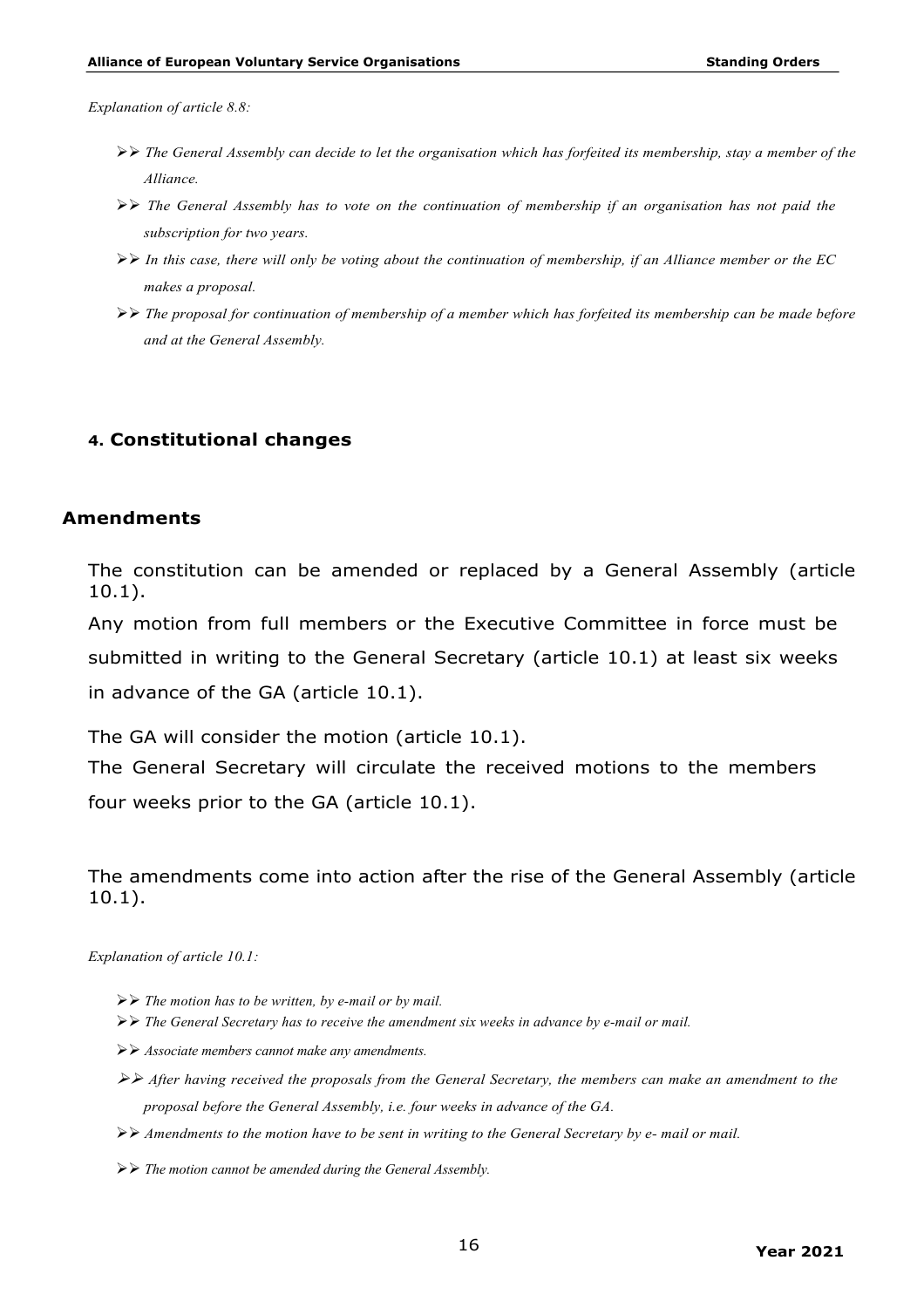### **5. Voting procedure**

#### **Voting Committee**

If there will be a voting, the President will compose a Voting Committee after the agenda of the General Assembly has been accepted. The Voting Committee will carry out the voting procedure. The Voting Committee will consist of three members: one member of the EC; two full members of the Alliance, which are not EC members.

#### **Voting procedure by show of hands**

The vote by show of hands goes as follows:

- $\triangleright\triangleright$  the Voting Committee will explain the procedure;
- $\triangleright\triangleright$  the voting will be checked and followed by the Voting Committee;
- $\triangleright\triangleright$  a clearly visible paper will be handed out to the members which want to vote;
- $\triangleright\triangleright$  the President will ask every member if they want to vote;
- $\triangleright\triangleright$  the total numbers of voting members will be counted;
- $\triangleright\triangleright$  the President will ask who is in favour of the motion;
- $\triangleright\triangleright$  the Voting Committee will count the number of votes in favour;
- $\triangleright\triangleright$  the President will ask who is against the motion;
- $\triangleright\triangleright$  the Voting Committee will count the number of votes against;
- $\triangleright\triangleright$  the President will ask who abstains;
- $\triangleright\triangleright$  the Voting Committee will count the number of abstentions;

#### **Voting procedure by electronic vote**

The vote by electronic vote goes as follows:

- $\gg$  the Voting Committee will explain the procedure;
- $\rightarrow$  the voting will be checked and followed by the Voting Committee;
- **EV** the Chair will ask every member if they want to vote;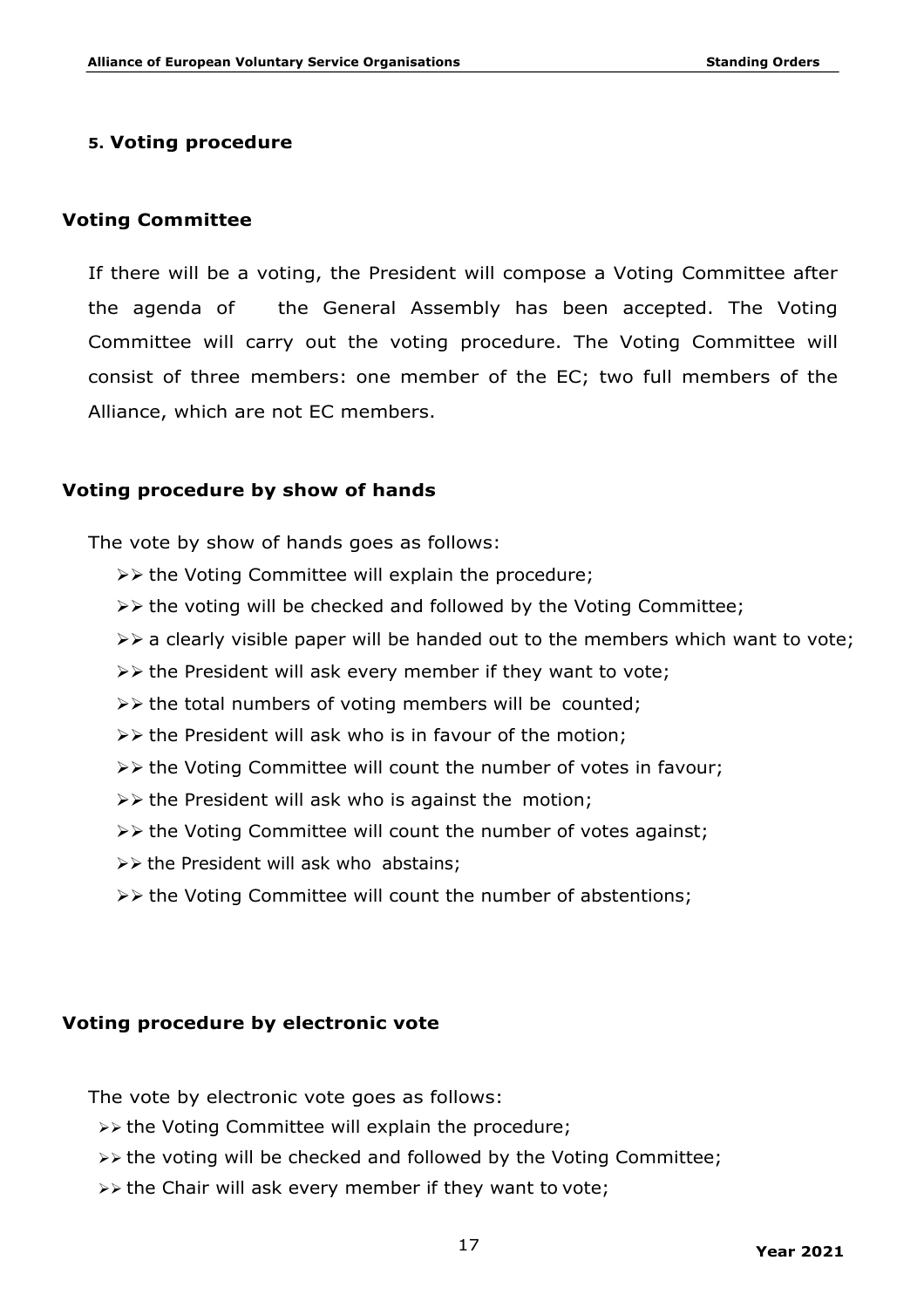$\gg$  the total numbers of voting members will be counted;

**EVA the Chair will ask who is in favour, against or abstains from the motion;** 

 $\rightarrow$  the Voting Committee will get the numbers of votes in favour, against and abstention;

#### **Voting procedure by ballot**

The voting procedure by ballot goes as follows:

 $\triangleright\triangleright$  the Voting Committee will explain the voting procedure and the ballot.

 $\triangleright\triangleright$  before the voting, the Voting Committee will ask every member if they want to vote.

- $\triangleright\triangleright$  the Voting Committee will hand out a predefined form to the members which want to vote (Appendix 4: Ballot form for proposals).
- $\triangleright\triangleright$  the Voting Committee will collect the results.
- $\triangleright\triangleright$  the Voting Committee will count the votes.

 $\triangleright\triangleright$  the Voting Committee will count the votes for a second time carried out by another person.

- $\triangleright\triangleright$  the formulation of the motion and the counts of votes will be written at the form of voting results by the Voting Committee (Appendix 3: Voting result form).
- $\triangleright\triangleright$  the Voting Committee will announce the results in the GA.

#### **Voting procedure by e-vote**

In exceptional cases when regular Assemblies cannot take a decision, or a decision needs to be taken between the regular Assemblies voting shall be done by e-vote. All issues, including constitutional issues, may be decided by e-vote. However, the EC or an Assembly may only propose a motion for such a vote.

All organisations with voting rights valid at the time of the vote are entitled to vote. Voting is conducted by the Voting Committee of the previous Assembly as steered by the General Secretary.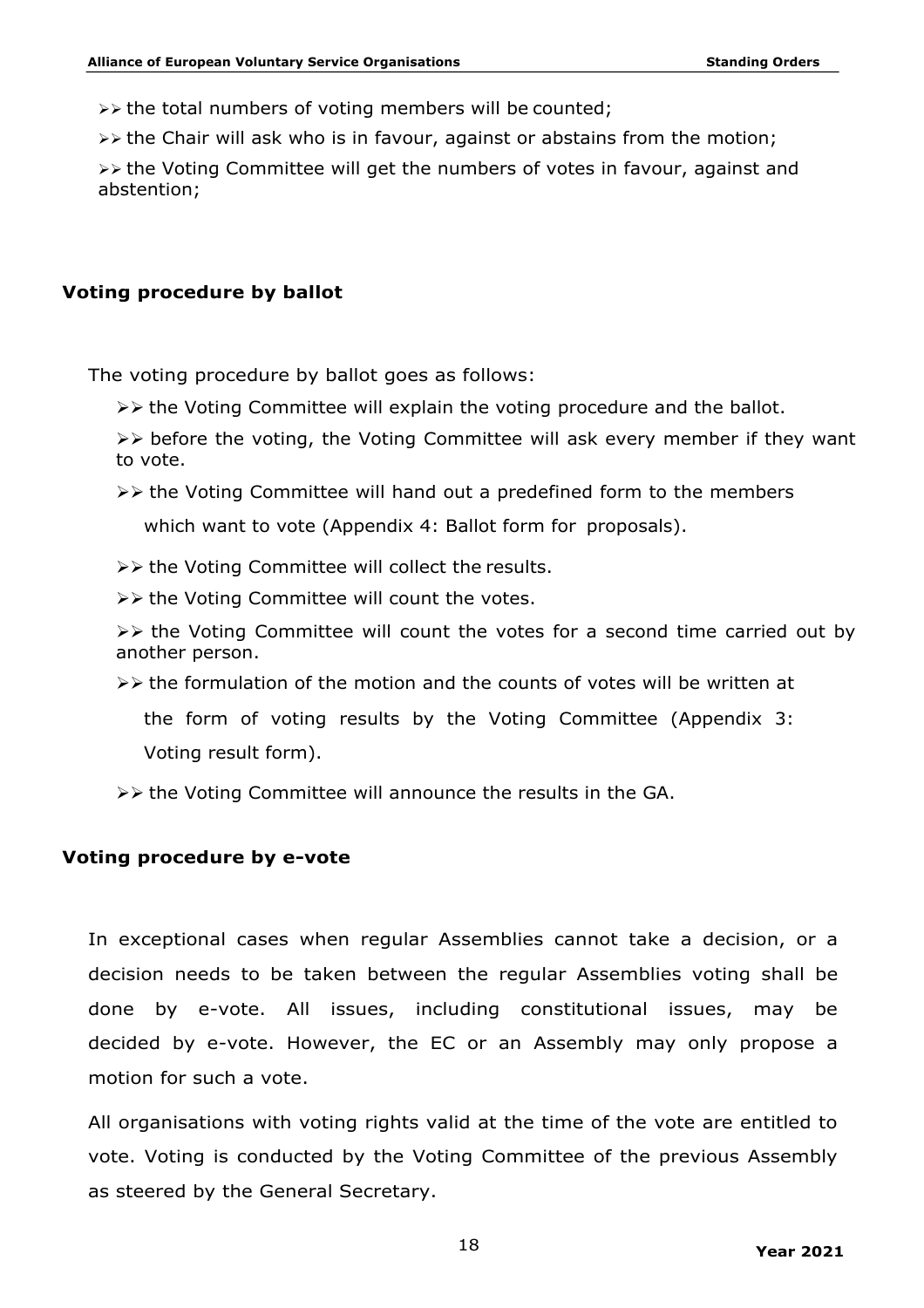The General Secretary disseminates the voting form and list of voting rights to all the members, indicating the deadline for submission of votes (date and time CET). The Voting Committee collects the votes, counts the votes, and announces the results including the detailed results by every organisation of such a vote within 3 working days.

## **Voting at the GA**

The votes during the GA voting are formally counted when:

- ØØ Votes on Constitution are made
- ØØ Votes on Standing Orders are made
- $\triangleright\triangleright$  In any case when absolute majority is required
- $\triangleright\triangleright$  Any election is taking place
- ØØWhen the proponent requests it
- $\triangleright\triangleright$  When the GA chairperson requests it
- $\triangleright\triangleright$  When a delegate requests it at any time during the voting procedure

For any other vote during the GA the chairperson will make a visual judgement of majority for taking a decision. Any delegate can contest this judgement and demand a formal counting on the votes.

Any formal counting of the votes will be done by the appointed Voting Committee.

## **Motions**

All motions shall be settled by vote by a show of hands or an electronic voting system, but the Chairperson of the Assembly may impose vote by ballot and shall do so if more than one of the present full and associate members so demand (article 4.10).

Each full member shall have one vote only and unless otherwise stated in the constitution all resolutions shall be passed by a simple majority of the full and associate members present (article 4.10).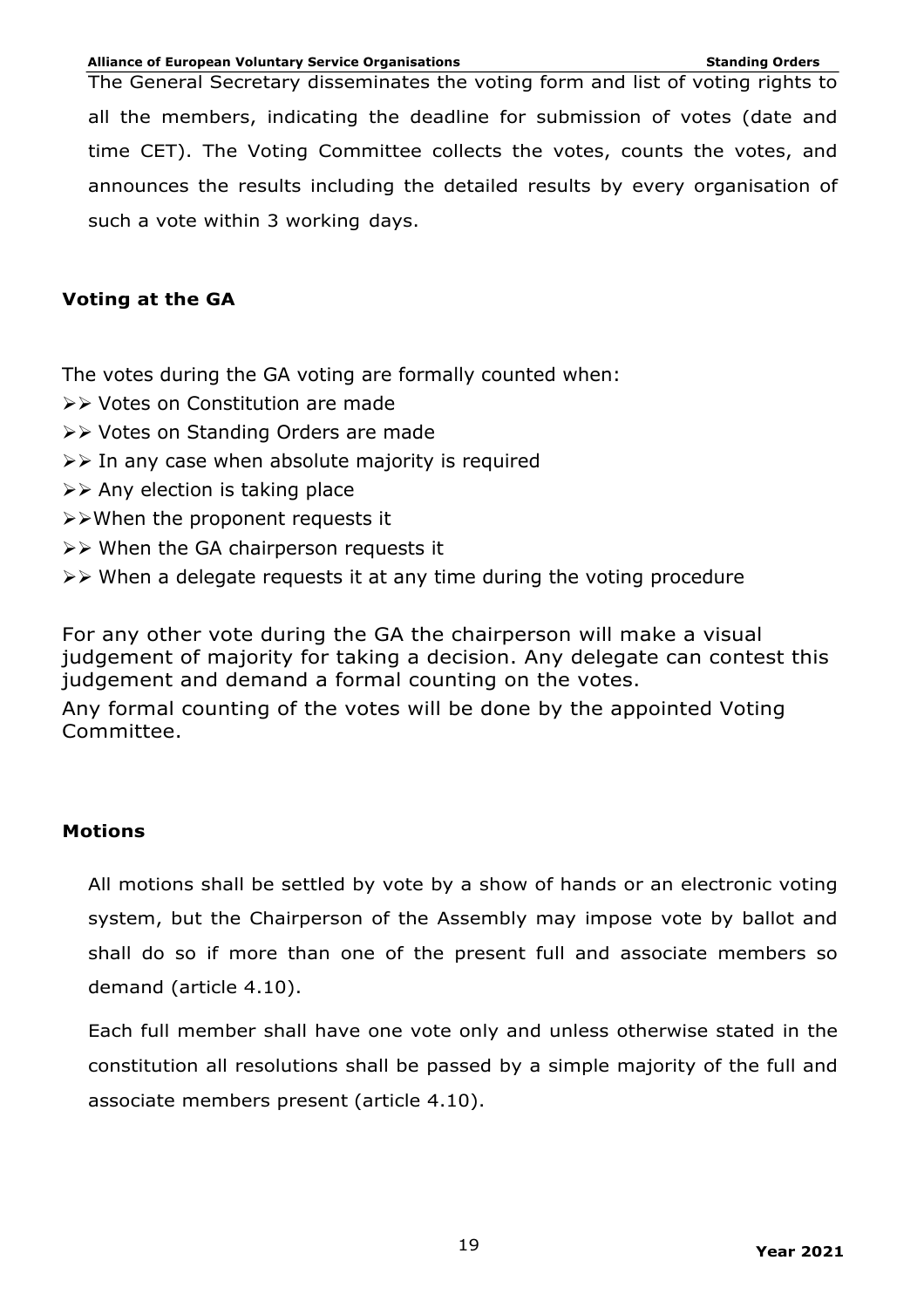*Explanation of article 4.10:*

- ØØ *Voting by ballot can be proposed by every full member of the Alliance.*
- ØØ *If two or more full members propose to vote by ballot, the voting will be done so.*
- ØØ *A simple majority means more than 50% of the total number of full members present, which have voted in favour and which have voted against. This means that the members which have abstained are left out in the calculation of the simple majority.*
- ØØ *For the voting by ballot a special form will be used (Appendix 4: Ballot form for proposals).*
- ØØ *See for an example of the calculation of the simple majority Appendix 2.*

#### **Procedure for constitutional changes**

The procedure for constitutional changes at the GA goes as follows (reference to article 10.1 and article 4.10):

 $\triangleright\triangleright$  The full member which has put forward a motion, has the right to clarify the proposal.

- $\triangleright\triangleright$  The full member which has made an amendment to a motion, has the right to clarify the amendment.
- $\triangleright\triangleright$  Members are allowed to ask questions to this organisation.
- $\triangleright\triangleright$  Before voting the president may give every organisation the possibility to

voice its opinion.

- $\triangleright\triangleright$  Before discussion the president may propose to make a list of speakers.
- This means that organisations which want to clarify or to make a statement

have to list themselves beforehand.

 $\triangleright$  The President can decide if discussion about the motion between members will be allowed. If the members agree more than one motion and amendment to a motion to change the constitution may be made.

In case of two or more motions to the same part of the constitution, there will at first be a voting on the motion which proposes the greatest change in the constitution, followed by a voting on the motion which contains a smaller change. The motion which proposes the smallest change will be voted on last.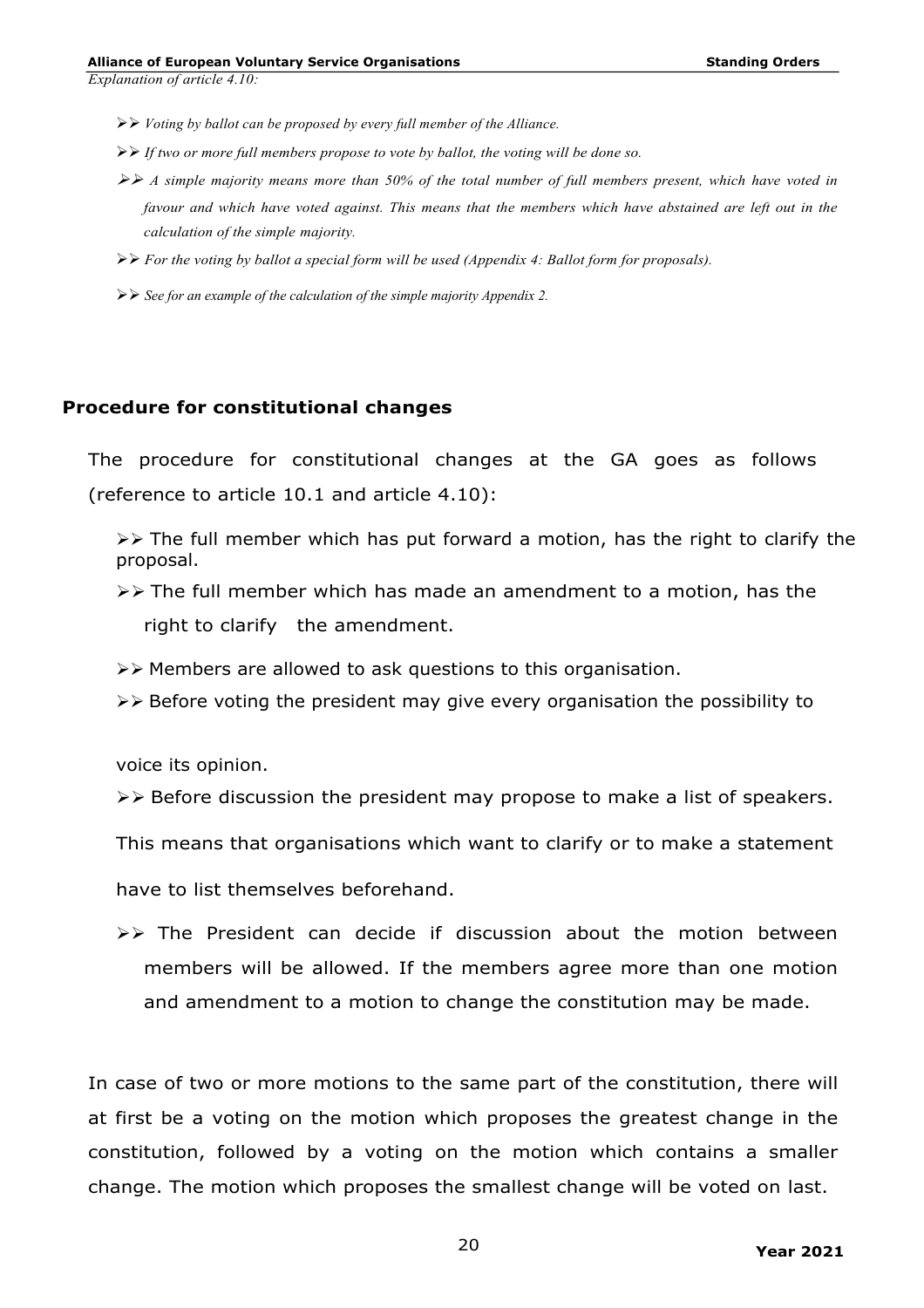If an amendment to a motion is made, there will be a voting at first on the amendment to the motion, and then a voting on the motion itself.

In case of more than one amendment to the same motion, there will be at first a voting on the amendment to the motion which proposes the greatest change, followed by a voting on the amendment which proposes a smaller change of the motion. The amendment which proposes the smallest change to the motion will be voted on last.

#### **Procedure for non-constitutional changes and decision voting**

The procedure for non-constitutional changes and decision voting at the GA goes as follows (reference to article 4.10):

 $\triangleright\triangleright$  The member or the EC which has put forward a proposal, has the right to clarify and present shortly the proposal;

 $\triangleright\triangleright$  Members are allowed to ask questions regarding crucial details;

 $\triangleright\triangleright$  Before voting the Chair may give every organisation the possibility to voice its opinion and to briefly comment the point;

 $\triangleright\triangleright$  The Chair checks the need for further discussion (need to exchange on the issue or to amend the proposal considering received comments and feedback);

 $\triangleright\triangleright$  If needed, the Chair can ask the GA to assign specific time and method later, prioritizing the ones with more need/importance within the network. If not, voting follows directly after the final discussion in plenary.

#### **6. Guidelines for decision-making outside of scheduled EC meetings**

#### **Introduction**

Due to the Alliance being better recognized and with an increased membership, the need arises more often to make a quick decision (regarding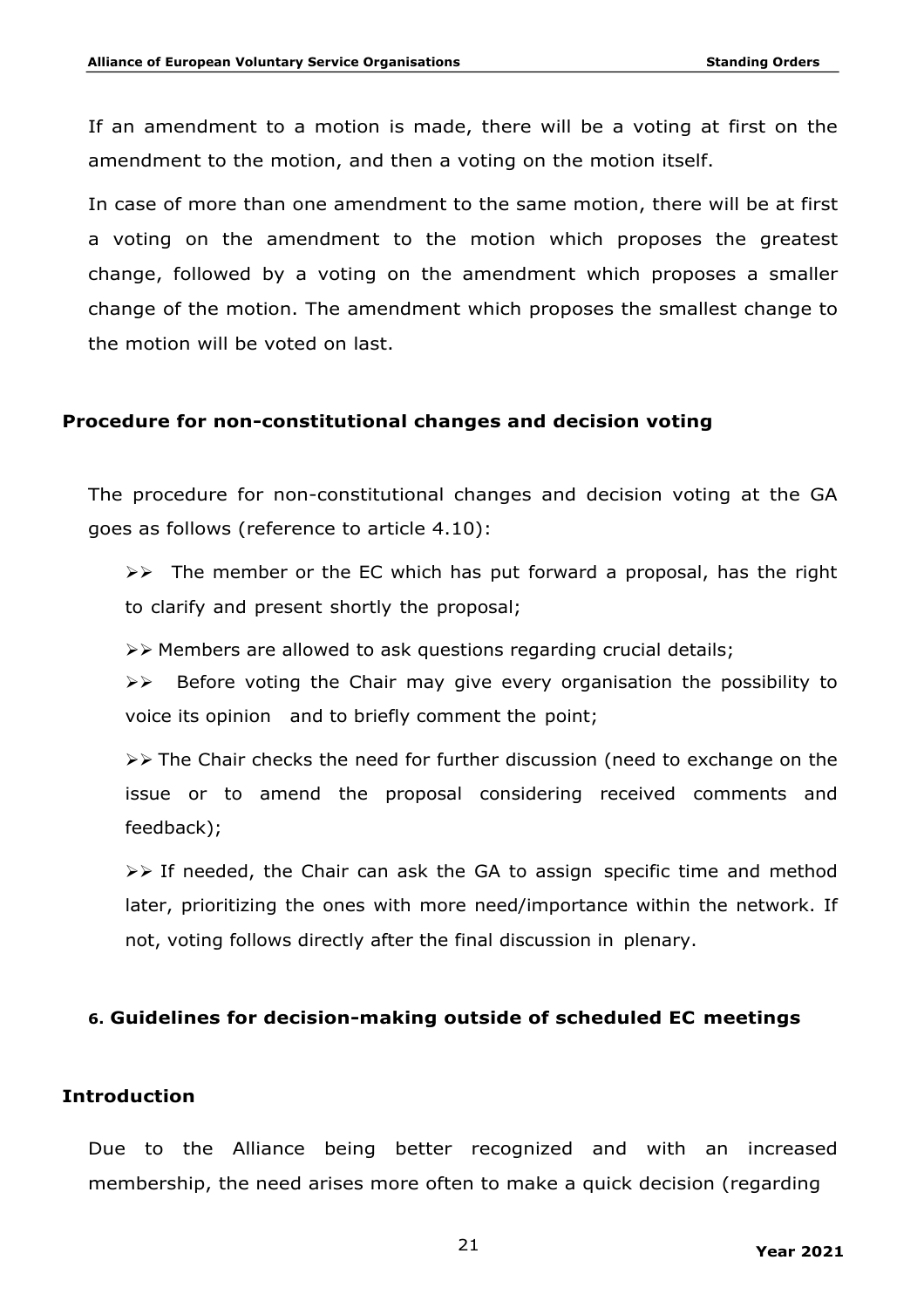an invitation. for example, or a grant). However, we do not have many EC meetings (because of a lack of time and money) and we want to maintain both internal democracy and our control of information. Therefore, clear guidelines are needed.

# **Standing orders for decisions which cannot wait for the next EC meetings or GA**

For each decision taken outside of the scheduled EC meetings, an EC member must contact the General Secretary.

The General Secretary then informs all the EC members by e-mail containing:

- $\triangleright\triangleright$  the subject
- $\triangleright\triangleright$  the decision which must be taken
- $\triangleright\triangleright$  a possible alternative decision

The General Secretary sets a fixed deadline for the reply to this e-mail.

Each EC member answers the question even if he has no opinion on the matter, giving both his reply and the reasons for this reply.

If an EC member has not replied, the General Secretary phones the person concerned to confirm whether he received the initial e-mail.

After gathering the decisions, the General Secretary will do the following:

- $\triangleright\triangleright$  If all the EC members agree on the decision. the General Secretary takes no further action.
- $\triangleright\triangleright$  If all the EC members do not agree, but a majority is in favour of the decision, the President, or the Treasurer if it is a financial matter, has the casting vote.
- $\triangleright\triangleright$  If there is an equal number of members for and against the decision, the General Secretary compiles a résumé of the arguments and e-mails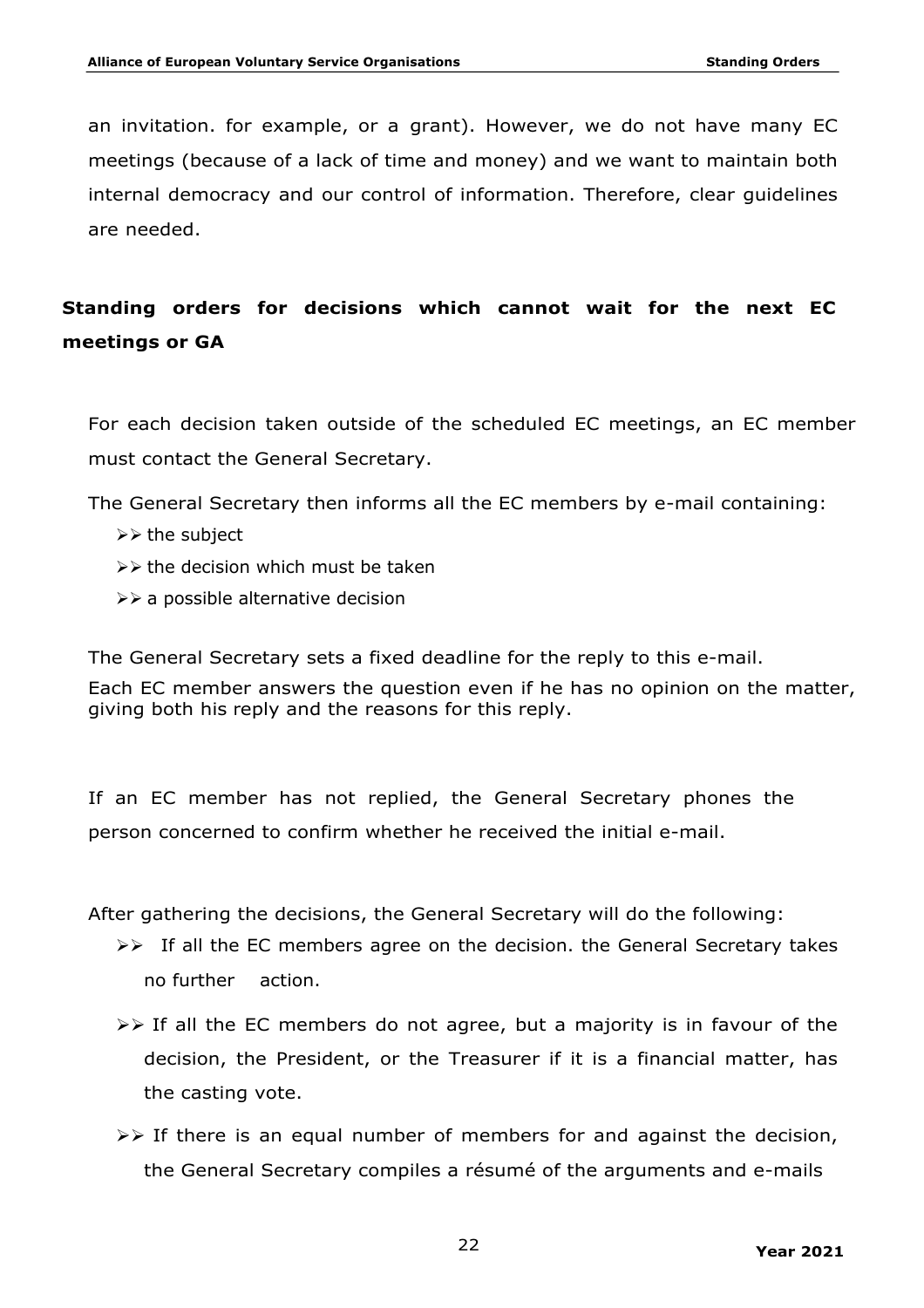this to all EC members, in order to arrive at another decision.

If the decision is still split, the President, or the Treasurer if it is a financial matter, has the casting decision.

Finally, the General Secretary sends the text of the final decision, perhaps accompanied by the reasons leading to this decision, to each member.

# **7. Guidelines for management and resolution of conflicts within Alliance**

7.1 Alliance is a cooperative network of independent organisations and does not interfere in internal affairs of its members. Nevertheless, members have the responsibility to comply with

adopted regulations and respect Alliance's constitutional documents. In case of

violation or risk of violation of those the Alliance could contribute to solve conflicts between members regarding issues that touch internal regulations of the network.

7.2 Members are entitled to involve the EC and BoA when seeking solutions to conflicts with other members or partners and guests.

The following process provides a mediation pattern which aims at supporting members and preventing situations that could lead to the violation of the network's regulations and members' dismissal (ref. Art. 3.9, Alliance's Constitution).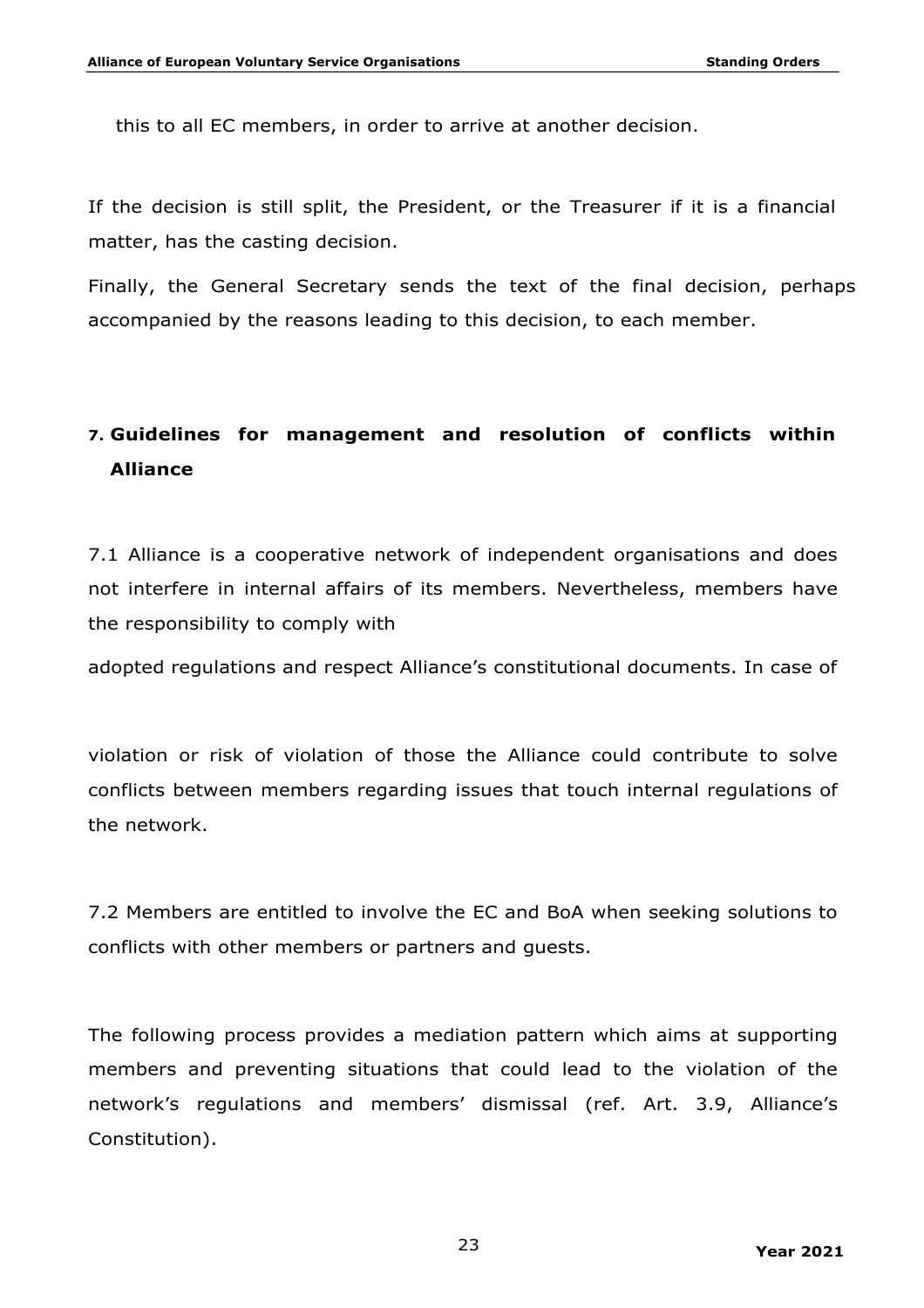In case of a conflict between members member has a right to turn to the EC for the support. The EC should evaluate whether the conflict concerns the Alliance and its functioning. In such case the EC should first invite parties to solve the conflict bilaterally. If the conflict is not solved at bilateral level the EC will call the Board of Arbitration to take over the conflict resolution. The BoA is responsible to mediate between the organizations in conflict seeking the suitable solution and to submit recommendations based on the Alliance Constitution, Standing Orders and existing policies to the parties of conflict and to the EC. The conflict parties should follow the recommendations of the BoA. The BoA reports to the EC and GA about the follow up and result of the mediation.

## **8. Financial regulations**

#### **Executive Committee meetings**

#### **a) Travel refund**

All EC members receive 100% travel refund for one delegate.

Guests who have been invited by the EC can receive up to 100% of their travel costs, as long as there is no other source to cover these costs.

All travel costs are refunded on the basis of cheapest means of transportation. In the case of use of expensive means, permission of the Treasurer should be requested prior to purchase of the ticket.

#### **b) Board & lodging**

During EC meetings board and lodging is covered for one delegate of every EC member and the invited guests. In case of exceptionally high costs, the EC members may be requested to contribute to these costs.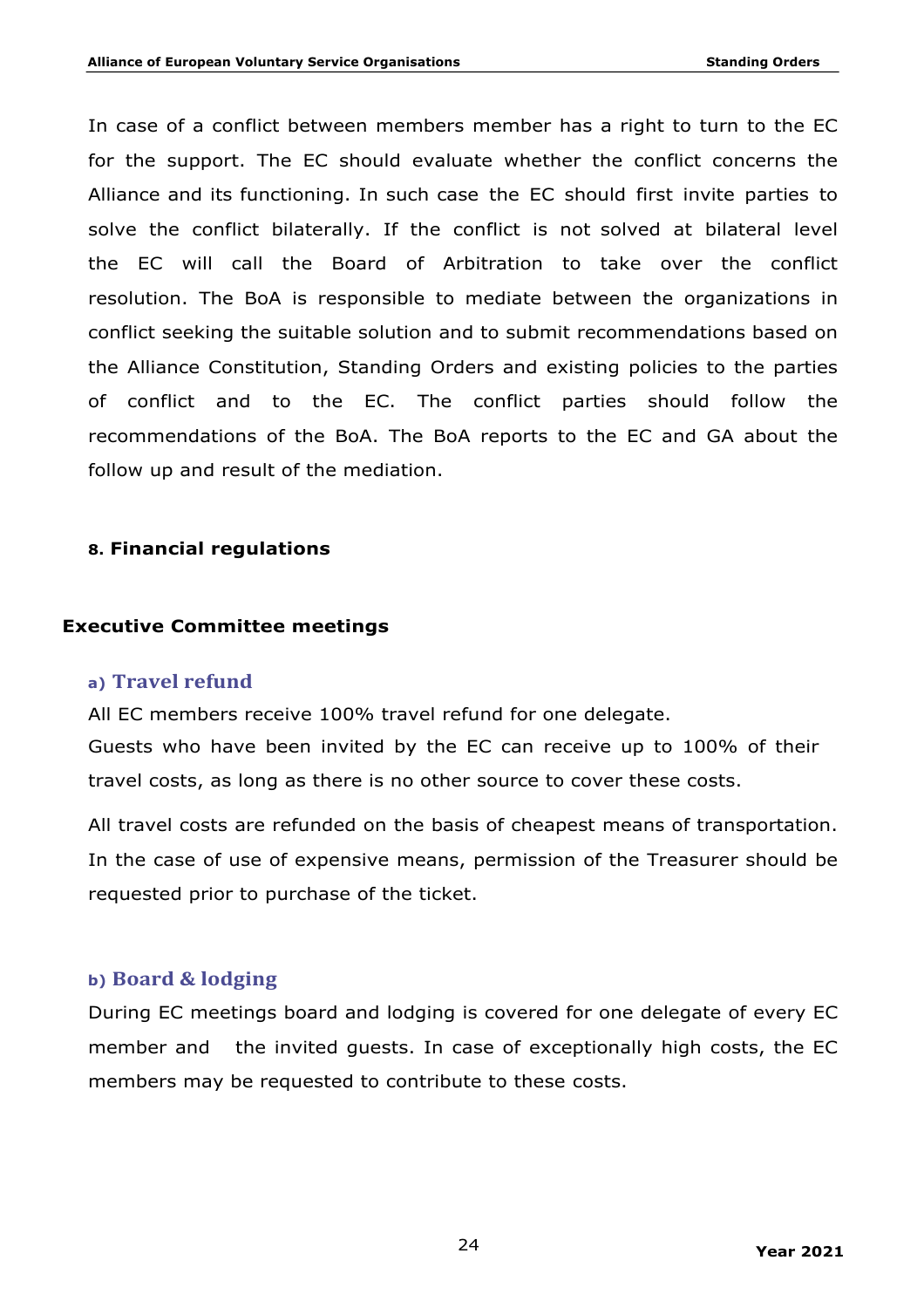## **Technical Meeting**

Support fund requests for travel or participation fees

In case of emergency, members or invited guests for the TM may apply for funds to cover the costs for one delegate. In case no member can contribute to this request, Alliance's budget funding may be requested.

All applications should include the total cost of travel and/or participation with an explanation, why an additional fund is necessary. Non-members should explain why they want to take part in the meeting. Organisations, which send

more than one delegate should be aware that there will not be any support funding. GA makes decision about such requests. If applications are made in the period between the GA and the TM, the EC will decide on the basis of the Alliance budget, approved by the GA.

#### **Granted Alliance events**

## **(General Conference / Post Camp Event / Alliance Seminars etc.)**

## **a)Travel refund**

The host organisation makes a proposal on travel refund and participation conditions to the EC and the members, in accordance with the grant provisions.

#### **b)** EYF (and other) grants (if applied for in the name of the Alliance)

All applications for grants in the name of the Alliance are prepared by the host organisations and signed and submitted by the Treasurer.

In case of approval of the grant, upon request to the Treasurer, the host organisation may receive advance payment on the grant (unless impossible).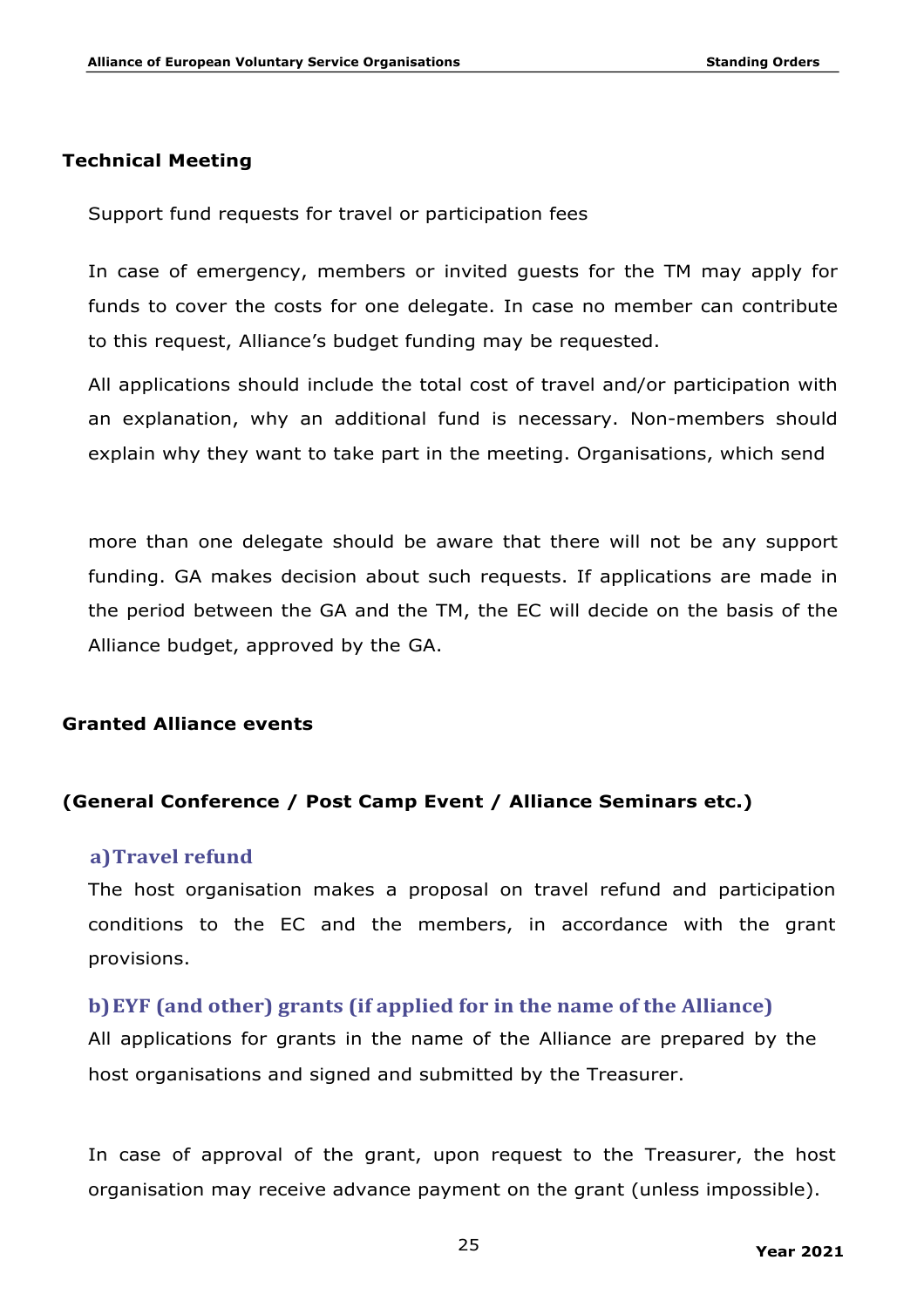#### **General Assembly**

#### **a)** Travel refund

In case there is no EC meeting prior to the GA, all EC members receive 100% travel refund for one delegate. Guests who have been invited by the EC can receive up to 100% of their travel costs, as long as there is no other source to cover these costs.

#### **b)Board & lodging**

In the above situation, board and lodging is covered for one delegate of the

EC member and invited guests.

#### **c) Participation fees**

In case there are any (i.e. if there no funding possibilities for the GA), contribution of member organisations or guests can be requested to cover the costs of the GA.

#### **Necessary Action Groups**

Each Necessary Action Group is responsible to secure the fundings for the completion of its task (for example to have internal physical meetings), unless the General Assembly decides that they can use Alliance own resources. In this last scenario, all actual expenses should not be higher than the estimated budget, approved by the General Assembly. Budget and accounts should be prepared in co-operation with the Treasurer.

#### **External contacts**

## **a) Travel refund**

EC members or nominated delegates, participating in the non-Alliance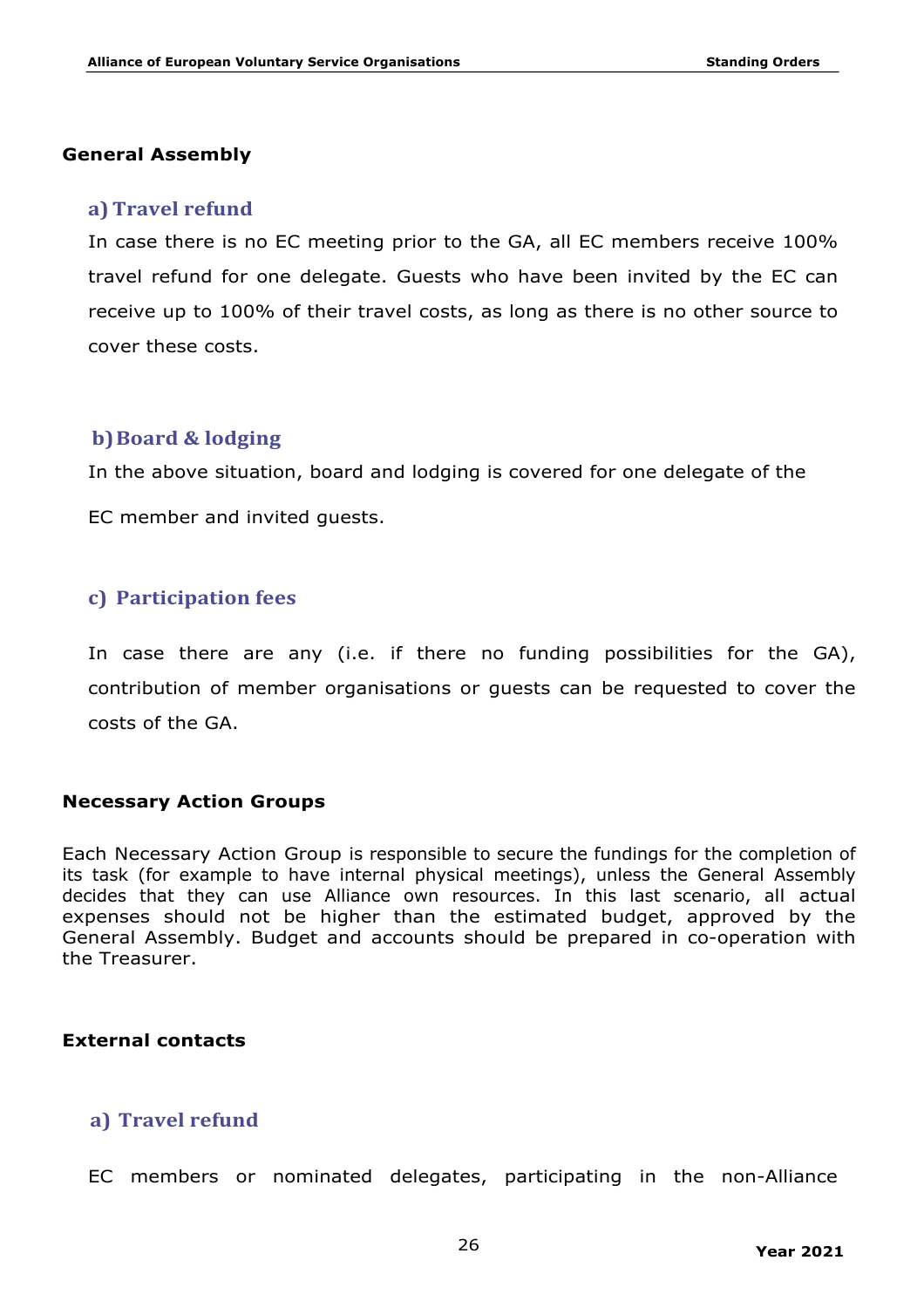meetings on behalf of the Alliance, may receive 100% travel refund, as long as there is no other source to cover these costs.

### **b) Other costs**

If the Alliance decides to send delegates to the non-Alliance meetings, board & lodging and participation fees may be covered, as long as there is no other source to cover these costs. In case of high costs, a contribution of the delegate can be asked.

## **Office supplies / Secretariat**

The General Assembly will appoint a member organisation to host the Alliance Secretariat.

The hosting member will be responsible for employing the Alliance Secretary based on agreement with the Alliance.

All work implemented by the Secretariat during their employment in this position will belong to the Alliance and be coordinated by the Executive Committee.

Alliance EC members and members with specific tasks within the Alliance may be refunded for offices supplies or miscellaneous expenses, which are directly related to their tasks and which are not covered by other sources.

The Alliance EC decides about those refunds from the budget.

#### **9. Establishment of central archives for the Alliance**

The Establishment of Central Archives is vital for a number of reasons:

In order to reflect the 'life' of the Alliance - to chart its development, activities and demonstrate the conditions within which it works.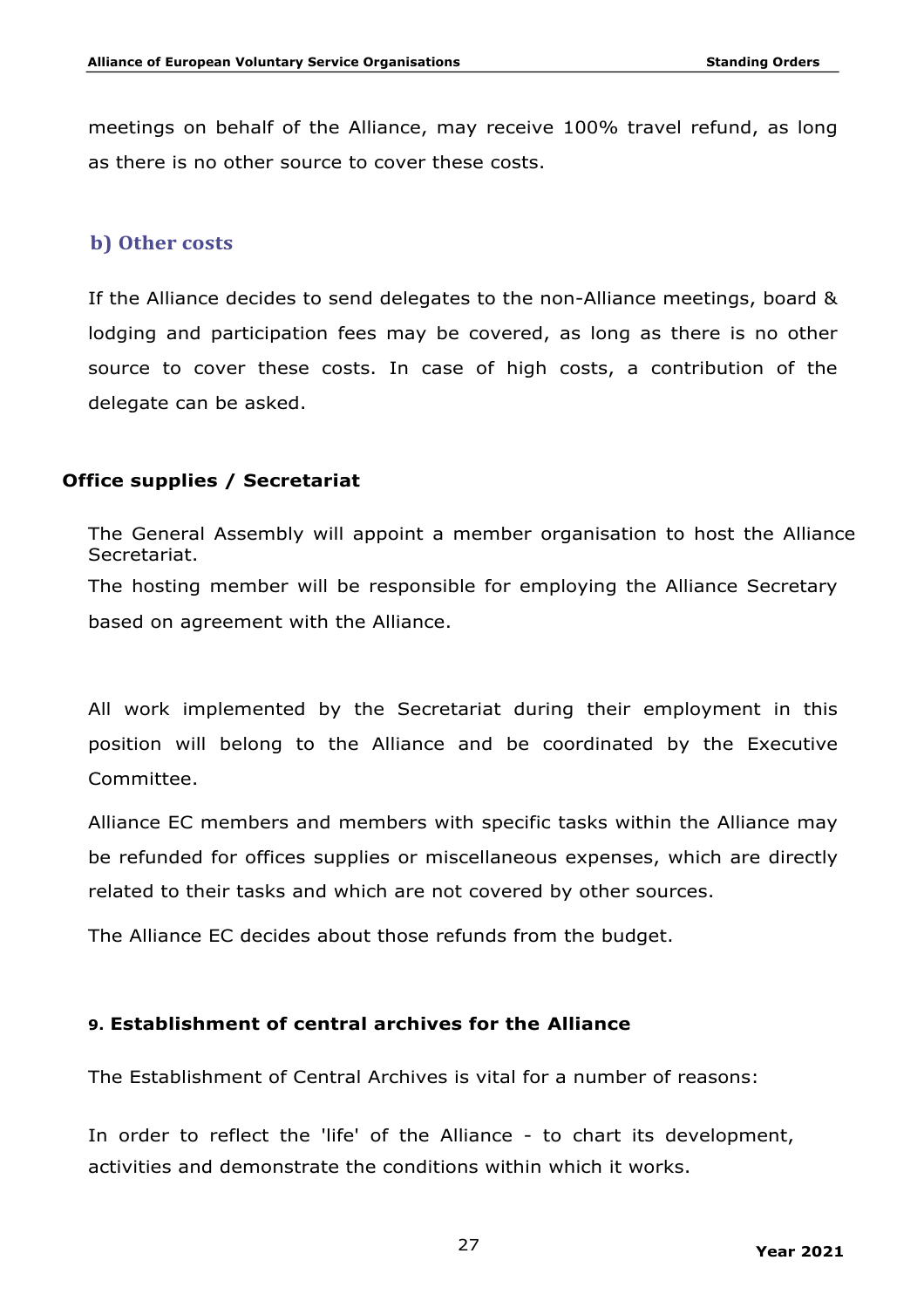To be a source of reference material for any interested parties including individuals, organisations and institutions.

To ensure a continuity of common knowledge amongst those involved with the Alliance.

The technical aspects of maintaining the archives should conform with International standards for organisations of a similar type / character and reflects the resources and needs of the Alliance.

The archives should be located at the official, administrative address of the Alliance.

#### Furthermore:

Its location should be early displayed on all documents, letters, forms and official documentation of the Alliance.

All incoming mail and copies of all outgoing mail of the Alliance should be directed to the archives for storage purposes. Regular updating of the files

should be carried out as appropriate.

This address should be as permanent as is possible in practical terms.

Contact with the Archives and its workforce can be made through its official address. Although there may be initial "teething troubles" these will gradually be overcome as the archives system becomes established. At the end of the term of the respective mandate the EC members should send all related documents to the Archives. All member organisations of the Alliance should send their most relevant archival material to these central Archives.

The essential framework of the Archives is as follows:

 $\triangleright\triangleright$  The Archives is divided into 2 parts:

A. documentation resulting from the activities of the Alliance itself acting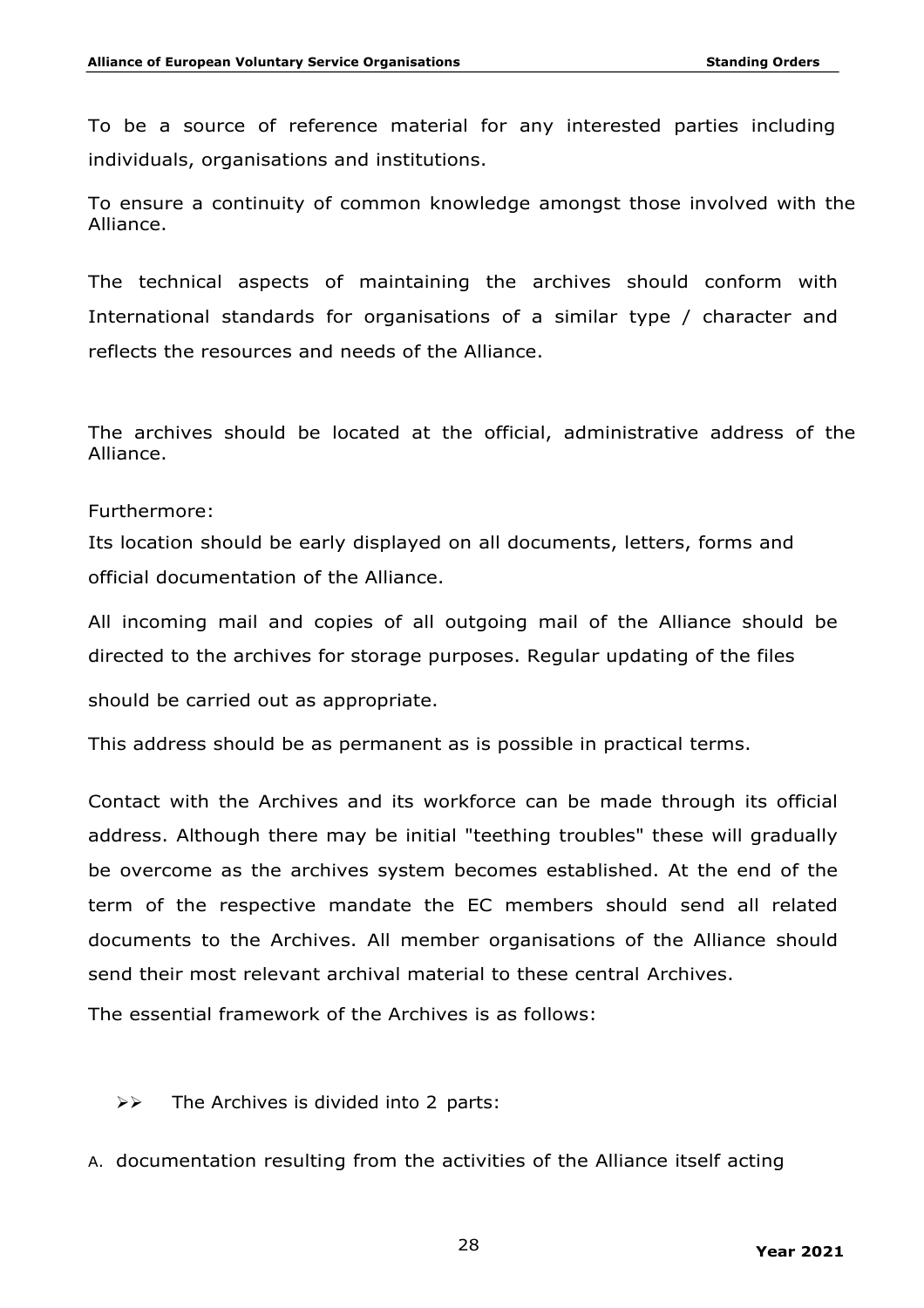as an umbrella organisation for voluntary work.

- B. documentation produced by the individual organisations who are members of the Alliance, in carrying out their activities.
- $\triangleright\triangleright$  Duration of Storage in the Archives (as a legal minimum)
- A. Documentation of the Alliance.
	- ØØ Reports of the General Assemblies.
	- ØØ Externally audited Financial Reports for each consecutive year.
	- These should be stored indefinitely.
		- ØØ Reports of the General Conferences.
		- ØØ Minutes of EC.
			- $\Rightarrow$  These should be stored for 10 years.
		- $\triangleright\triangleright$  Reports of the Technical Meeting.
		- ØØ Reports of the Post Camp Events.
			- $\Rightarrow$  These should be stored for 5 years.
- $\triangleright\triangleright$  Responsibility for assuring the smooth running of the Archives and ensuring its continuing existence should be with the General Secretary of the Alliance.
- $\triangleright\triangleright$  Financial provision for the Archives should be made in the annual budget of the Alliance. It is therefore submitted that a decision should be taken by the Alliance concerning the establishment of Central Archives taking into account the political, financial and organisational aspects of doing so.

# **10. Working methods between the EC, the NAGs (Necessary Action Groups) and the meeting hosts**

The following section outlines the different kinds of meetings that may be organised and hosted by Alliance members and states the respective roles and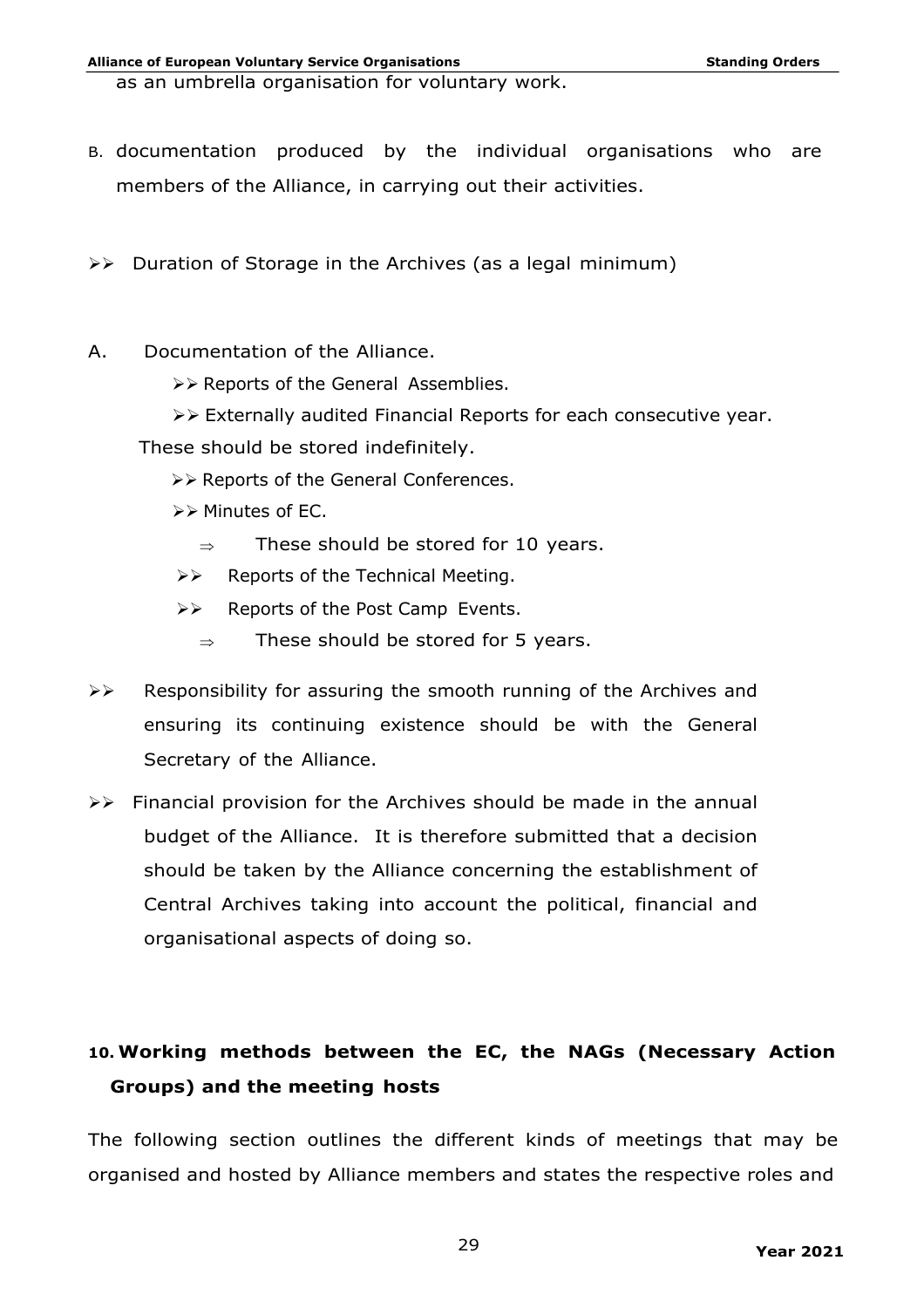obligations of the Alliance and host organisations for each.

Alliance meetings that are hosted by an Alliance member organisation remain an Alliance meeting and thus under the authority of the Alliance bodies that are responsible for them (Necessary Action Groups - NAGs), if:

 $\triangleright\triangleright$  the meeting is one of the annual events decided by the General

Assembly and included in the Plan of Action

 $\triangleright\triangleright$  the meeting is grant-aided in the name of the Alliance

 $\triangleright\triangleright$  Composition of the NAG responsible for an Alliance event: The host organisation, once appointed by the General Assembly, automatically becomes a member of the NAG. Any other representatives of Alliance member organisations, Executive Committee, staff and other Alliance bodies can become a member of the NAG, by replying to the call that is launched after the General Assembly.

#### The obligations of the host organisation and the Alliance are the following:

The grants are sought in the name of the Alliance, thus applications should always be sent through the Alliance treasurer. In order to avoid cash flow problems, the Alliance can make an advance, if its own cash situation permits. Otherwise, as soon as the first part of the grant is received, the Alliance must transfer the money to the host organisation. For grant-aided meetings, 10% of the total grant should be allocated to the Alliance, in order to cover general administrative costs.

The invitation list is NAG responsibility.

Invitations should be sent by the meeting host - their contents may be studied

together with the NAG.

Any subsequent changes concerning the meetings (programme and other) should only be made in agreement with the NAG.

The host organisation is in charge of the practical logistics, co-ordinating and leading the meeting (except for the GA), but it can ask the rest of the NAG for support, if necessary.

The host must send a financial report and the balance sheet to the Treasurer no later than two months after the meeting, on headed notepaper, dated, signed and stamped, for inclusion within the Alliance accounts. For grant-aided meetings, this financial report should also include copies of all the receipts for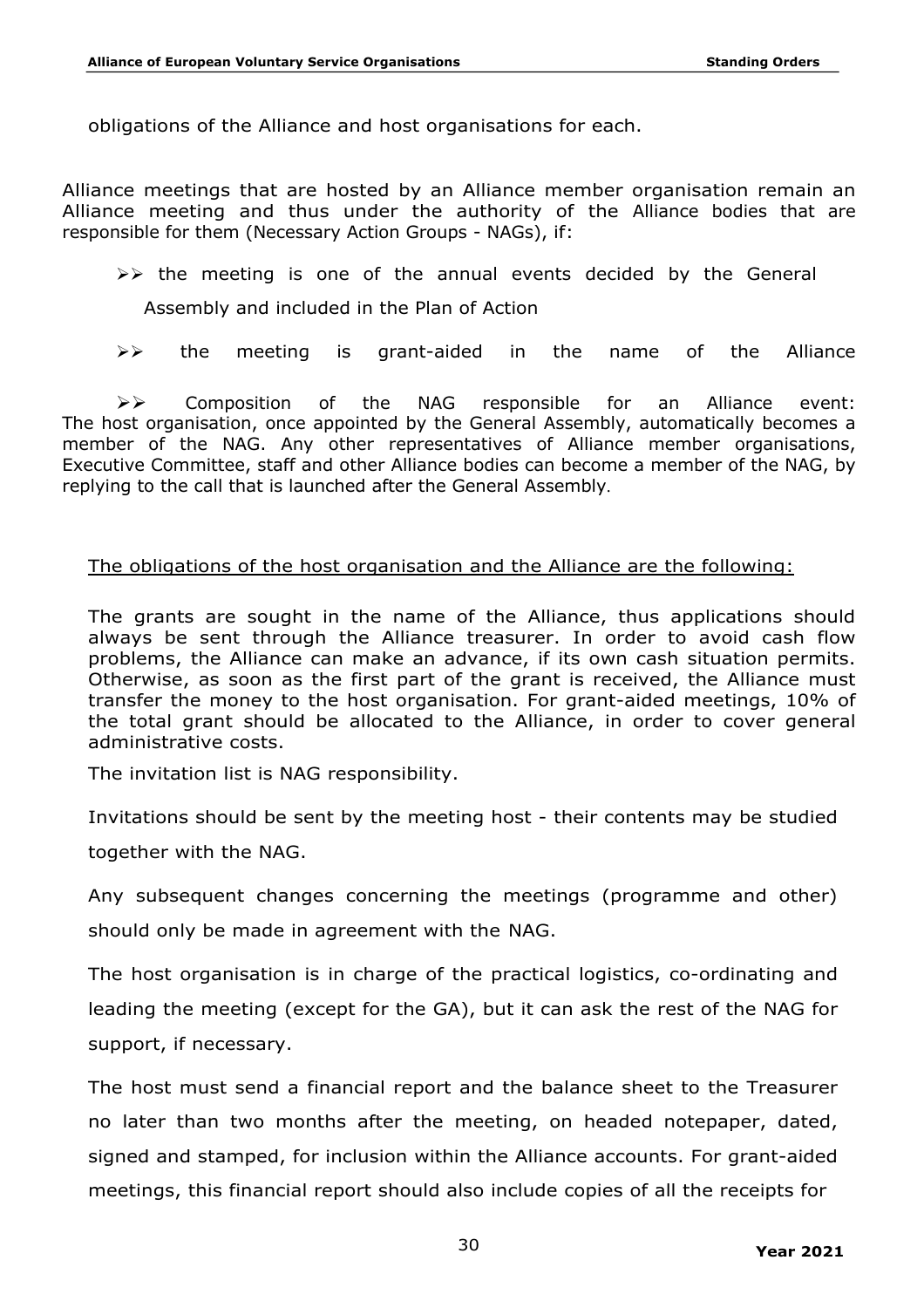expenses for the meeting and should, once approved, be sent by the Treasurer, to the funding institution.

Of course, Alliance members are free to organise other meetings inviting all or some member organisations. This is not an Alliance meeting and therefore the Alliance has no right to intervene at all, nor is responsible at any level in the organisation of the meeting.

## **11. Partners**

- 11.1. According to the Alliance Constitution Art. 3.11. the Alliance has Partners. A partner is an organisation involved in International Voluntary Service, implementing workcamps, currently working with Alliance members and well known by the Alliance because they have already joined events they were invited to; they already respect and follow Alliance Quality Charter. There are no geographical criteria, but the focus should be on European countries, where we don't have any members.
- 11.2 Partner organisations have the following rights

 $\triangleright\triangleright$  Partner organisations have permanent invitations to take part in certain Alliance Events (TM, evaluation event, and GC).

 $\triangleright\triangleright$  They can have as many partnerships as they like (and Alliance members wish).

 $\triangleright\triangleright$  They use the standard exchange system of the Alliance, as described in the

Alliance Guidebook.

- $\triangleright\triangleright$  They can propose update on all technical matters.
- 11.3 Partner organisations have the following responsibilities

 $\triangleright\triangleright$  Partner organisations are responsible to follow and respect the Alliance philosophy (explained in the preamble of the Constitution), the Alliance Quality Charter, and follow the rules of the host organisations (before, during, and after the events).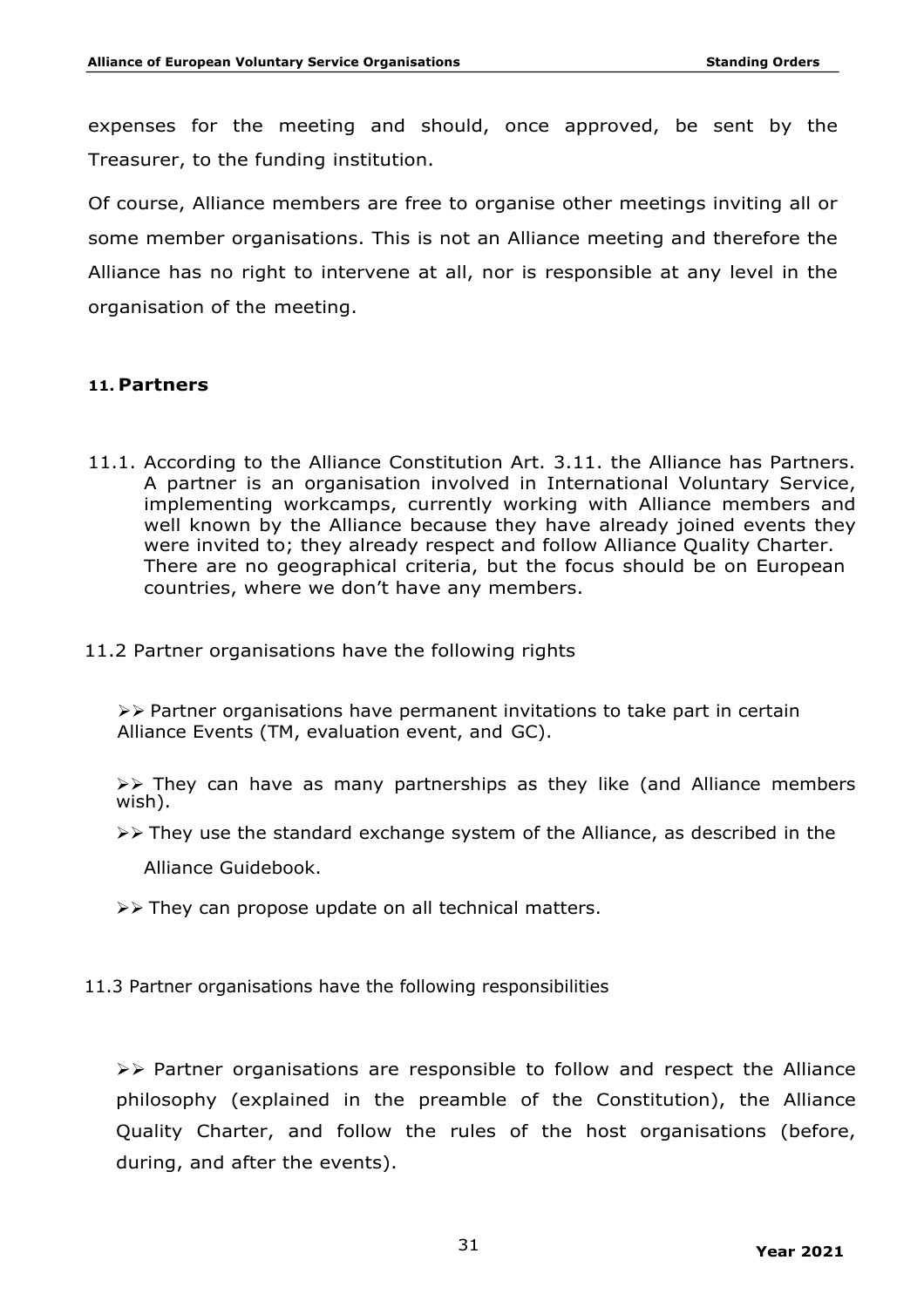- $\triangleright\triangleright$  They have to pay not later than Technical Meeting the Partnership Fee to the Alliance budget.
- $\triangleright\triangleright$  In case the partnership fee is not paid, the same rules than for the membership fees applies.
- $\triangleright\triangleright$  They have to provide all necessary documents (program, evaluation, statistics, questionnaire, report, financial aspects, etc.) when requested.

 $\triangleright\triangleright$  They have to inform the GS of any change in their addresses and contact persons.

11.4 After three years in a guest status, an organisation should apply to become an Alliance partner. In order to obtain this status it has to send a letter to General Secretary, and this application is brought for voting at the next GA. An absolute majority of the members present is necessary for approval of such an application. The organisations requesting the partner status are not invited to the GA. After the GA the GS sends a letter to the organisation to inform them if they are accepted or not.

11.5 The partnership status has to be reconfirmed every 5 (five) years by a simple majority of the members present at the GA. If the partnership status is not reconfirmed, the partner organisation enters a one-year evaluation process as described in Article 11.6.

11.6 The evaluation of the partnership status should be initiated if the request of at least 5 (five) Alliance members is submitted to the EC, the EC identifies a specific need and/or the partnership status is not reconfirmed by the GA as described in Article 11.5. Alliance members are responsible for the evaluation of the cooperation with partners and the reconfirmation of their Partner status. Based on the outcomes of the evaluation, the partnership status is reconfirmed by a simple majority of the members present at the GA. If the partnership status is not reconfirmed in the first year, the partner organisation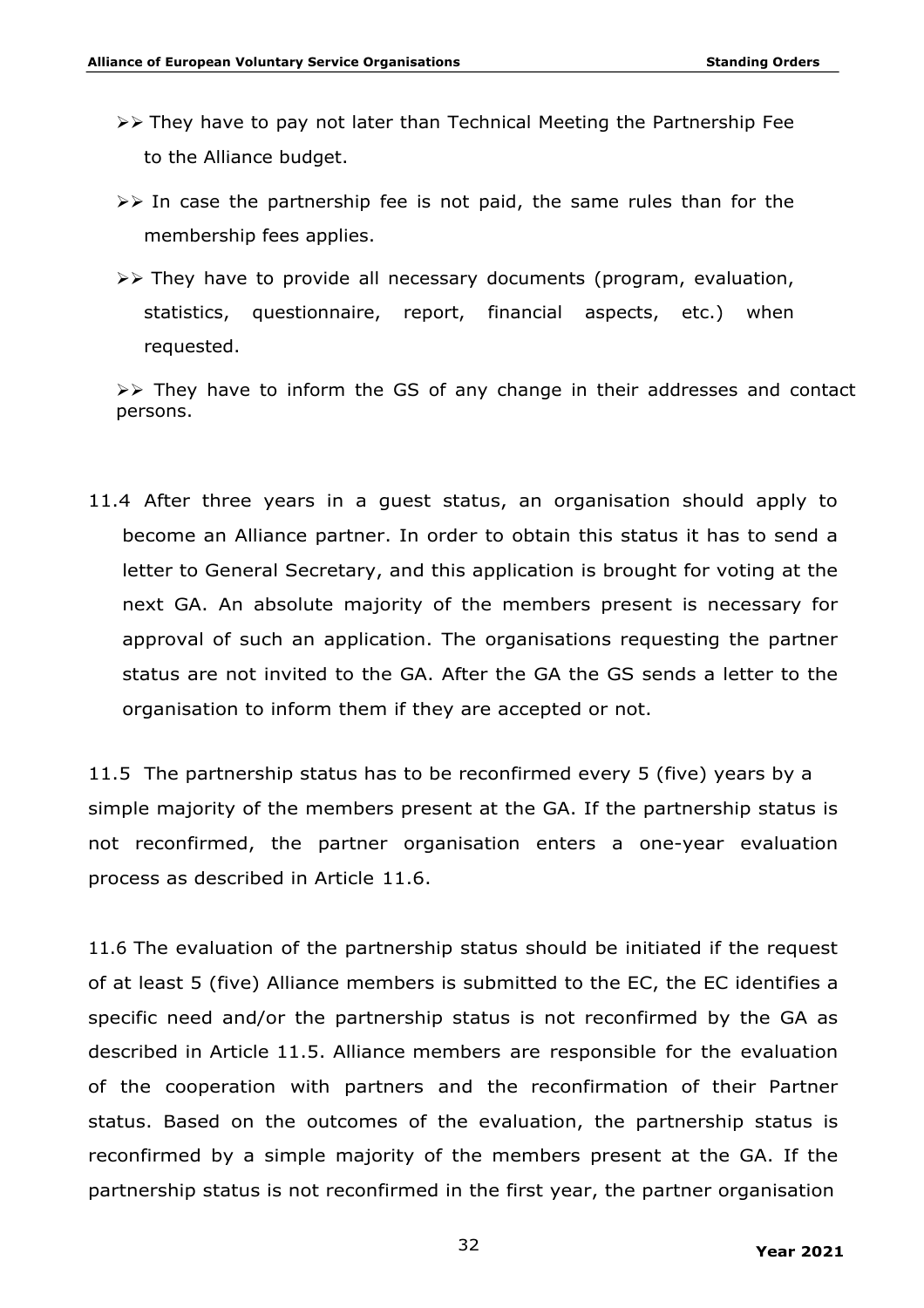is contacted to get support by the network and its member organisations. The following year a new evaluation is conducted. In case the partnership requirements are not met, the process of losing partner status may be initiated. This motion has to be supported by a simple majority of the members present at the GA.

11.7 After losing the partnership status, an organisation may apply for becoming a guest (see the procedure for becoming a guest). The organisation benefits from the same procedure as organisations renewing their Guest status.

## **12. Guests and guest organizations**

- 12.1. A guest organisation is a new organisation, organising, or planning to organise, international voluntary service activities, which Alliance members would like to meet to start or develop partnership. Guest status entitles organisations to one-year participation to Alliance events. The main criteria for guest organisations must be the quality of the work and the potential of co-operation within the Alliance.
- 12.2. The Executive committee and the host organisation can invite individuals and networks as guests to the Alliance events. The EC can invite organisations according to the membership policy paper.
- 12.3. Guest organisations have the following rights:
	- A guest organisation has a one-year invitation (from GA to GA, including the TM), which consists of the preparation phase, co-operation and evaluation phases. This should be led by the tutor organisation.
	- It can start as many partnerships as it likes (and Alliance members wish), and it is not limited to organisations which have supported its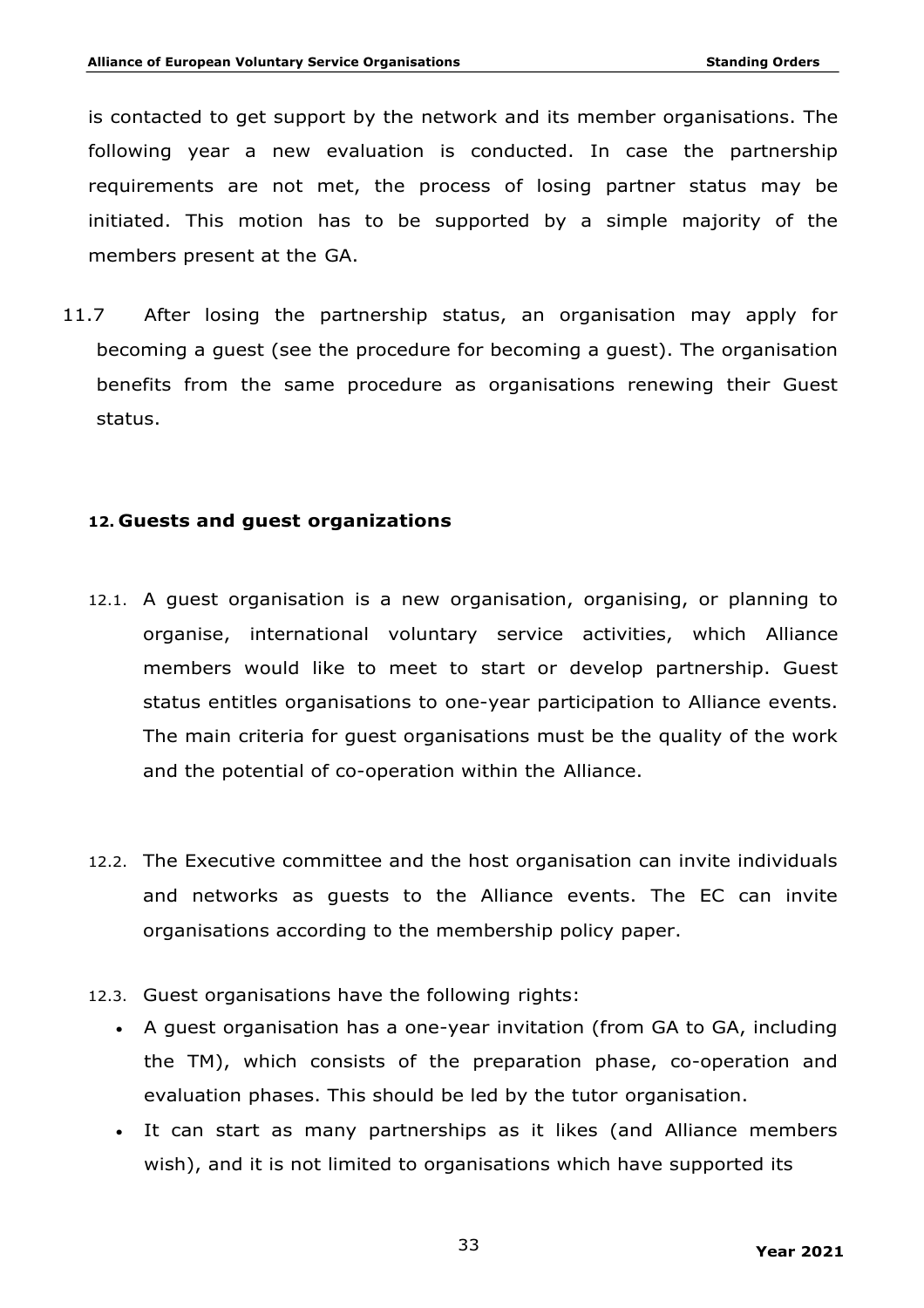participation.

- To be supported to organize international voluntary service activities of a good quality in accordance to the Alliance Quality charter.
- An organization can be accepted as guest for a maximum of three years. It is expected that, after three years of being guest, an organization applies for partner status if it fulfils the criteria (see procedure for Partners).
- 12.4. Guest organisations have the following responsibilities:
	- The guest organisations must follow the rules of the event,
	- Be prepared for participation in the events (with assistance of the supporting members and/or EC),
	- Respect and follow the Alliance Quality Charter,
- 12.5. An organisation interested in being invited to the Alliance events as a guest shall contact at least five member organisations that will act as supporting members and provide the guest application form (Appendix 12) at least three weeks before the GA. Supporting member should send the "letter of support" to the Alliance General Secretary at least three weeks before the GA. The content of the message should contain the information as in Appendix 13. The organisation giving the "letter of support" should take responsibility to ensure that the guest is following the Alliance Quality Charter. As an exception, a new organization that wants to be invited to an Alliance event for the first time can be introduced by at least one supporting member to the EC which shall decide using the provision of Art. 12.2.
- 12.6. At the General Assembly the members take a decision about the guest applications one by one for the following year by absolute majority vote. One of the supporting members has to take the function of tutor of the guest for the following year. If there is no organization willing to take on this task, the organization can't be accepted as a guest.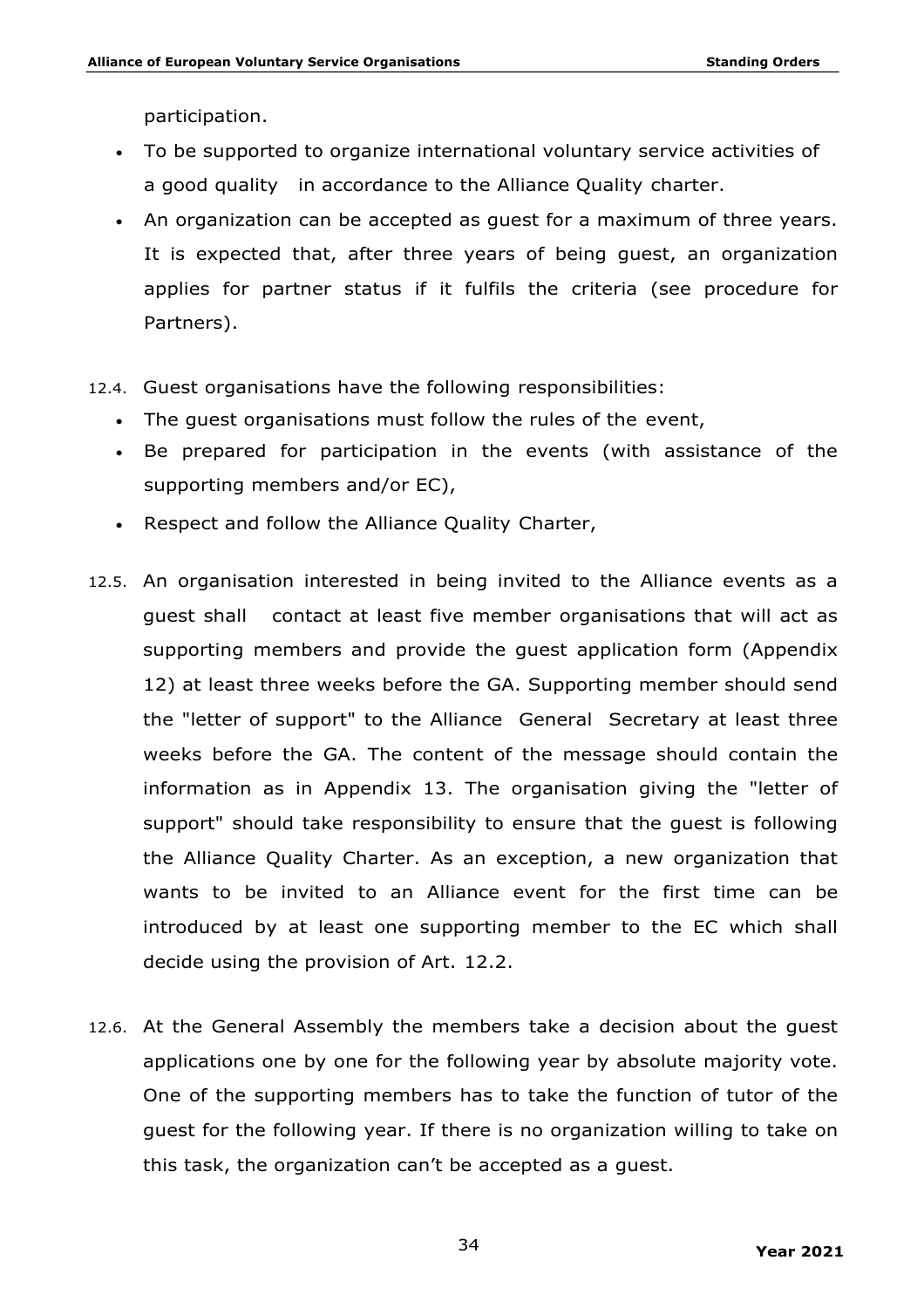#### 12.7. A guest organisation automatically loses this status after 1 (one) year

(from GA to GA). The organisation can apply to become a guest again and should provide data on exchanges with Alliance members and partners; if necessary the Tutor should provide additional feedback. At the General Assembly the members take a decision about the renewal. If the Guest organization doesn't show interest in renewing its status for at least two years the procedure stated in 12.5 applies.

## **13. Necessary Action Groups (NAGs)**

A NAG is a temporary, self-organized group with a clear, time-limited and specific task to prepare, implement and complete. When an activity is essential for the existence of the network, it becomes a task for a NAG. These tasks can be either recurrent events that are necessary for the life of the network (GA, TM, Joint Meeting etc.) or specific actions that the Alliance considers essential for its survival in the following year.

Each NAG receives clear guidelines by the General Assembly, in order to complete its task. All this information is outlined in the yearly Plan of Action (output - expected outcomes/impact, success indicators to measure progress) and, in the case of events, also in the Standing Orders. The Plan of Action contains only the activities to be implemented by NAGs.

A NAG is responsible to secure the fundings for the completion of its tasks (for example to have internal physical meetings), unless it is decided by the GA that they can use Alliance own resources, therefore a budget is allocated to its task. It communicates regularly to the Alliance members.

The NAG is aiming for high quality, therefore the members are experienced on the topic and cover all the expertise needed to complete the task on high quality. It receives the support of other EC members that not part of the NAG, when and if needed.

All individuals mandated by member organisations can form part of a NAG. Its composition depends on the expertise needed to complete the task. Members of the EC and staff can also be part of a NAG. After the General Assembly and the approval of the Plan of Action, a call is sent out for the needed NAGs. There is no minimum or maximum number of members, nor there is a selection process. If during the year a NAG needs more expertise in the group in order to complete the task, new members can join based on the specific need.

The NAG dissolves once the task is completed.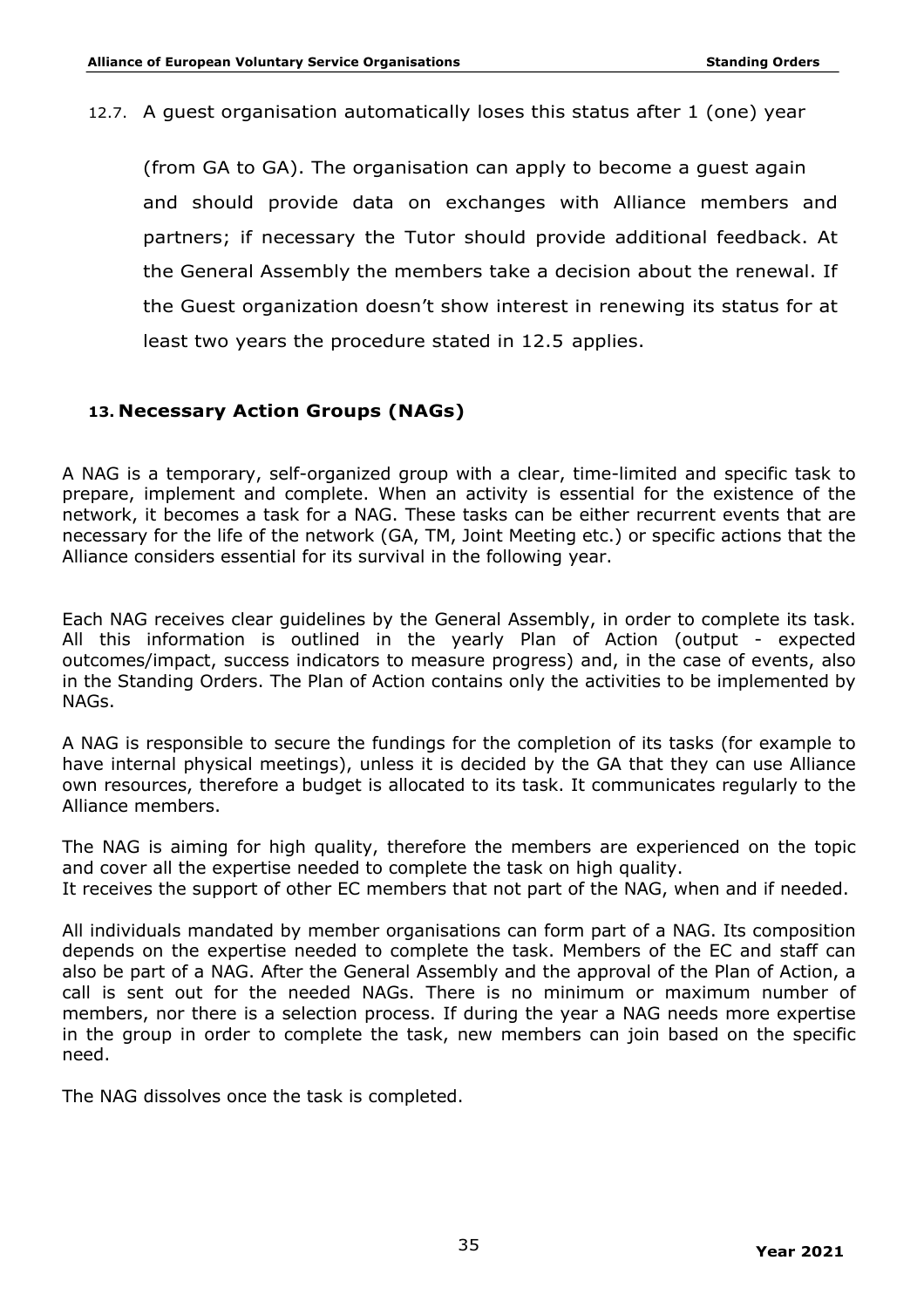# **14. Communities of Interest (CoIs)**

COIs are the fertile soil for new ideas and try-outs, with the aim to develop the Alliance network and at the same time motivate new people to start engaging and take more responsibility and ownership through tasks, projects, activities, campaigns, training, etc.

The reference document for the creation of a COI and for the development of its work, is the Strategic Direction: this document sets the priorities of the Alliance for the following 6 years and is adopted by the General Assembly of members. COI's projects are not part of the Plan of Action. In case they raise an issue or develop an initiative that is considered fundamental for the network, they can be translated into tasks of the next Plan of Action, where a NAG will be assigned.

For COIs there is space to make mistakes, incompletion and failures. They can fail without putting in danger the survival of the network.

An online platform allows members to see the existing COIs and their contact e-mail. COIs can ask support from the EC and other network bodies, but they are responsible for their activities, i.e.

COIs cannot impose responsibility on the EC. COIs do not have a pre-set budget from the Alliance and they cannot as such request for financial resources to the network, unless they propose a task for the Plan of Action to be implemented by a new NAG in the following year.

Creation:

They are formed respecting the Strategic Direction defined by the GA • COIs can be created at any time along the year by individuals mandate by Alliance member organisations

• The Interface will crosscheck that the proposed COI is in line with the Strategic Direction and if yes, approve its launch

• There is no minimum or maximum number of members

• The possibility to join the COIs is promoted continuously by the member organisations in their own events as well as at Alliance and other IVS events, in a grassroot youth work approach.

Monitoring:

• The Interface is responsible for the COIs and it represents them at the General Assembly and other meetings

COIs as such cannot make proposals to the General Assembly

• The Interface is supporting the COIs to preserve COIs results within the Alliance structures as well as to facilitate their members moving to NAGs and EC positions. ● Interface makes a report to the GA about the last year's activities of the COIs

Dissolution:

• COIs are not accountable, therefore if they stop doing their activities they dissolve naturally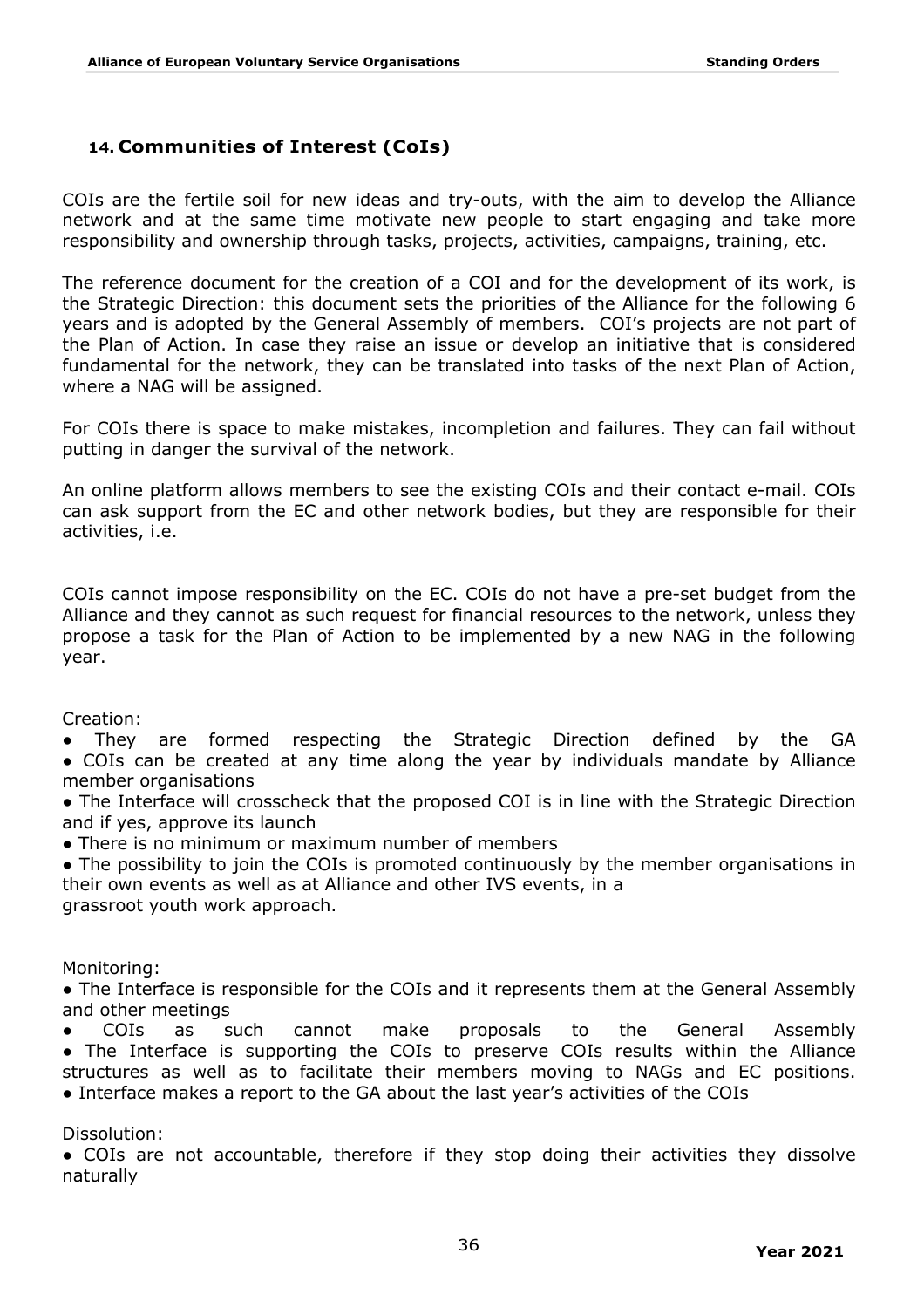● Completion of a COI means that all the actions are done, the results are evaluated and published (a report presented to the GA, the result is recorded in the Alliance archives).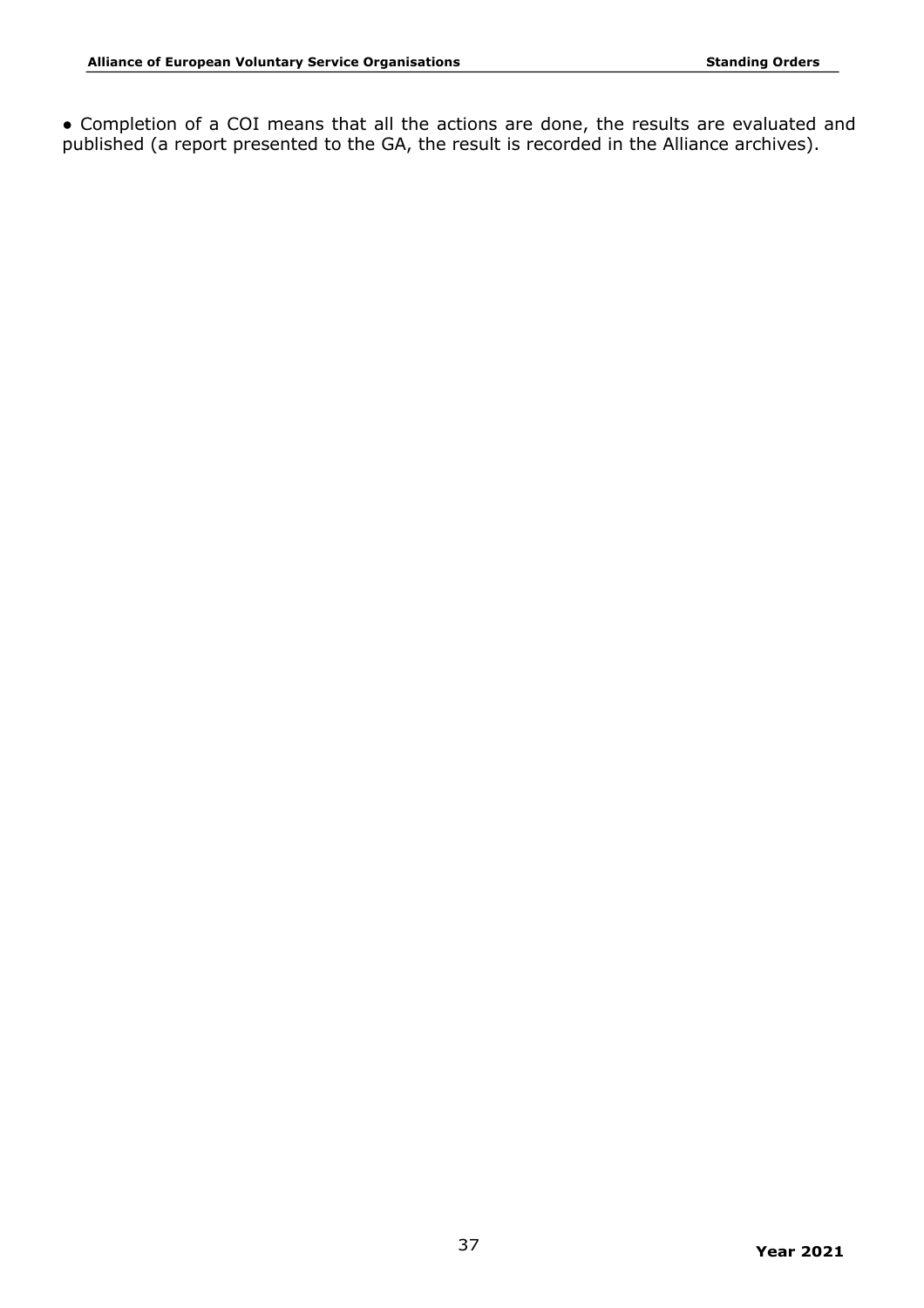## **Appendix 1-A Candidate Membership Application Form**

#### **CANDIDATE MEMBERSHIP APPLICATION FORM**

To be filled out by the organisation which wants to apply for candidate membership of the Alliance of European Voluntary Service Organisation?

## **GENERAL INFORMATION**

| Name of organisation:            |  |
|----------------------------------|--|
|                                  |  |
|                                  |  |
|                                  |  |
| Founded in (year):               |  |
| Number of members:               |  |
| Address (postal):                |  |
|                                  |  |
|                                  |  |
|                                  |  |
|                                  |  |
| Telephone:                       |  |
| Fax:                             |  |
| Email:                           |  |
| Website:                         |  |
| (for<br>the<br>Contact<br>person |  |
| Alliance):                       |  |
| Email-Address of this contact    |  |
| person:                          |  |
| Membership<br>in<br>other        |  |
| international<br>networks<br>or  |  |
| organisations:                   |  |
|                                  |  |
|                                  |  |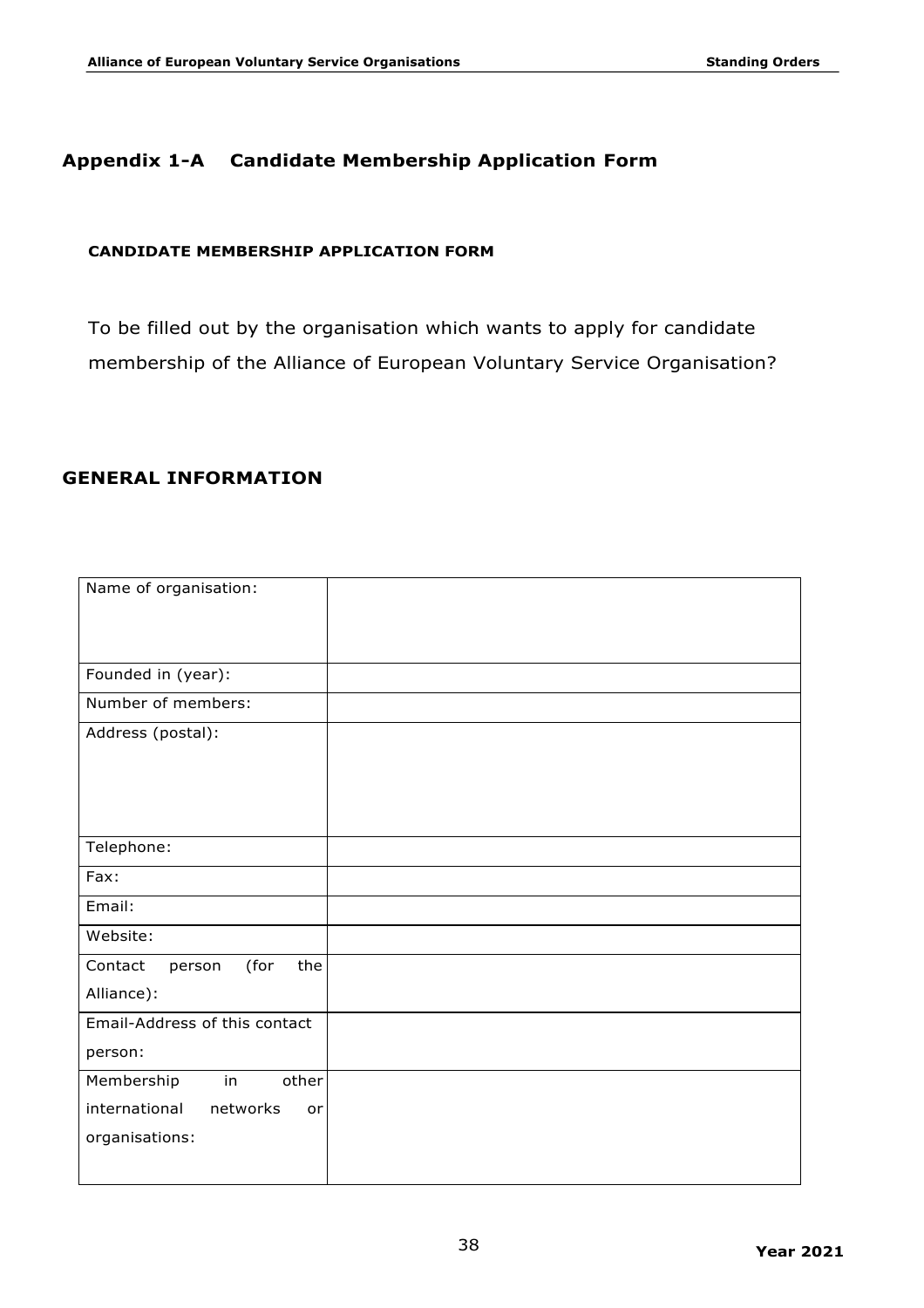#### **INFORMATION ON THE ORGANISATION**

What are the aims of your organisation?

What are the activities of your organisation?

What is the target group for your activities?

What is the geographical scope for your activities?

How many people work in the secretariat/office?

Can you give a short description of the organisational structure?

List of names of the people involved in making of decisions and of the senior executive staff.

Are you affiliated with other organisations on national or international level? (Please, specify.)

Do you have other activities than short term voluntary service? If yes, what are they?

If short term voluntary service is not the only activity of your organisation, what is the percentage of short termvoluntary service in comparison to the total activities?

#### **MEMBERSHIP EXPECTATIONS**

Why do you seek membership with the Alliance?

What can you offer to the Alliance? For example, projects, EC-membership, special activities, networking, specific knowledge?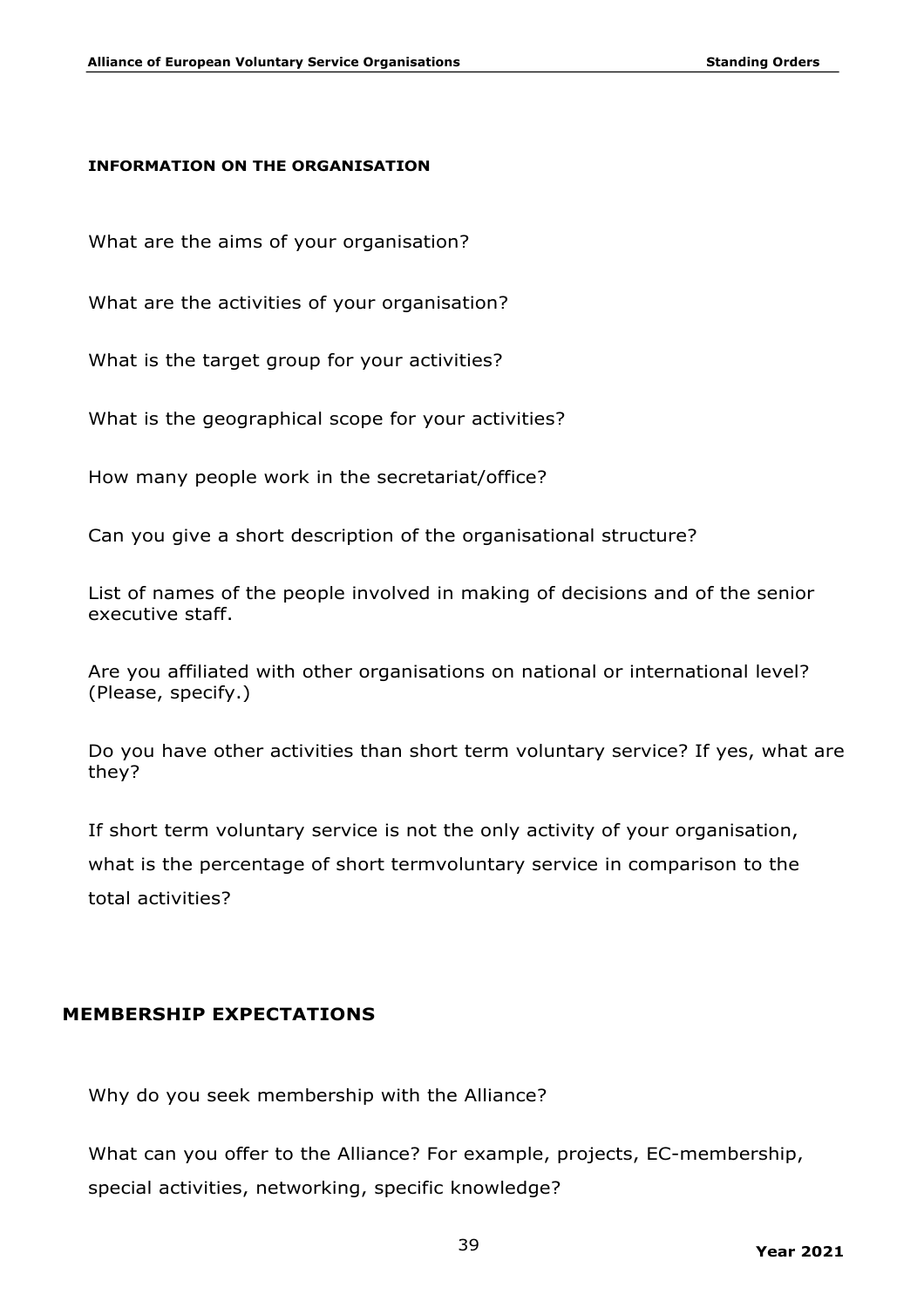#### **MEMBERSHIP CRITERIA**

How is your organisation involved in international voluntary service?

Is your organisation an independent national organisation? Does it have any relationship with a governmental structure? Do you have any branches or offices in other countries?

What is the official or legal status of your organisation in your country?

Does your organisation have a structure that encourages young people to play an active role in the organisation?

How are young people involve?

Does your organisation accept the provisions of the Alliance constitution (preamble, article 3.1).

# **COOPERATION WITH ALLIANCE MEMBERS**

Has your organisation carried out international voluntary service in your own country for at least two years?

(Please, specify.)

Did your organisation have an exchange relationship with Alliance members for at least two years? (Please,

specify, mention the activities and the years.)

From which Alliance members did you receive volunteers in former years?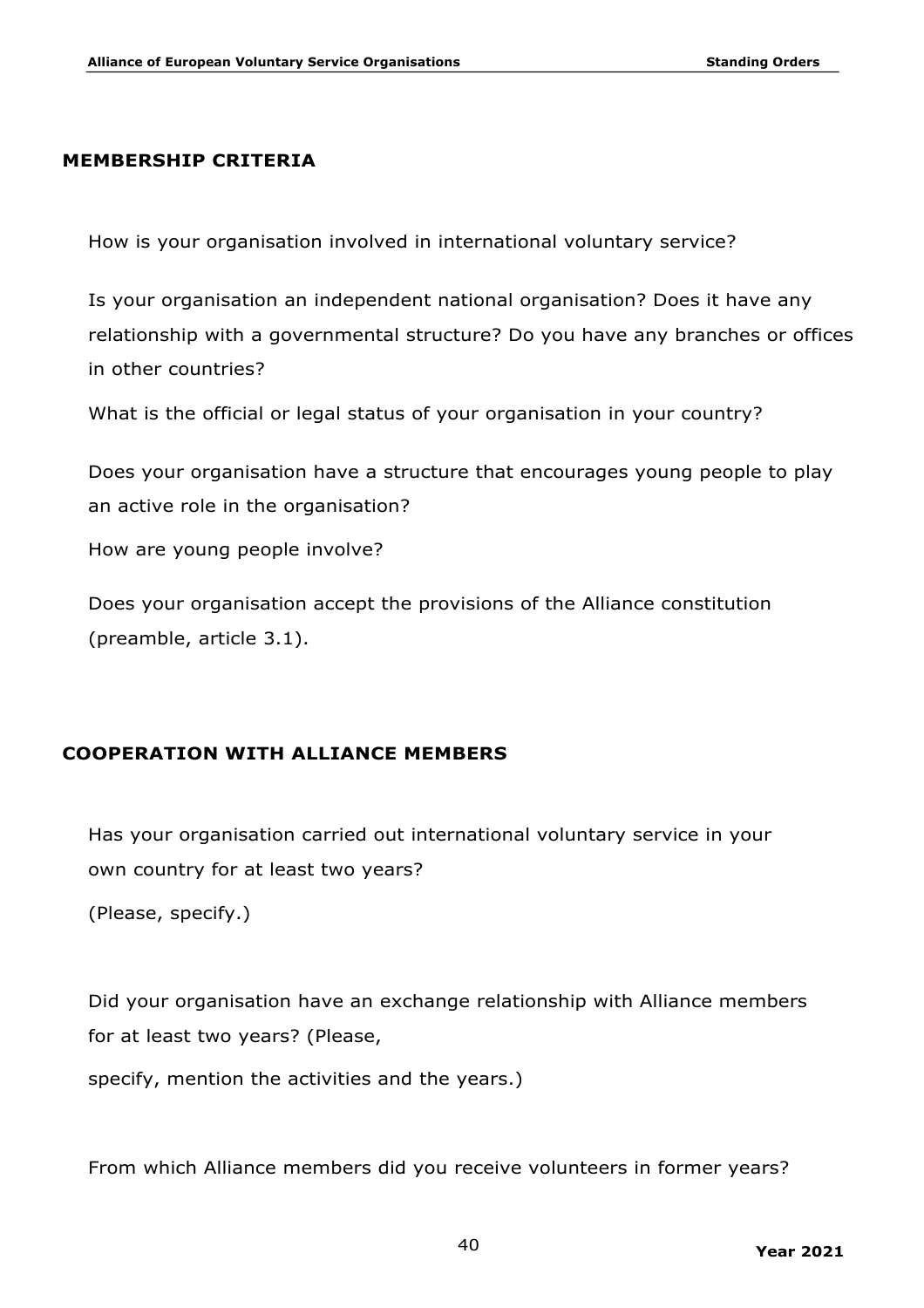To which Alliance members did you send volunteers in former years?

### **Please add**

- **- evidence of the legal recognition of your organisation in your country.**
- **- constitution of the organisation.**
- **- leaflets about the organisation and the activities**

By submitting these data of your organisation, you give your consent for the Alliance to keep them in the network archives. You can at any moment require for your data to be deleted, by contacting alliance@alliance-network.eu In compliance with GDPR regulation of 2018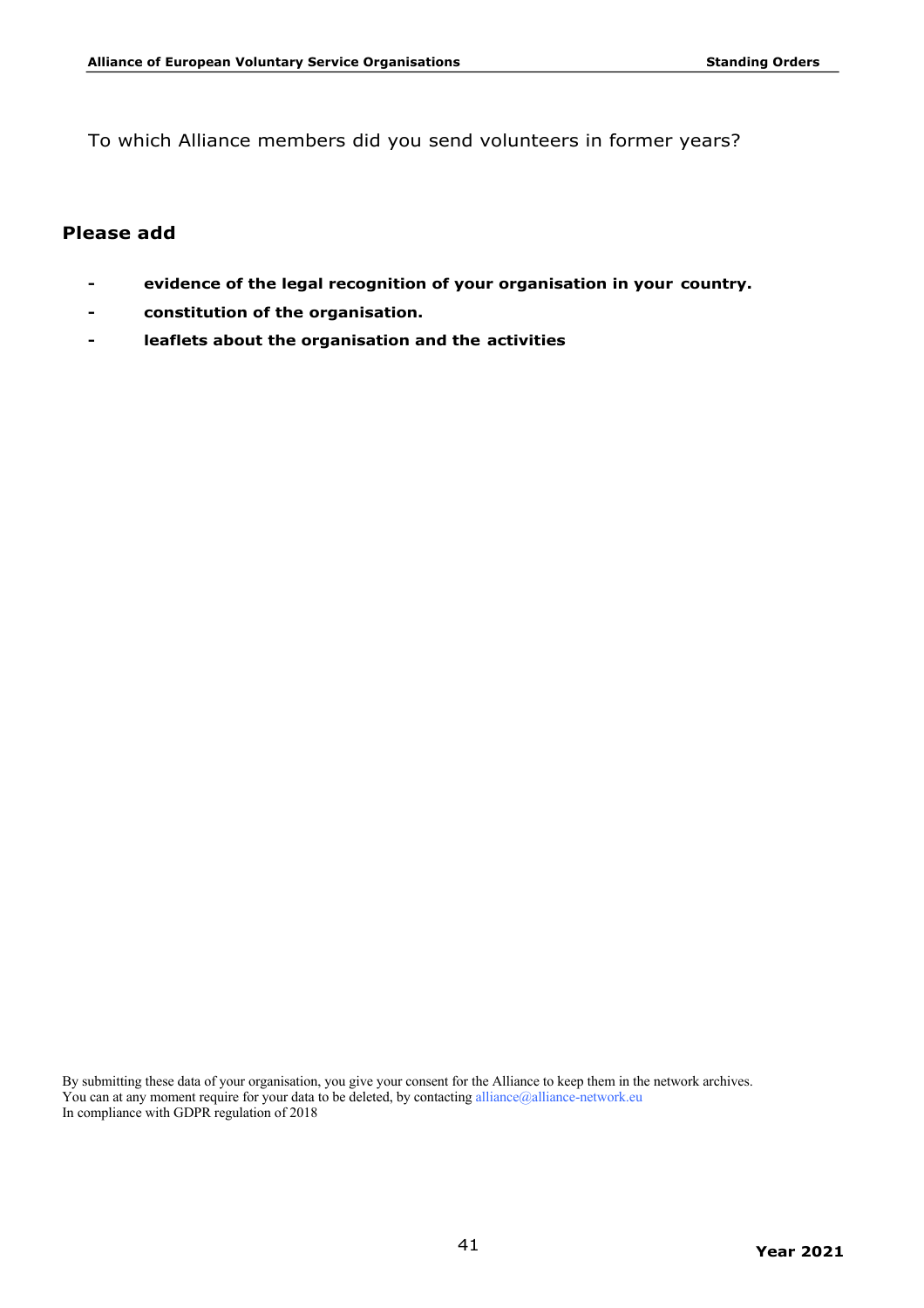## **Appendix 1-B Associate Membership Application Form**

#### **ASSOCIATE MEMBERSHIP APPLICATION FORM**

To be filled out by the organisation which wants to apply for associate membership of the Alliance of European Voluntary Service Organisation

## **GENERAL INFORMATION**

| Name of organisation:            |  |
|----------------------------------|--|
|                                  |  |
|                                  |  |
| Founded in (year):               |  |
| Alliance<br>candidate<br>since   |  |
| (year):                          |  |
| Number of members:               |  |
| Address (postal):                |  |
|                                  |  |
|                                  |  |
|                                  |  |
| Telephone:                       |  |
| Fax:                             |  |
| Email:                           |  |
| Website:                         |  |
| (for<br>the<br>Contact<br>person |  |
| Alliance):                       |  |
| Email-Address of this contact    |  |
| person:                          |  |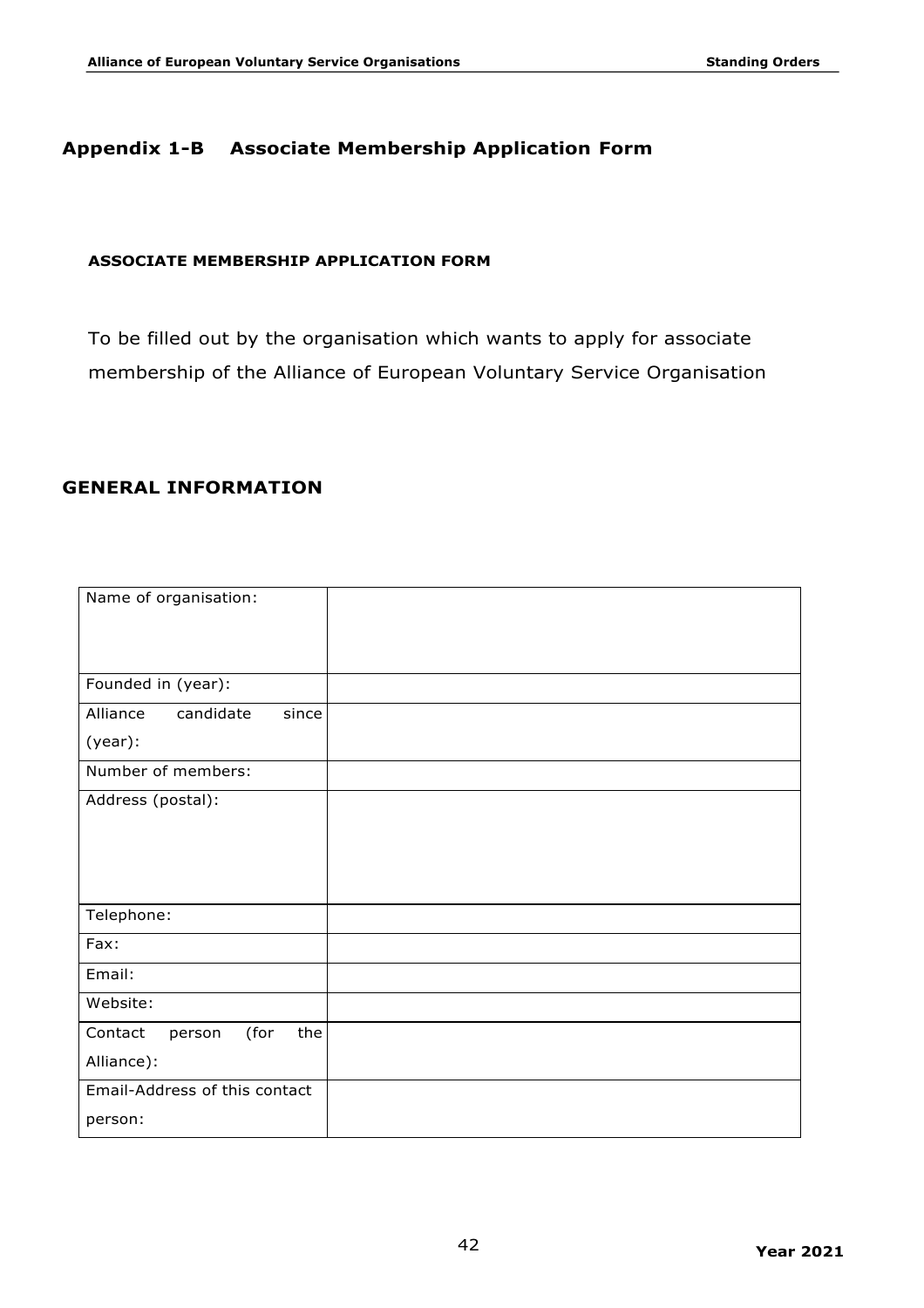| Membership     | in       | other |
|----------------|----------|-------|
| international  | networks | or    |
| organisations: |          |       |
|                |          |       |

#### **MEMBERSHIP CRITERIAS**

Has your organisation been a candidate member of the Alliance for at least the two years at the next General Assembly?

Has your organisation carried out international voluntary service in your own country for at least two years? (Please, specify.)

## **CO-OPERATION WITH ALLIANCE MEMBERS**

Did your organisation have an exchange relationship with Alliance members for at least two years? (Please, specify, mention the activities of the last two years.)

From which Alliance members did you receive volunteers in the last two years?

To which Alliance members did you send volunteers in the last two years?

Please add: leaflets about the organisation and the general activities.

By submitting these data of your organisation, you give your consent for the Alliance to keep them in the network archives. You can at any moment require for your data to be deleted, by contacting alliance@alliance-network.eu In compliance with GDPR regulation of 2018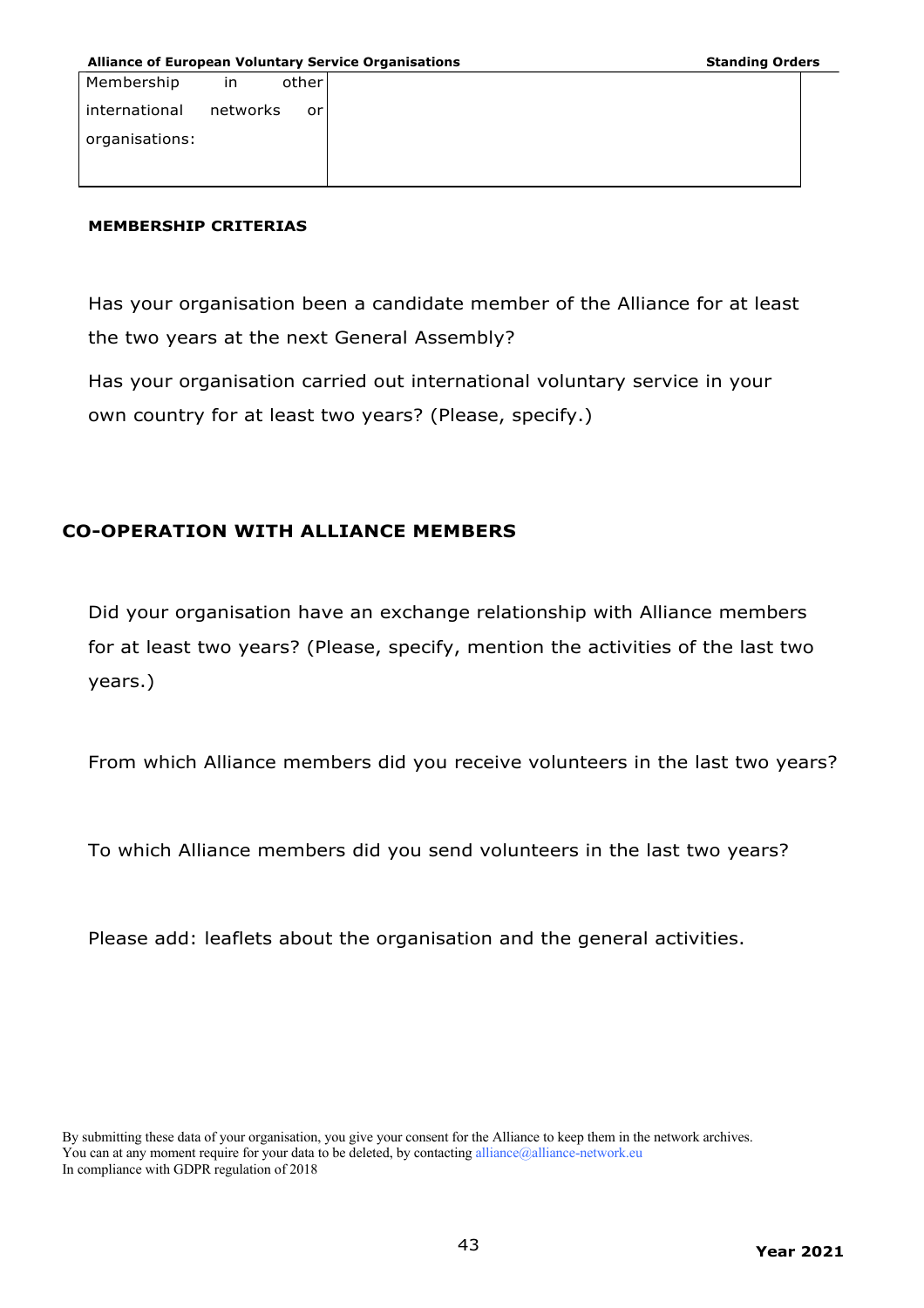# **Appendix 1-C Full Membership Application Form**

#### **FULL MEMBERSHIP APPLICATION FORM**

To be filled out by the organisation which wants to apply for full membership of the Alliance of European Voluntary Service Organisation?

#### **GENERAL INFORMATION**

| Name of organisation:            |  |
|----------------------------------|--|
|                                  |  |
|                                  |  |
| Founded in (year):               |  |
|                                  |  |
| Alliance<br>candidate<br>since   |  |
| (year):                          |  |
| Number of members:               |  |
| Address (postal):                |  |
|                                  |  |
|                                  |  |
|                                  |  |
|                                  |  |
| Telephone:                       |  |
| Fax:                             |  |
| Email:                           |  |
| Website:                         |  |
| Contact<br>(for<br>the<br>person |  |
| Alliance):                       |  |
| Email-Address of this contact    |  |
| person:                          |  |
| Membership<br>in<br>other        |  |
| international<br>networks<br>or  |  |
| organisations:                   |  |
|                                  |  |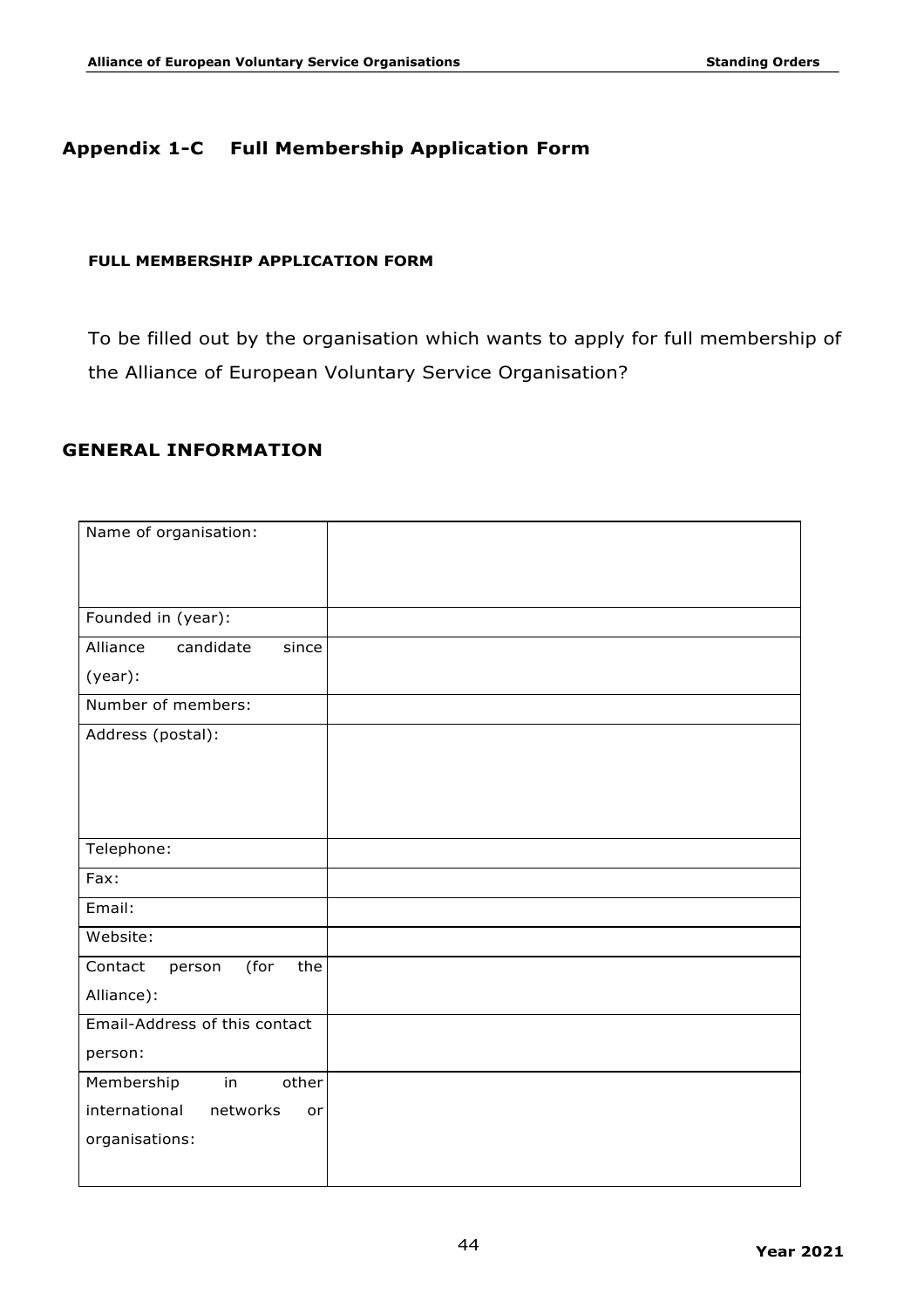#### **MEMBERSHIP CRITERIAS**

Is your organisation situated in a country which is situated in Europe?

Has your organisation been a candidate member of the Alliance for at least the two years at the next General Assembly?

Has your organisation carried out international voluntary service in your own country for at least two years? (Please, specify.)

#### **CO-OPERATION WITH ALLIANCE MEMBERS**

Did your organisation have an exchange relationship with Alliance members for at least two years? (Please, specify, mention the activities of the last two years.)

From which Alliance members did you receive volunteers in the last two years?

To which Alliance members did you send volunteers in the last two years?

Please add: leaflets about the organisation and the general activities.

By submitting these data of your organisation, you give your consent for the Alliance to keep them in the network archives. You can at any moment require for your data to be deleted, by contacting alliance@alliance-network.eu In compliance with GDPR regulation of 2018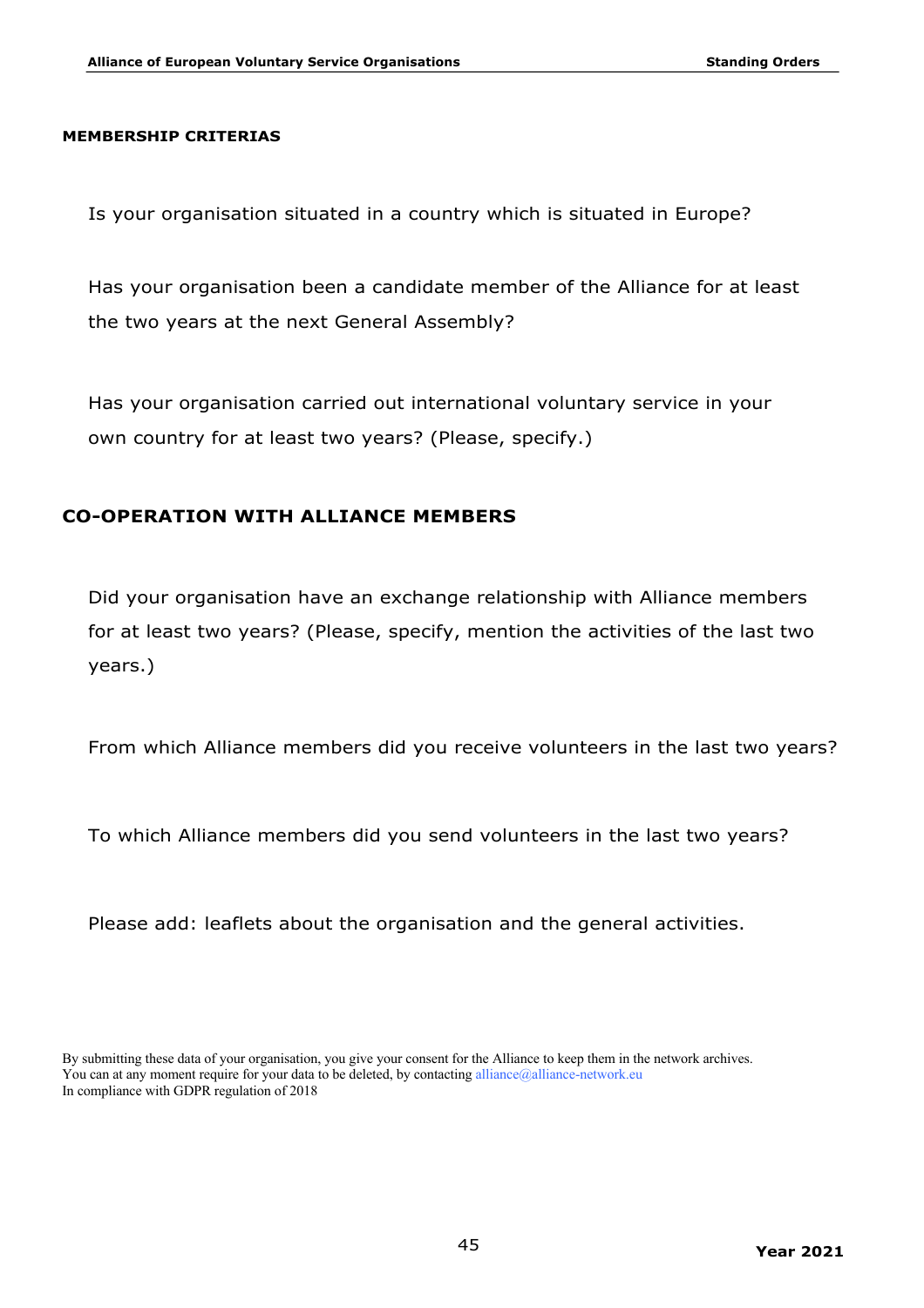## **Appendix 2 Examples Of Calculation Of Absolute And Simple Majority**

[Read articles 3.6.4.5.4.10,4.12 and 10.1 of the constitution of the Alliance.]

Definitions:

guaranteed majority: the majority has been quantified beforehand mentioned in the constitution; more than a certain number of votes, f.ex. more than 2/3 of al! the members.

absolute majority: number of votes in favour is greater than the total of the number of votes against and the number of abstentions. All members which voted are included. This means that possibly non valid votes (by ballot) are also counted.

 $simple$  majority: number of votes in favour is greater than the number of votes against. The simple majority is only decided by the votes in favour and by the votes against. Non valid votes and abstentions are not included in the calculation.

- quorum: a fixed minimum number of members allowed vote, which has to be present at the meeting to be able to have a vote on a proposal. This is mentioned in the constitution.

F: the number of votes in favour

A: the number of votes against

AB: the number of abstentions; this means voting but not having chosen in favour or against.

N: the number of non-valid votes; f.ex. vote by ballot: form which has been wrongly filled in. This iscounted as abstention.

TM: the total number of members present at the meeting, allowed to vote.

NV: the organ isations which do not want to vote.

TV: the total number of votes.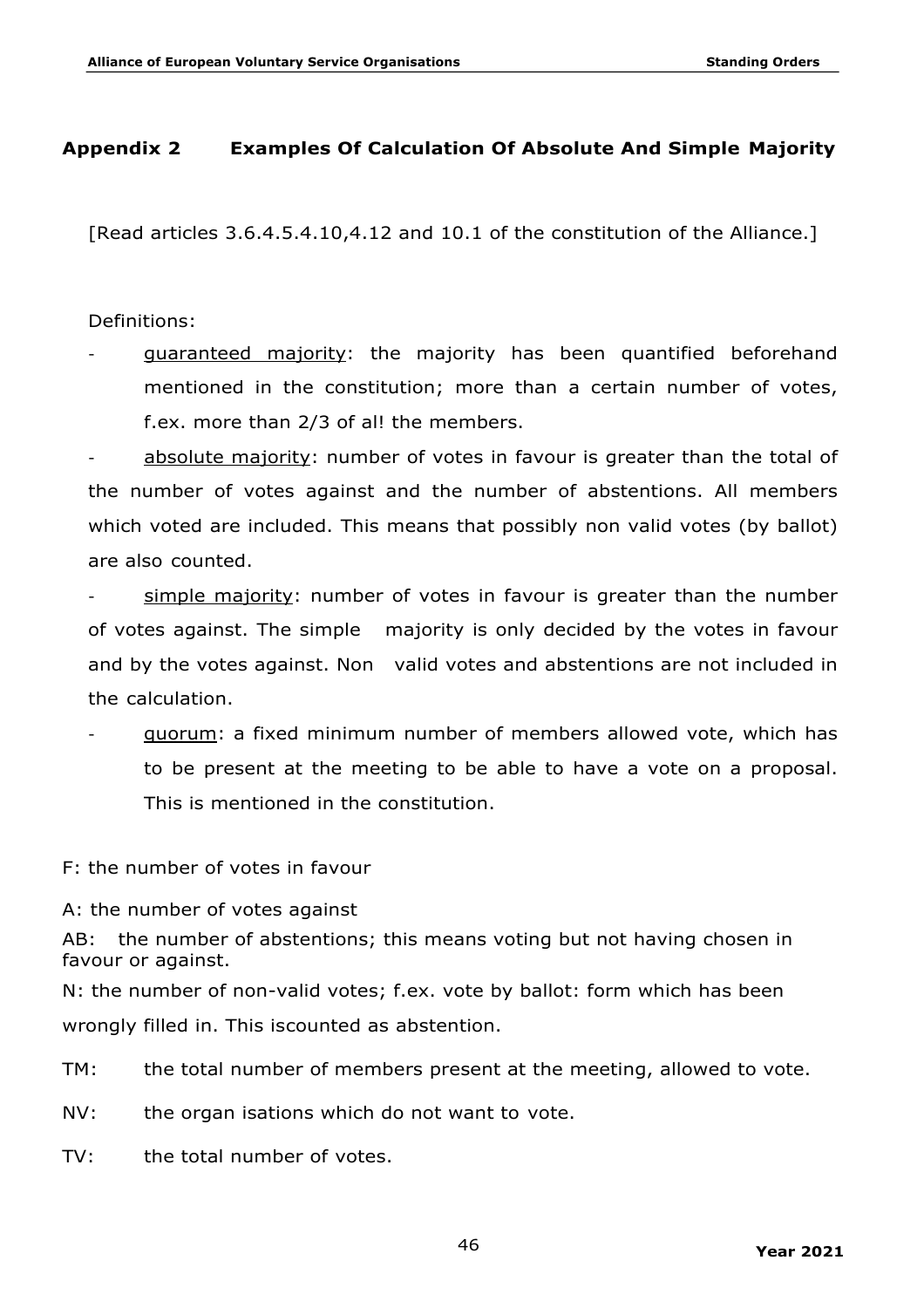The total number of votes it has to be defined before the voting takes place. It might happen that an organisation which has the right to vote, does not want

to vote. Therefore, one has to ask how many organisations will vote on the proposal.

Thus:  $TV = TM - NV$ 

Or:  $TV = F + A + AB + N$ 

AM: the absolute majority is more than the half of alt the votes. According the rule: AM  $> 1/2$  \* TV.

SM: the simple majority is more than the half of the number of votes in favour and the number of votes against.

According the rule:  $SM > 1/2 * (A+F)$ .

# **Example I**

- an organisation has 26 members which are allowed to vote.
- 25 members are present at the General Assembly.
- 2 members do not want to make a vote.
- at the meeting there is a vote by ballot.
- 13 votes in favour; 6 votes against; 3 abstentions; 1 form shows irregularities.

 $TM = 25$  $N = 2$  $TV = 25 - 2 = 23$  $F = 13$  $A = 6$  $AB = 3$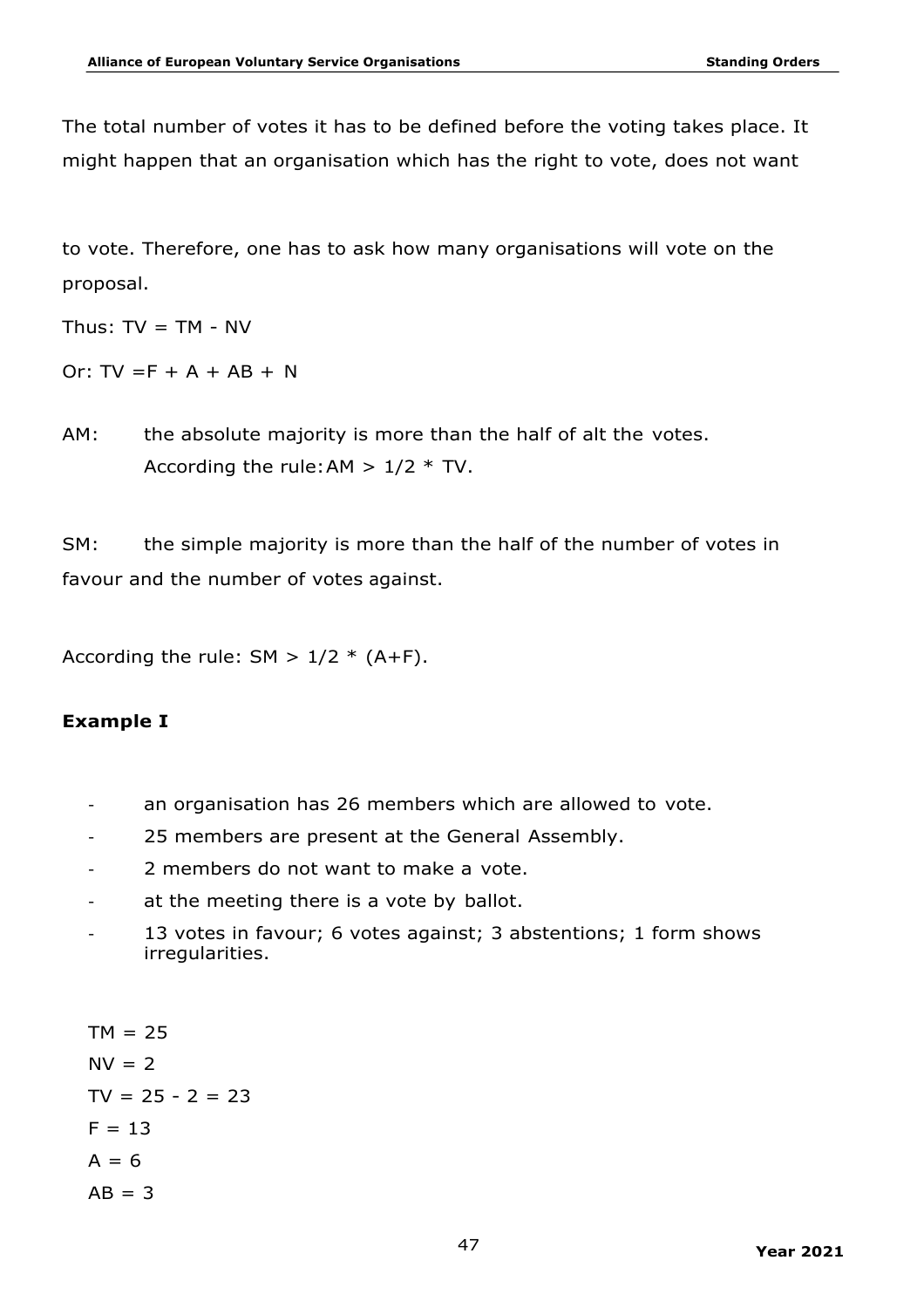#### $N = 1$

AM =  $1/2$  \* 23 = 11.5; F > AM, there is an absolute majority to accept the proposal. SM =  $1/2$  \* (13 + 6) = 8,5; F > SM, there is a simple majority to accept the proposal.

#### **Example 2**

- an organisation has 26 members which are allowed to vote.
- 25 members are present at the General Assembly.
- 2 members do not want to make a vote; 23 members have made their vote.
- at the meeting there is a vote by ballot.
- 7 votes in favour: 6 votes against; 9 abstentions; 1 form shows irregularities.

 $TM = 25$  $NV = 2$  $TV = 25 - 2 = 23$  $F = 7$  $A = 6$  $AB = 9$  $N = 1$ AM =  $1/2$  \* 23 = 11,5; F < AM, there is not an absolute majority to accept the proposal. SM =  $1/2$  \* (7 + 6) = 6,5; F > SM, there is a simple majority to accept the proposal.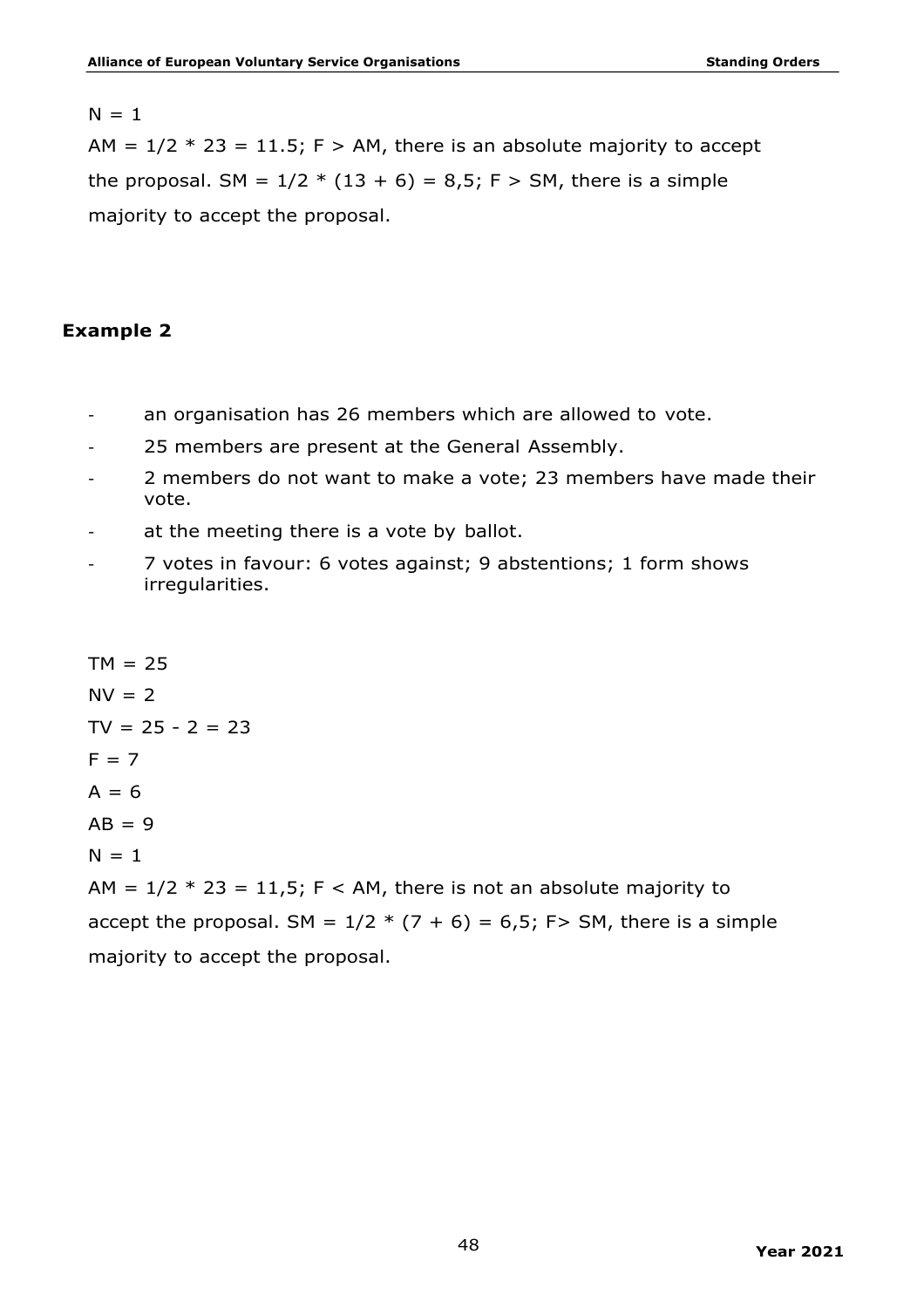# **Appendix 3 Voting Result Form**

To be used by the Voting Committee when counting votes.

| Proposal number (reference to minutes):   |                       |  | Number                 | 0f                       | voting |  |
|-------------------------------------------|-----------------------|--|------------------------|--------------------------|--------|--|
|                                           |                       |  | organisations present: |                          |        |  |
| Description:                              |                       |  |                        |                          |        |  |
|                                           |                       |  |                        |                          |        |  |
|                                           |                       |  |                        |                          |        |  |
|                                           |                       |  |                        |                          |        |  |
| Total counts: In favour                   |                       |  |                        | Total counts: Abstention |        |  |
|                                           | Total counts: Against |  |                        |                          |        |  |
|                                           |                       |  |                        |                          |        |  |
| Voting result <sup>1</sup> :              | Accepted              |  |                        | Not accepted             |        |  |
| Signature Voting Committee <sup>2</sup> : |                       |  |                        |                          |        |  |
|                                           |                       |  |                        |                          |        |  |
|                                           |                       |  |                        |                          |        |  |

<sup>1</sup>Make a circle around the option which is the result of the voting.

 $2$  Every voting procedure has to be signed by the Voting Committee.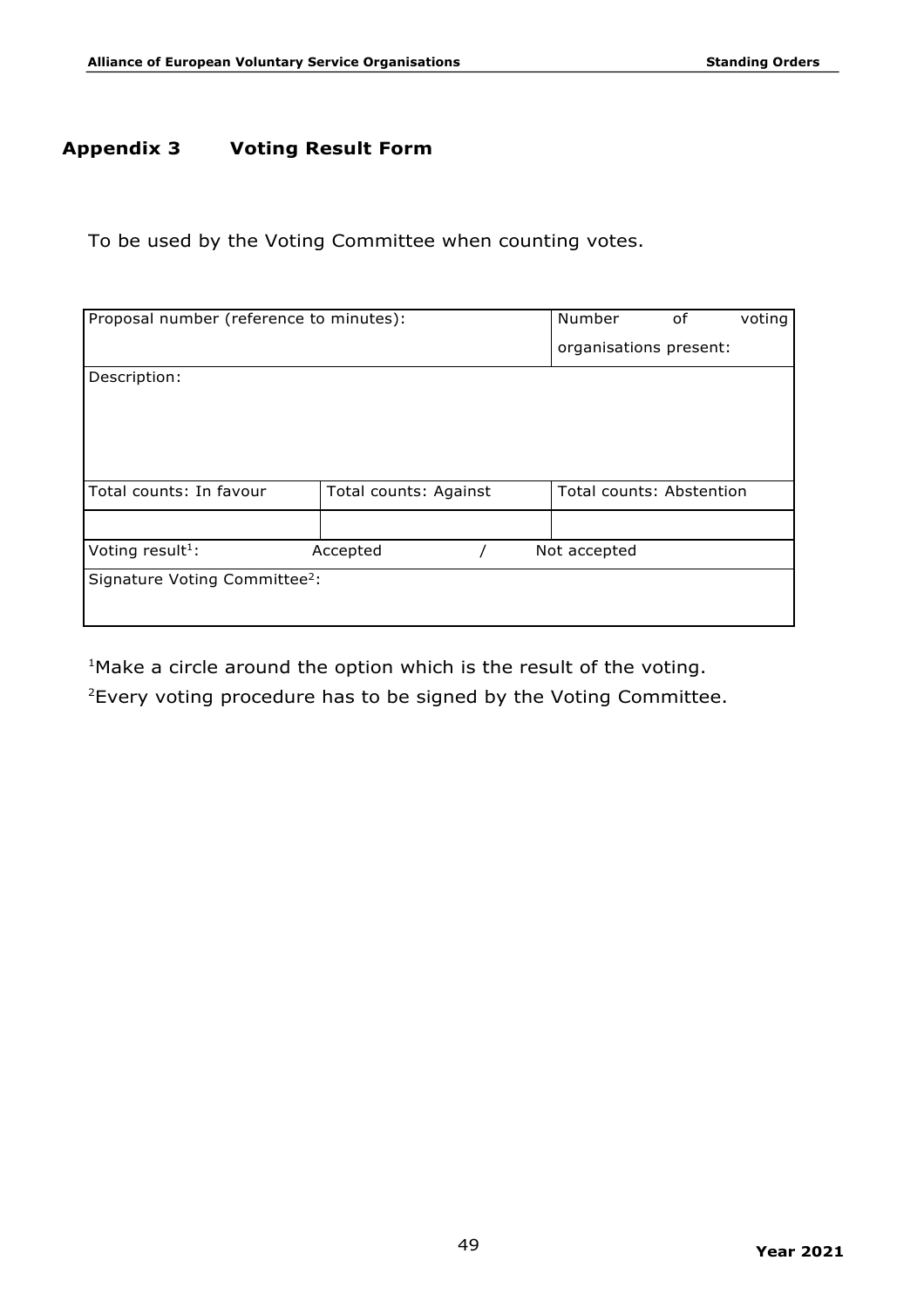## **Appendix 4 Ballot Form For Proposals**

| Proposal number: |         |            |
|------------------|---------|------------|
| In favour        | Against | Abstention |
|                  |         |            |
|                  |         |            |

#### **Explanation:**

Make your vote by crossing in one of the open spaces under the three options:

In favour: We want this proposal to be accepted.

Against: We do not want this proposal to be accepted.

Abstention:

We do not want to vote in favour or against this proposal.

Voting forms of which more than one option has been filled in are not valid.

If you have made a mistake on your voting form, ask the Voting Committee for a new voting form.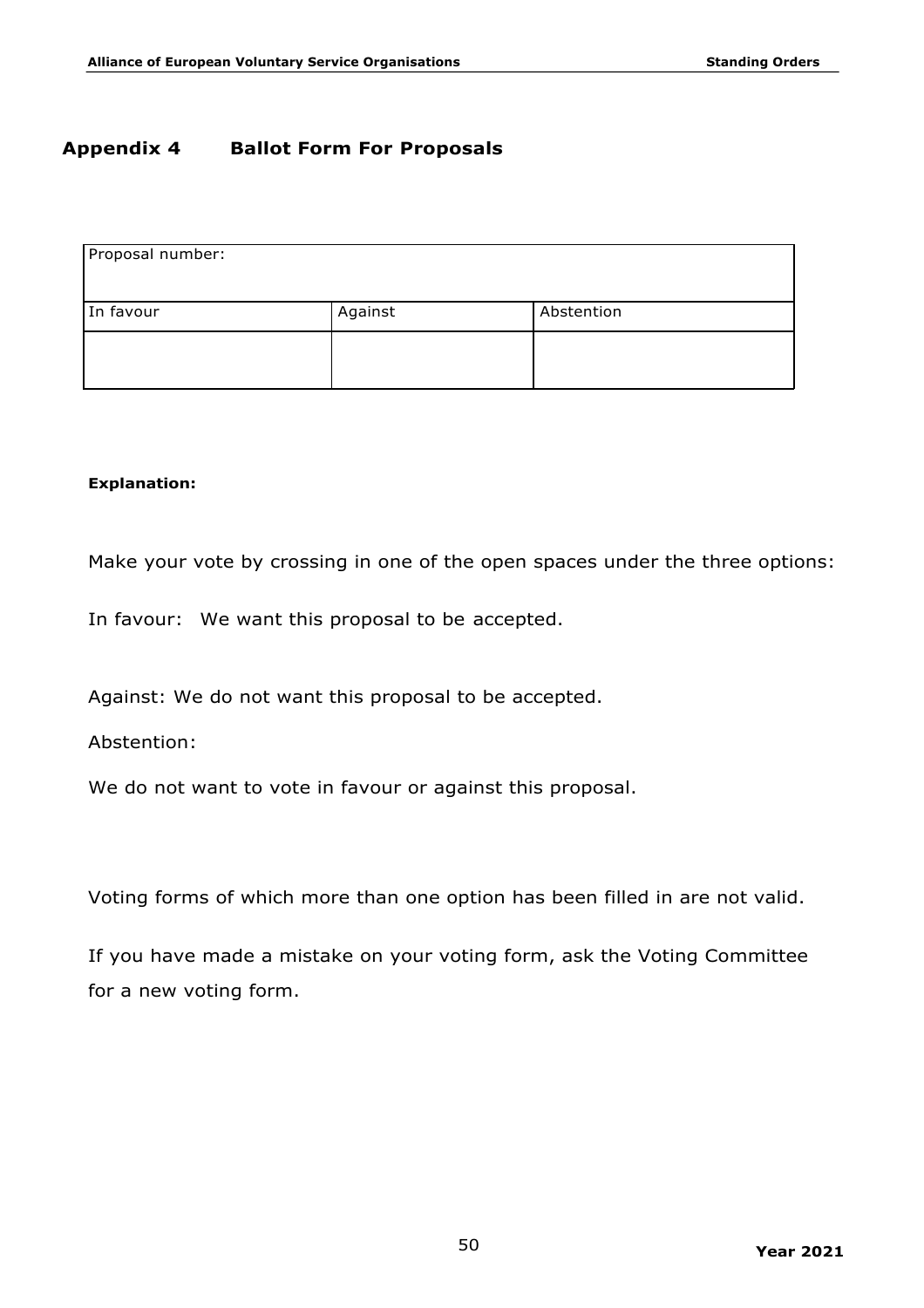# **Appendix 5 Ballot Form For Membership**

| NAME OF THE APPLICANT ORGANISATION: TO BE FILLED IN BY THE EC (BEFOREHAND) |         |              |  |
|----------------------------------------------------------------------------|---------|--------------|--|
| In favour                                                                  | Against | ' Abstention |  |
|                                                                            |         |              |  |

#### **Explanation:**

Make your vote by crossing in one of the open spaces under the three options:

In favour: We want this applicant organisation to become member of the Alliance.

Against: We do not want this applicant organisation to become member of the Alliance.

Abstention: We do not want to vote in favour or against the application of this applicant organisation.

Voting forms of which more than one option has been filled in are not valid.

If you have made a mistake on your voting form, ask the Voting Committee for a new voting form.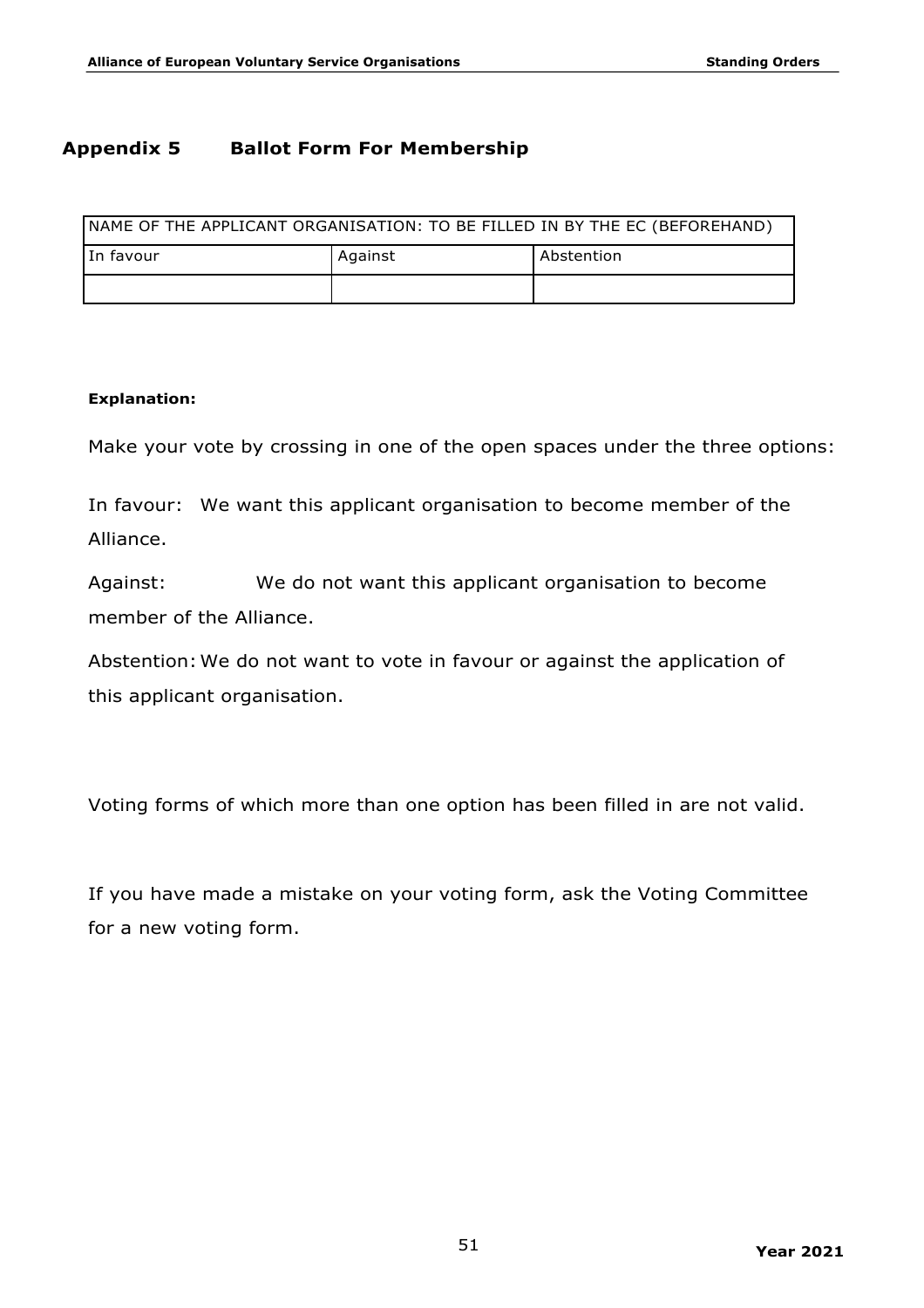### **Appendix 6 Proxy Voting Procedure**

A member organisation who is not able to attend to any voting session by any reason during a General Assembly, may transfer its voting right to another organisation. The case should be declared in written form, by the proxy giving organisation to the voting committee before the General Assembly.

Each participating full member can hold only one proxy vote from a member organisation who is not able to attend.

If the proxy giving organisation is not participating in the General Assembly at all, the proxy has to reach the President of the Alliance before the General Assembly, in written form. The beginning of the proxy should be clearly indicated whether it is for the whole General Assembly or only for a certain period or after a certain time during the General Assembly.

#### Here is an example for the proxy giving:

To the Voting Committee of the Alliance General Assembly (year) OR

To the President of the Alliance (if the organisation is not participating in the General Conference before the General Assembly)

(Name of organisation) hereby request that our proxy at the Alliance General Assembly (year) be carried by (Name of the chosen organisation) for

the whole GA during our absence between ... and ... . after we leave the GA

Signature Date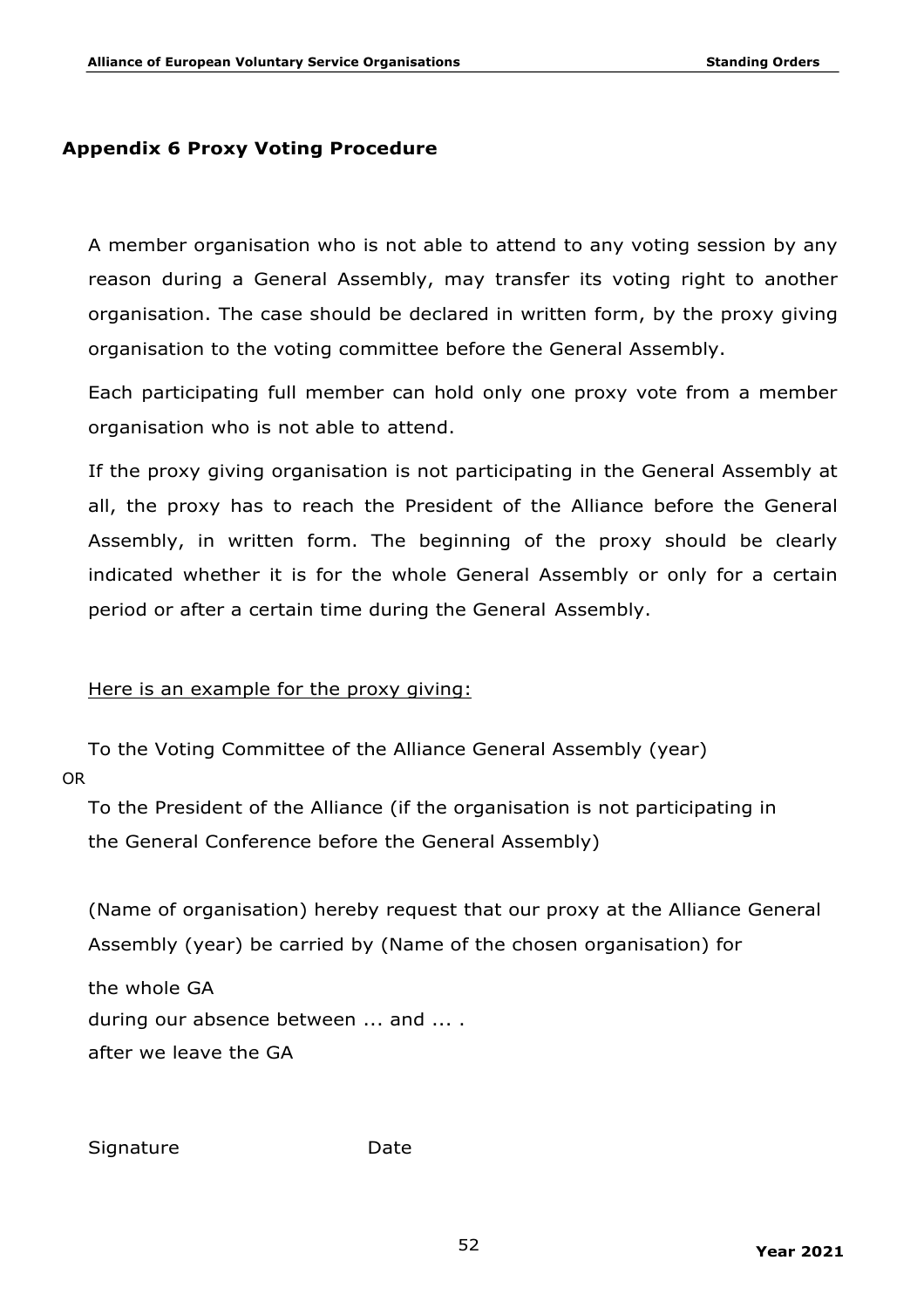# **Appendix 7 Management of Alliance events and projects**

## **Introduction:**

The Alliance has now a lot of activities, events and projects. There are different categories of events and projects:

## **- Regular events:**

- General Assembly
- General Conference
- Post Camp Event
- Technical Meeting

# **- Other events:**

- Study Session
- Training for trainers
- Big Weekend…

# **- Projects hosted by an Alliance member or by the Alliance:**

- EVS workcamp project
- "Still Active".

Alliance members are active in finding projects and inviting other Alliance members to take part in them. A lot of the Alliance members want to host Alliance events.

Alliance's Executive Committee proposes to start a new management system of Alliance events and projects.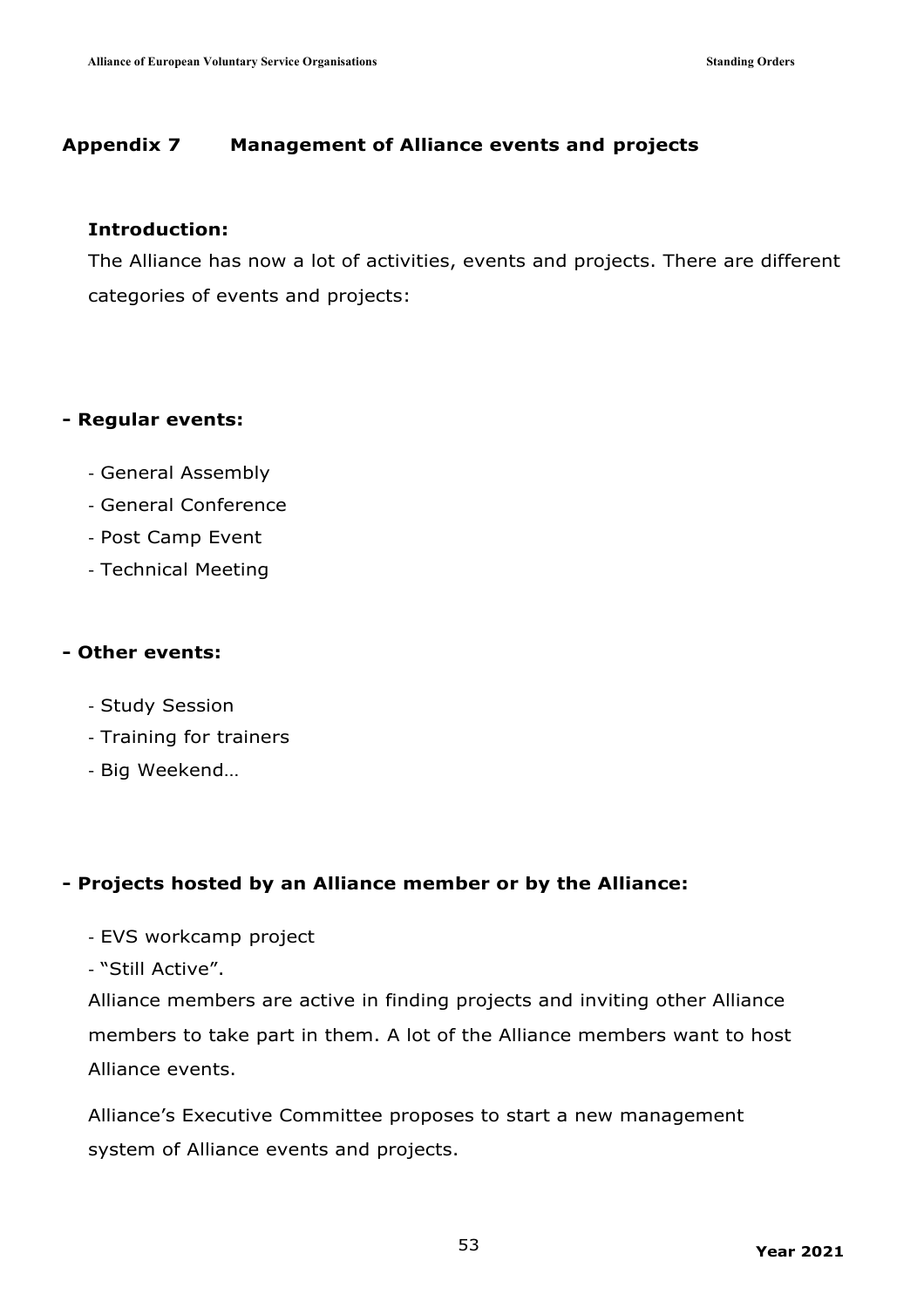#### *What is an Alliance activity?*

*An Alliance activity is:*

- *An Event, Project or Working group, or a combination of those three (e.g. a project coordinated by a Working group);*
- *Initiated by either the EC or (a group of) member(s);*
- *Which is interesting for the Alliance as a network or for which there is interest of the members involved for it to be an Alliance activity (e.g. for obtaining a grant);*
- *Which has a clear objective, well defined outcomes, and a realistic budget;*
- *Which is approved by the GA and is part of the Plan of Action and the Alliance budget;*
- *Which is financed by:*
	- *o Income generated by the activity itself (e.G. participation fees, product sales);*
	- *o Grants related specifically to the activity, either grants for the Alliance or to a member organisation involved in the activity*
	- *o Part of the general budget of the Alliance dedicated by the GA to this activity;*
	- *o A combination of these sources.*
- *For which it is clear which member or member(s) is/are responsible for realizing the objective, managing the budget and ensuring proper followup in terms of reporting, evaluation, and dissemination;*
- *For which the progress is monitored by the EC and for which the EC should (re)act if the activity is or might be at risk of not meeting its objectives or budget;*
- *Which follows the following life-cycle: Initiative phase, proposal phase, decision phase, execution, evaluation phase, dissemination phase;*

*Note: not all activities initiated by and/ or executed by a group of members have to be an Alliance activity.*

*A group of members can cooperate in a joint activity, without it being a part of the Alliance Plan of Action or the Alliance budget. This also means the constitutional bodies of the Alliance (e.g. EC, GA) have no formal involvement with such an activity.*

*However it is recommended that:*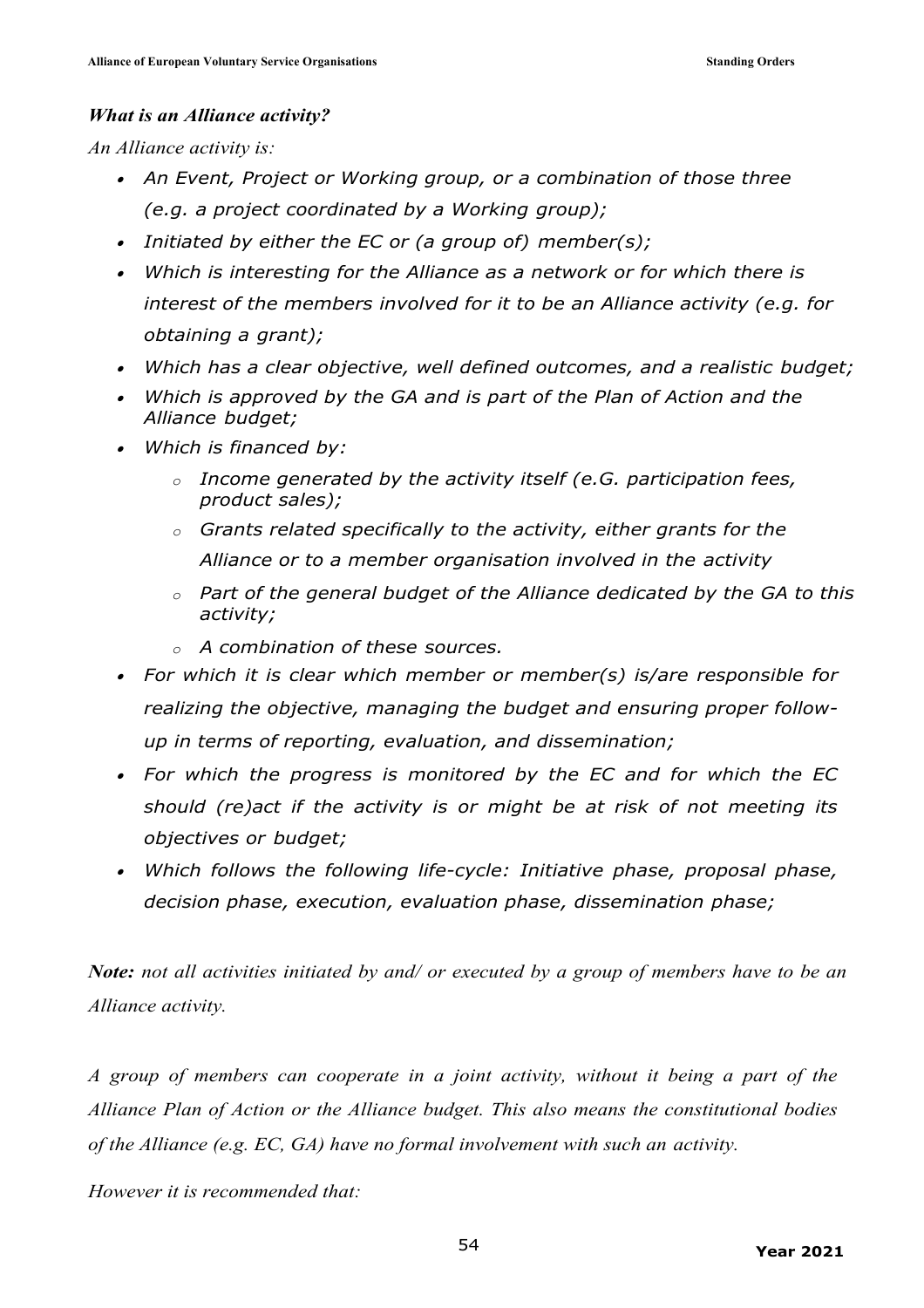- *All members of the Alliance are informed of the existence of such an initiative by the involved members, in order to enable other organisations to express an interest*
- *At Alliance events the possibility is created for members to communicate on such activities*

At the same time we had discussions about the transparency to find hosts of

Alliance events, the decision

process and sometime the management of events and projects is not very efficient.

# **The Alliance now needs to implement a commonly agreed event and project management system.**

# **The Alliance Executive Committee propose the following orientations:**

#### **Alliance events:**

#### 1.Application:

The Alliance should create a clear and transparent applications system of Alliance events.

- $\triangleright\triangleright$  A call for hosting events has to be launched by EC according to actual needs
- ØØ A letter of interest should reach the General Secretary a latest six weeks in advance of the General Assembly, which decides about the host of the event.
- $\triangleright\triangleright$  The decision has to be taken at least two years before the event.
- $\triangleright\triangleright$  The letter of interest should include a short description of the event, the interest of the organisation to host the event and first ideas about content, budget, and venue.
- $\triangleright\triangleright$  Before the event the host should give all relevant information about venue and participation conditions during the General Assembly or a plenary meeting.
- $\triangleright\triangleright$  If necessary the host has to work on a budget application and send it to the Treasurer in required timeframe.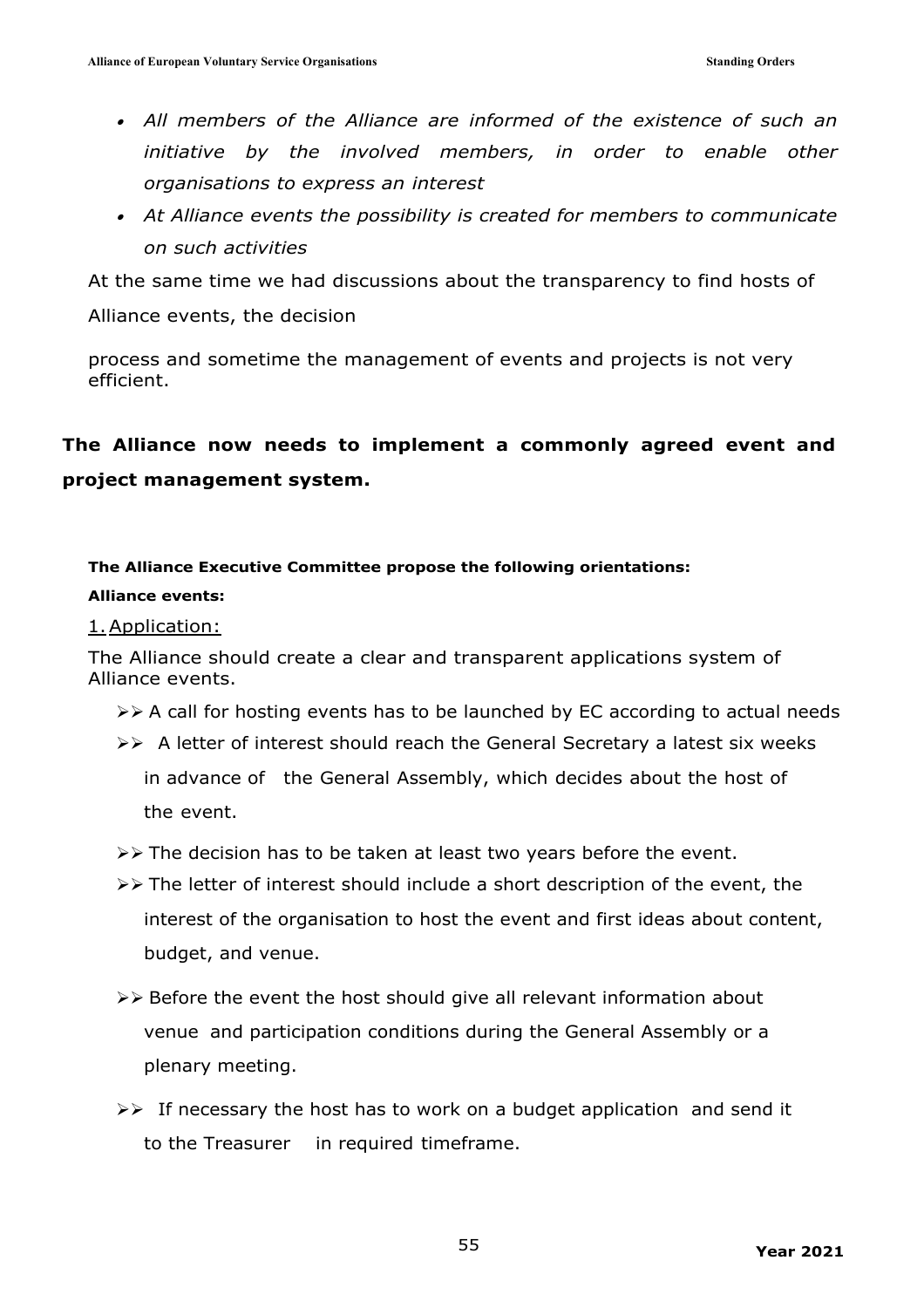#### 2. Management:

- $\triangleright\triangleright$  After approval of the host there should be an agreement between the host and the Alliance about this event.
- $\triangleright\triangleright$  According to the Standing orders the General Secretary is responsible for the event management inside the EC.
- $\triangleright\triangleright$  The host has to name a responsible person for the event. This person should be name in the application form.
- $\triangleright\triangleright$  The host and the General Secretary are responsible for informing each other about all relevant details. General Secretary and host have to coordinate the distribution of information among members.
- ØØ Member Organisations need to be informed about any changes of relevant details as soon as they become known to the host and/or the General Secretary - highlighting the key differences in a brief newsletter. When requested by at least 2 Member Organisations / and or the EC, the changes of relevant details have to be approved and the host reconfirmed by Member Organisations. This should be followed especially if Member Organisations received several applications for hosting an Alliance events and project.

 $\triangleright\triangleright$  For the application to all Alliance events the Alliance website should be used, generally

 $\triangleright\triangleright$  After every event the host is responsible for preparing a report

about the event, including accounts.

## 3. Group dynamics and facilitation

As much as possible, besides of the formal time in plenary, participation of every representative will be encouraged by **subgroup activities, discussions**, and **nonformal and participative methods.**

•During these activities and discussion, especially during the GA, we it is recommended that the EC should not facilitate any table of discussion to avoid bias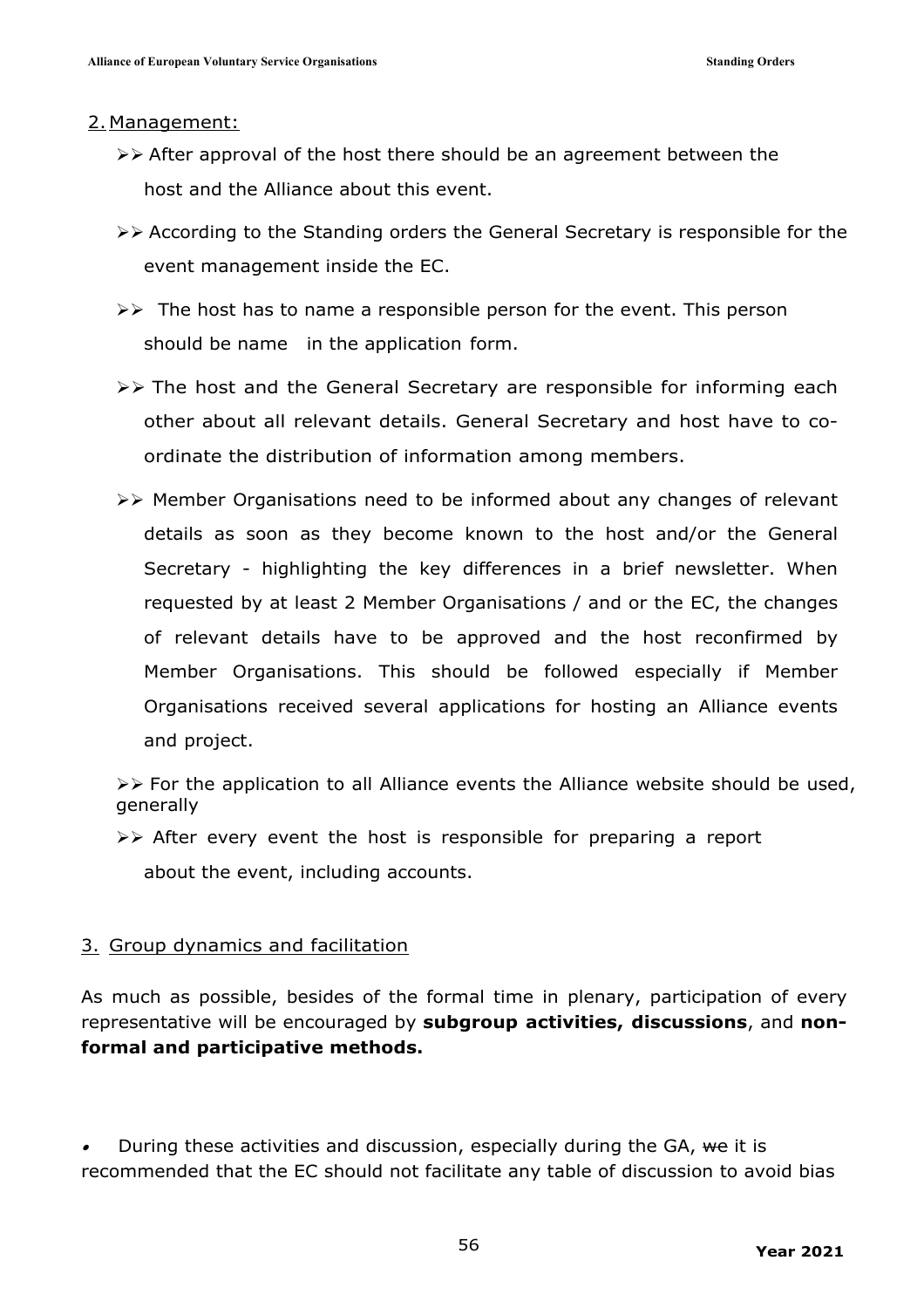For the General Assembly, once the agenda is approved, it is not possible to include any **additional discussion** that might come up during the GA. It is recommended that any later proposals should be pitched in max. 3 minutes and receive vote for approval of changing agenda by Member Organisations by clapping/raising hands. Considering **reporting session**, all the participants are expected to show up prepared as all reports are supposed to be circulated beforehand by the GA mailing. After highlighting key points, reporters may answer to pending questions from Member Organisations and clarify open points of the report.

# **Alliance projects:**

## 1.Application:

The Alliance should also create a clear and transparent system for applications to host the Alliance projects.

- $\triangleright\triangleright$ A call for hosting events has to be launched by EC according to actual needs or by members or by working groups. The proposal has to be sent to the Vice-president.
- ØØThe decision can be taken by the General Assembly, the plenary meeting or the Management Committee.
- $\triangleright\triangleright$  The proposal should include a short description of the project and estimated budget, including possible sources of funding of it.
- $\triangleright\triangleright$  If necessary the host has to prepare the grant application and submit it in due time to the Treasurer

# 2. Management:

- $\triangleright\triangleright$  After acceptance of the host there should be an agreement between a host and the Alliance about the project.
- $\triangleright\triangleright$  According to the Standing orders the Vice president is responsible for the

project management inside the EC.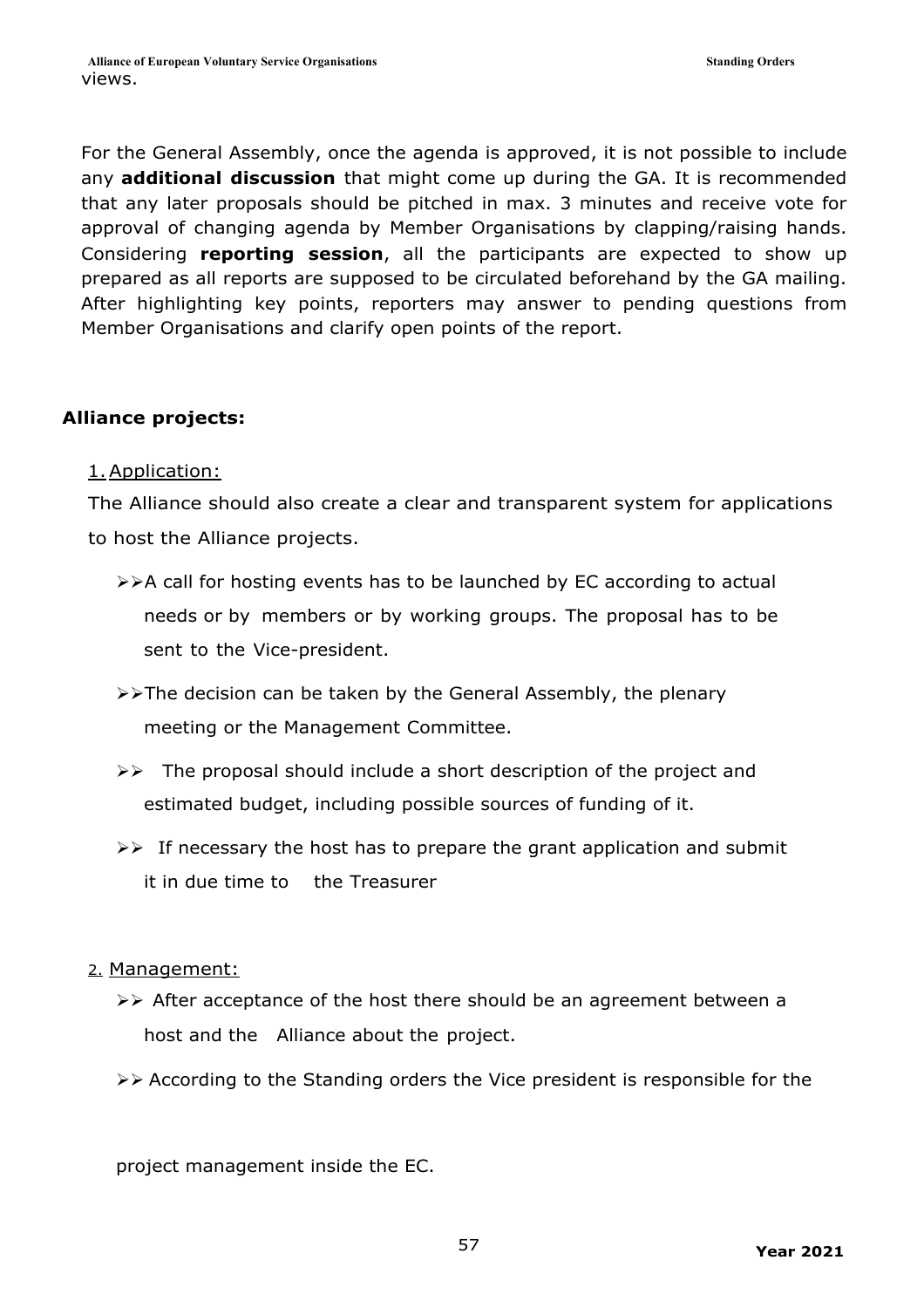$\triangleright\triangleright$  The host has to name a responsible person for the project.

- $\triangleright\triangleright$  The host and the Vice president are responsible for informing each other about all relevant details.
- $\triangleright\triangleright$  In case of the long-term project the host is responsible for interim reports to the EC and members.
- ØØ The Vice president and the host have to co-ordinate the distribution of information among members.
- $\triangleright\triangleright$  After completion of the project the host is responsible for preparing a report about the event, including accounts.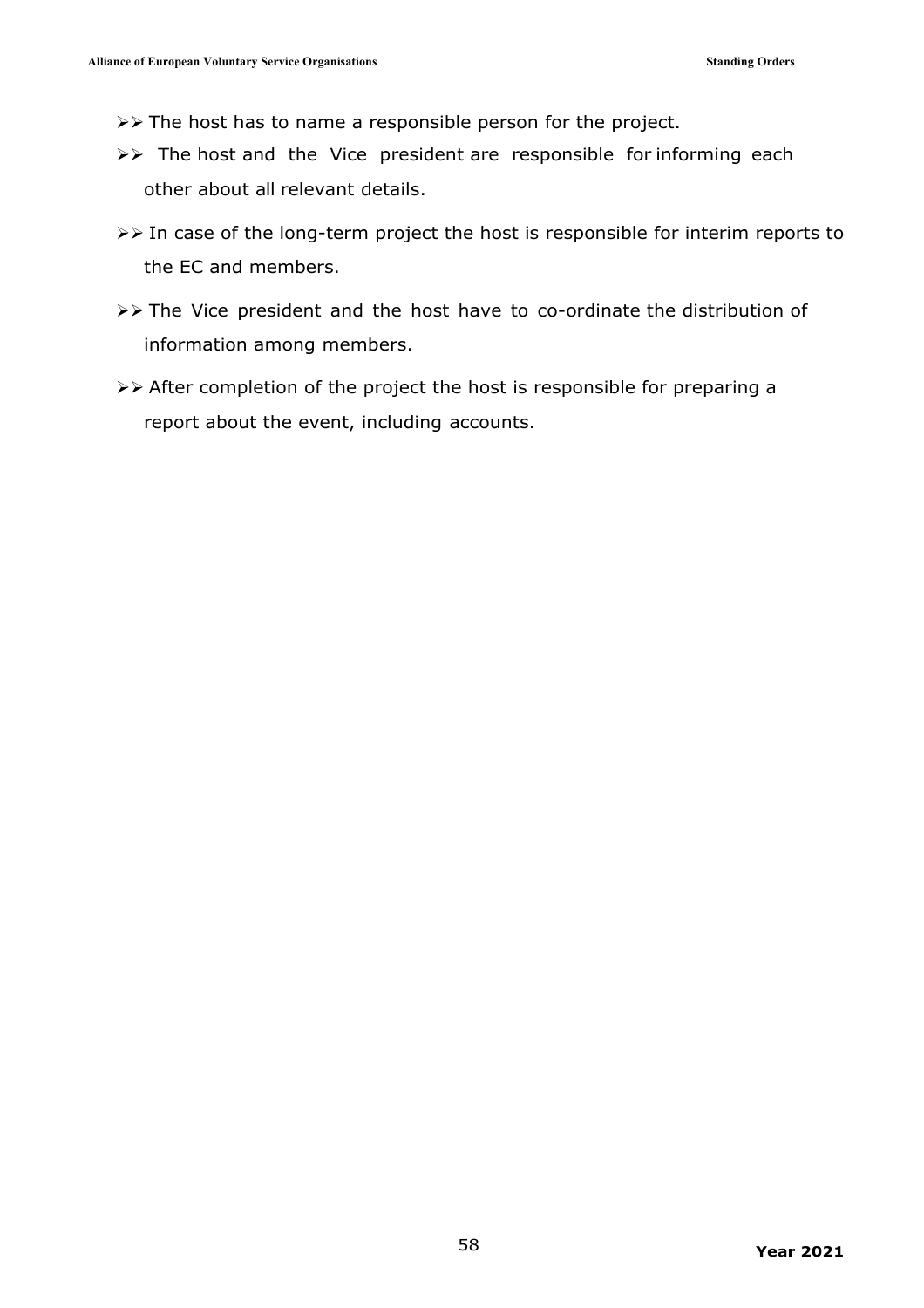# **Appendix 8 Application form of Alliance events and projects**

| <b>Application Form</b>                          |
|--------------------------------------------------|
| To the General                                   |
| Secretary of the                                 |
| Alliance                                         |
| (Name of organisation)                           |
| is willing to host the following Alliance event: |
| (Name of the event)                              |
| The responsible person is:                       |
|                                                  |

..........................................................................

*Please find attached our first draft proposals about dates, venue, content and financial information* (e.g.: travel reimbursement, participation fee(s),cancellation fee).*.*

Date, Signature on behalf of organisation

By submitting these data of your organisation, you give your consent for the Alliance to keep them in the network archives. You can at any moment require for your data to be deleted, by contacting alliance@alliance-network.eu In compliance with GDPR regulation of 2018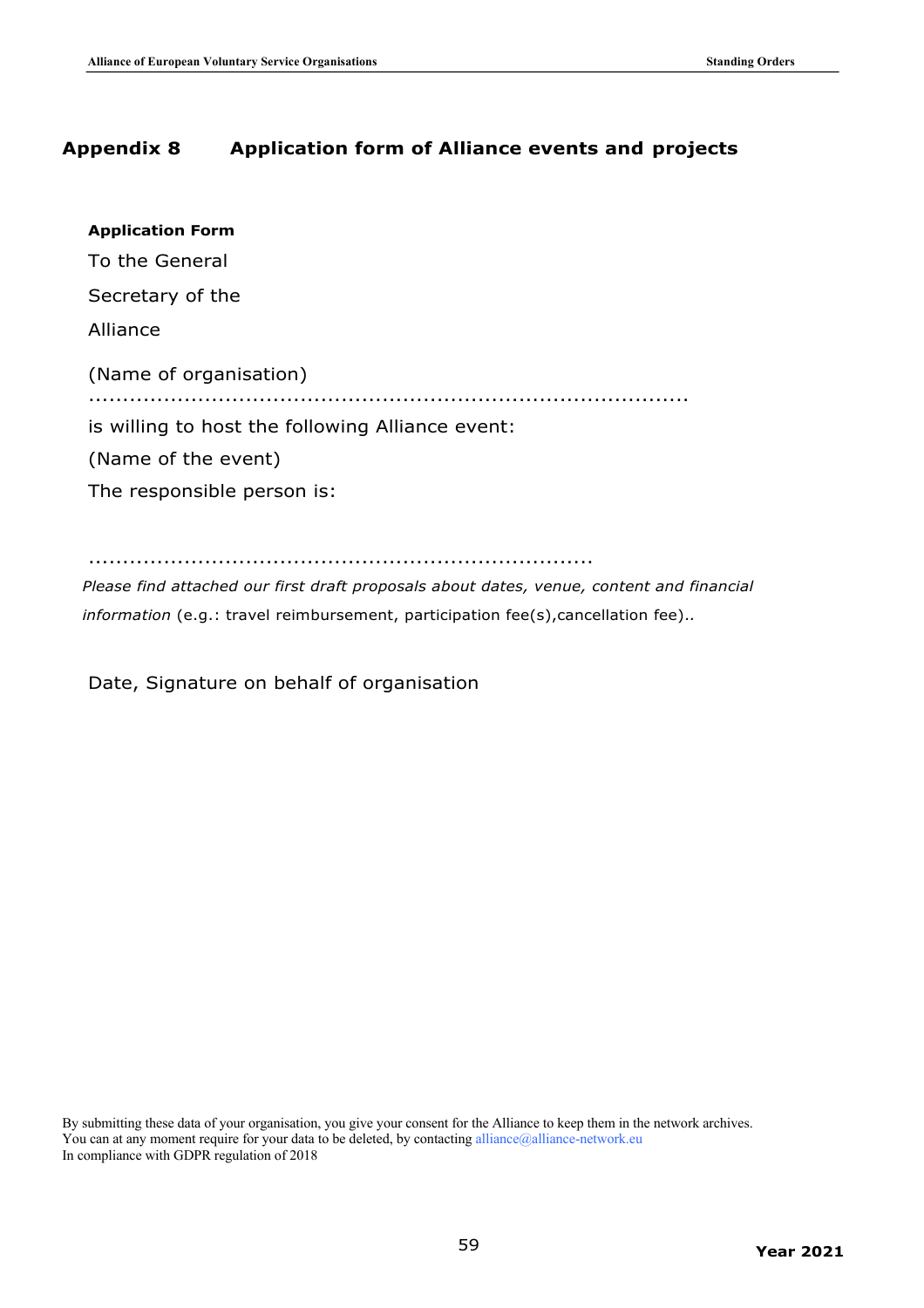# **Appendix 9 What to consider when thinking of hosting Alliance GA**

(recommended criteria for GA hosts)

• Recognising the importance of the General Assembly as a core event of the Alliance it is strongly recommended that application for hosting this Alliance event always meets the following criteria:

- The venue can accommodate around 100 participants during a period up to 4 days excluding travel days;
- $\bullet$  The venue should be easily accessible in terms of international and local travel;
- The plenary room should have enough space for 100 places, possibly with less formal setting (e.g. several round tables) to enable non-formal methods of exchange, and should be equipped with microphones and projector;
- Additional working space for smaller groups should be available, as well as informal spaces where members can continue to have discussions in an informal way;
- Detailed and true travel/venue information should be presented to the members not later than the preceding GA;
- Internet access, stationery, meeting rooms and the standard working facilities should be easily available and included in the hosting costs;
- The host should be able to cater to the special needs of participants;
- To have in mind the possible need to apply for visa for participants;
- The GA should take place at the beginning of November;
- The hosting costs should be kept as low as possible yet enabling the host to maintain good hospitality standard. The suggested maximum amount is 50 Euros/person/day.
- The treasurer shall be informed about the potential costs resulting from cancellation policies.
- When choosing the host organisation those members who never hosted GA before should be given the priority.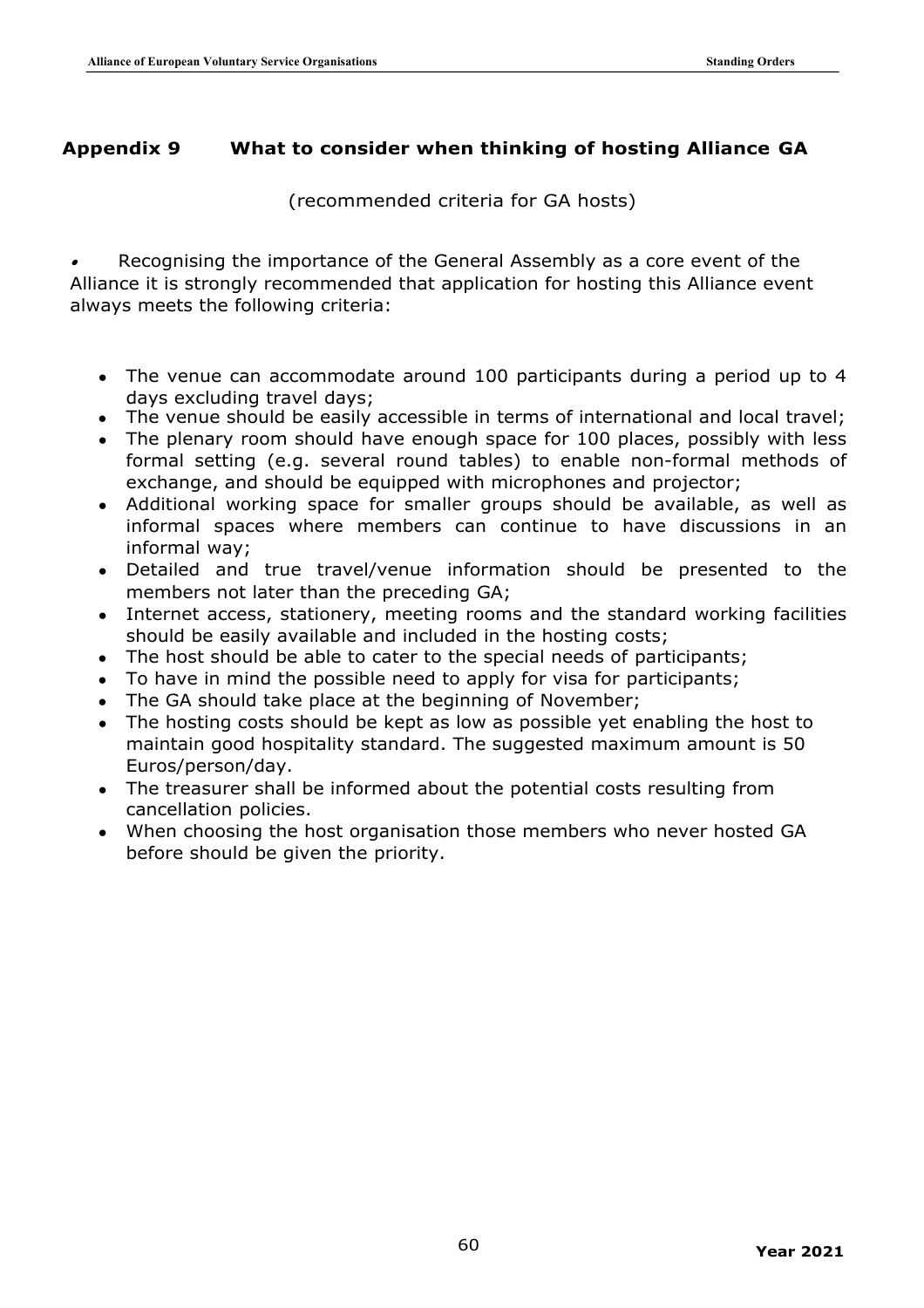## **Appendix 10 What to consider when thinking of hosting Alliance TM**

## (recommended criteria for TM hosts)

Recognizing the importance of Technical Meeting as a core event of the Alliance it is strongly recommended that application for hosting this Alliance event always meets the following criteria:

- The venue can accommodate at least 150 participants during period of about one week;
- The venue should be easily accessible in terms of international and local travel;
- The venue should have at least 2 meetings rooms for bilaterals, one for members and one for partners and guests;
- Detailed and true travel/venue information should be presented to the participants;
- Internet access should be easily available and preferably included in the participation fee;
- To have in mind the possible need to apply for visa for the majority of participants;
- The period of Technical Meeting should be during the first week of March, and it should cover one weekend to secure lower rates for international travel;
- The participation fee should be kept as low as possible yet enabling host to maintain good hospitality standard. The amounts depend on the country where the event takes place and it should be based on Erasmus+ organizational support (Mobility of youth workers).
- To have in mind the cancellation policy of the venue and clearly communicate it (if necessary) to the MOs/partners/guests in the infosheet and to add the cancellation policy in the registration form.
- When choosing the host organisation those members who never hosted TM before should be given the priority.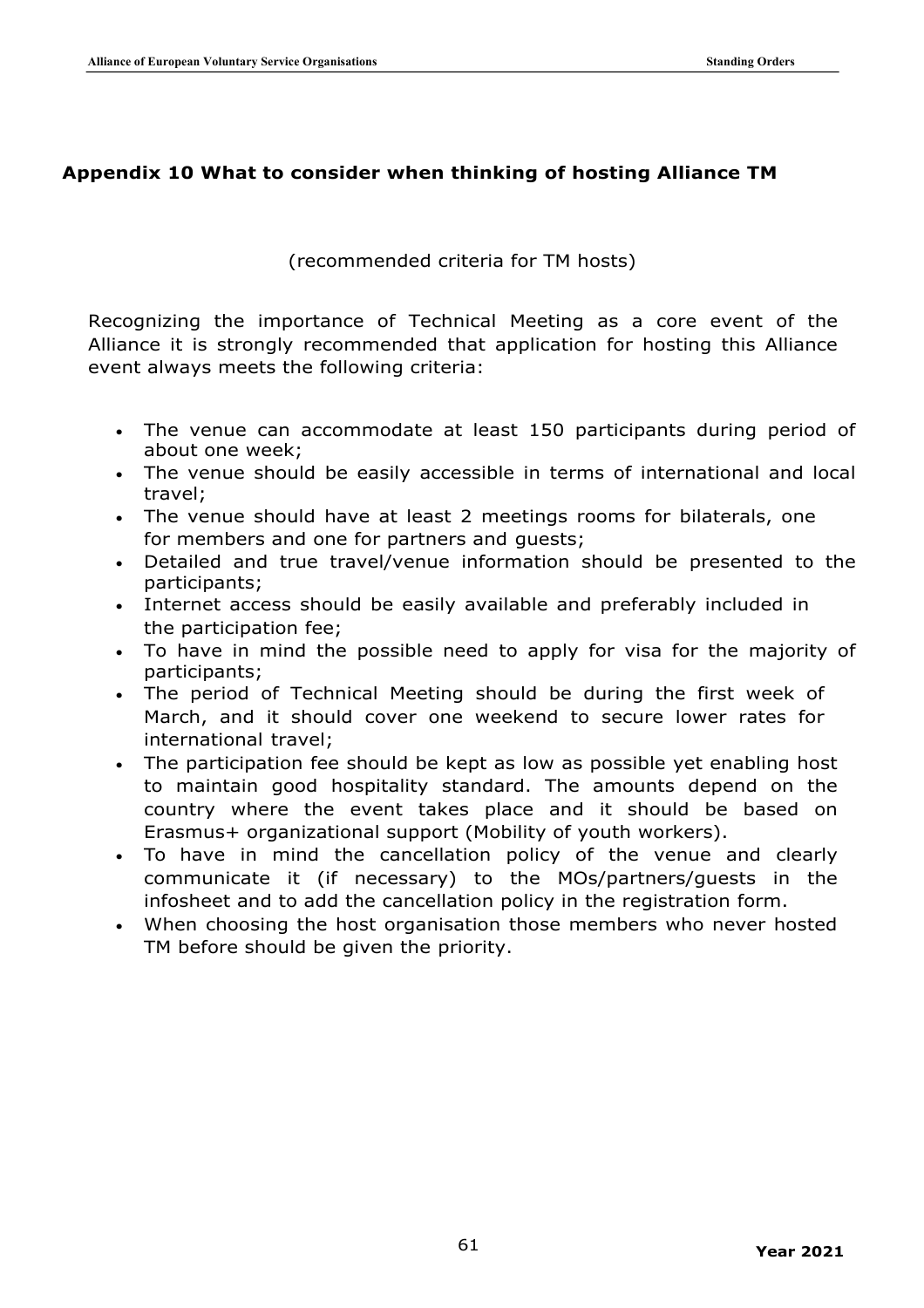# **Appendix 11 Information dissemination**

(see explanation of the proposal in a separate document)

The responsibility for managing dissemination of information in the Alliance lies on the General Secretary and the task is performed by the Secretariat. The Alliance website should be a preferred means for information dissemination.

#### **General Assembly:**

Beside formal and constitutional needs, it is recommended to send not more than 4 emails prior the General Assembly, gathering the different information, calls and proposals for the General Assembly. Reminders and emails regarding other topics can be additionally send.

An **online folder** open to all the member organisations is recommended as it enable sharing the documents easily and having permanent access to them. A **summary** of the documents enables to have an overview.

Also, to facilitate the appropriation of the different documents:

Presenters should include a summary and the proposal listed in bullet points.

The **length** of the proposals should be no more than 3.000 words long, including the background information.

In case of any changes after the deadline for submission, **changes** should be clearly highlighted in the new version;

In order to respect and follow the **deadlines** of proposals submission and to enable representatives and proxy voters to prepare properly, last-minute proposals should be submitted only in exceptional cases and the GA has to allow the addition before these proposals can be discussed and extended by plenaries.

## **EC:**

Decision list of the General Assemblies with the adopted Plan of Action and the summaries of Executive Committee Meetings shall be circulated to **all members** no later than 4 weeks after the event. The draft Minutes of the General Assembly shall be sent out to the members no later than 3 weeks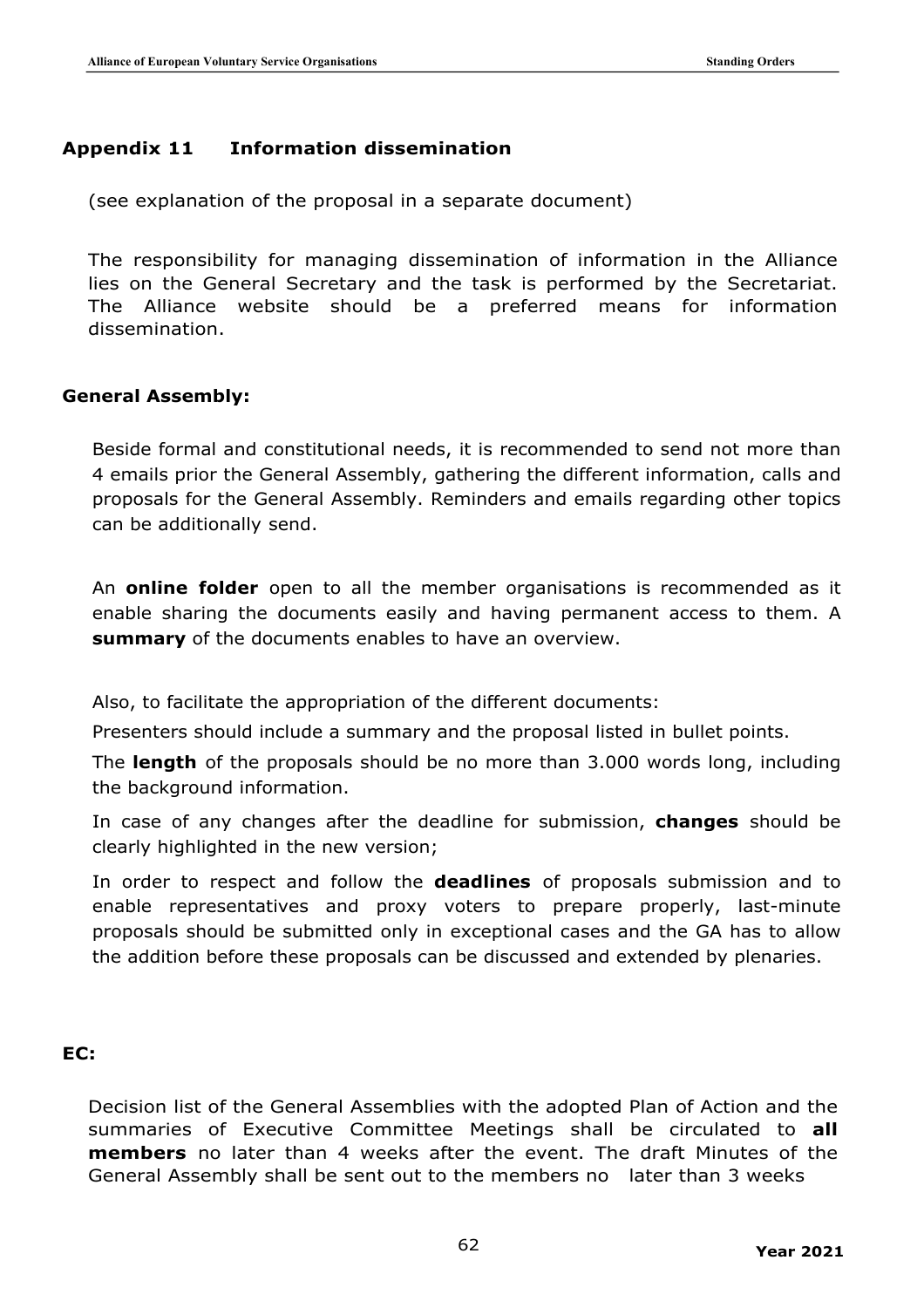before the Technical Meeting. The draft Minutes of the EC meetings shall be available to the members no later than 4 weeks after the meeting; a decision list of the EC meeting no later than 2 weeks after every EC meeting.

Information on the meeting/event of the Alliance representative(s) should be circulated to all members within 4 weeks after the event under the responsibility of the representative. All members have the right to be informed about all invitations received.

Members shall be informed about all contracts and agreements signed in the name of the Alliance within 4 weeks after it is done. Each member, at their request, has the right to receive the full copy of the above.

#### **Working Groups:**

Reports of every meeting shall be sent out to the members no later than 4 weeks after every WG meeting.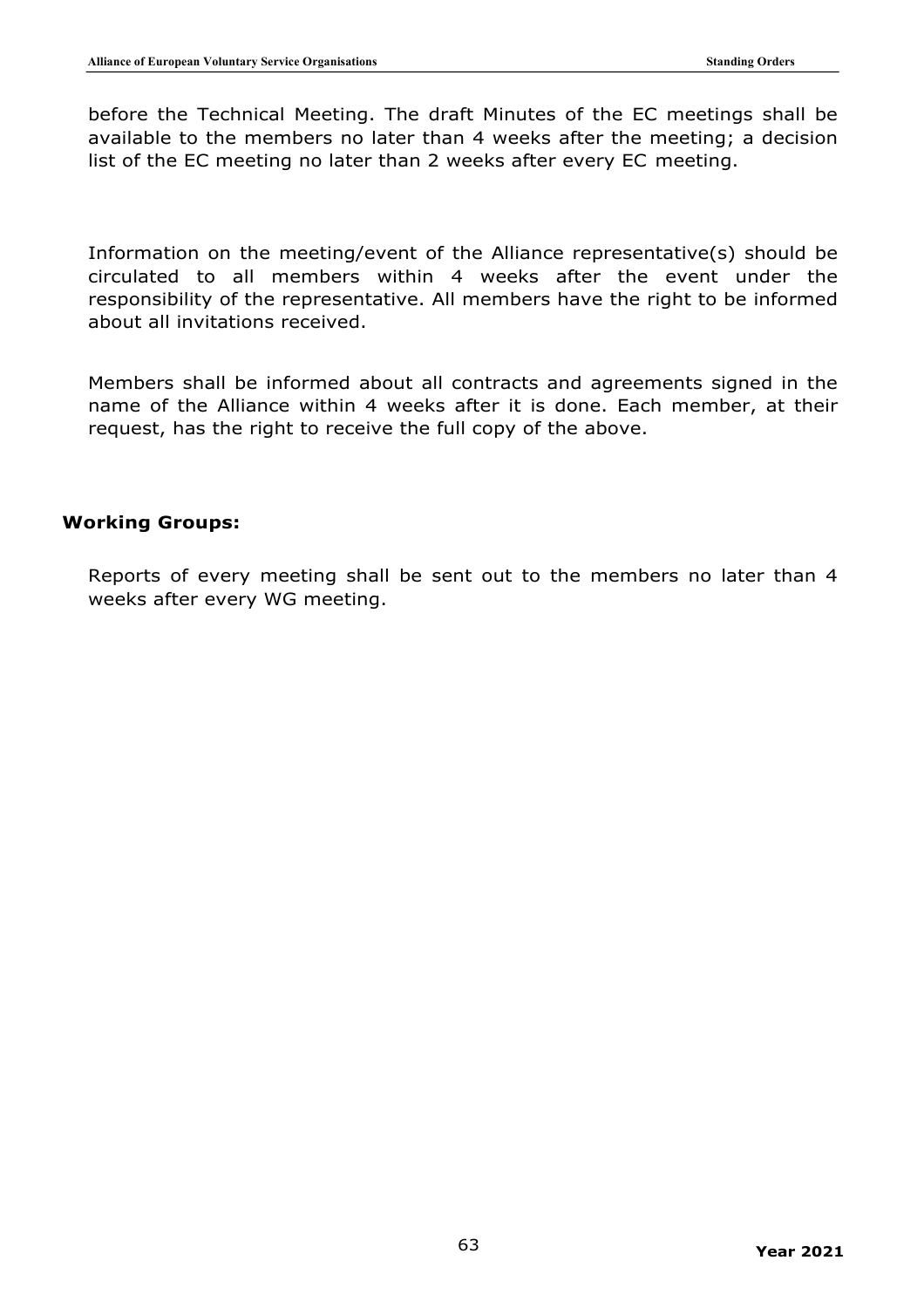## **Appendix 12 Guest application form**

# **GUEST APPLICATION FORM**

To be filled out by organisations that want to apply for guest status of the Alliance of European Voluntary Service Organisation.

To be sent to the Alliance General Secretary (general-secretary@alliancenetwork.eu) at least three weeks before the General Assembly of the Alliance.

## **GENERAL INFORMATION**

Name of organisation: Founded in (year): Legal status: Number of members: Address (postal): Telephone: Fax: Email: Website: Contact person (for the Alliance): Email: Membership/Partnership and/or branch in other international networks or organisations:

## **INFORMATION ON THE ORGANISATION**

- 1. What are the aims of your organisation?
- 2. What are the activities of your organisation?
- 3. What is the target group for your activities?
- 4. Please give some details of your workcamps (type of activities, duration, number of international/national volunteers, leaders/coordinators, etc.) If you are not organising any, please give details about your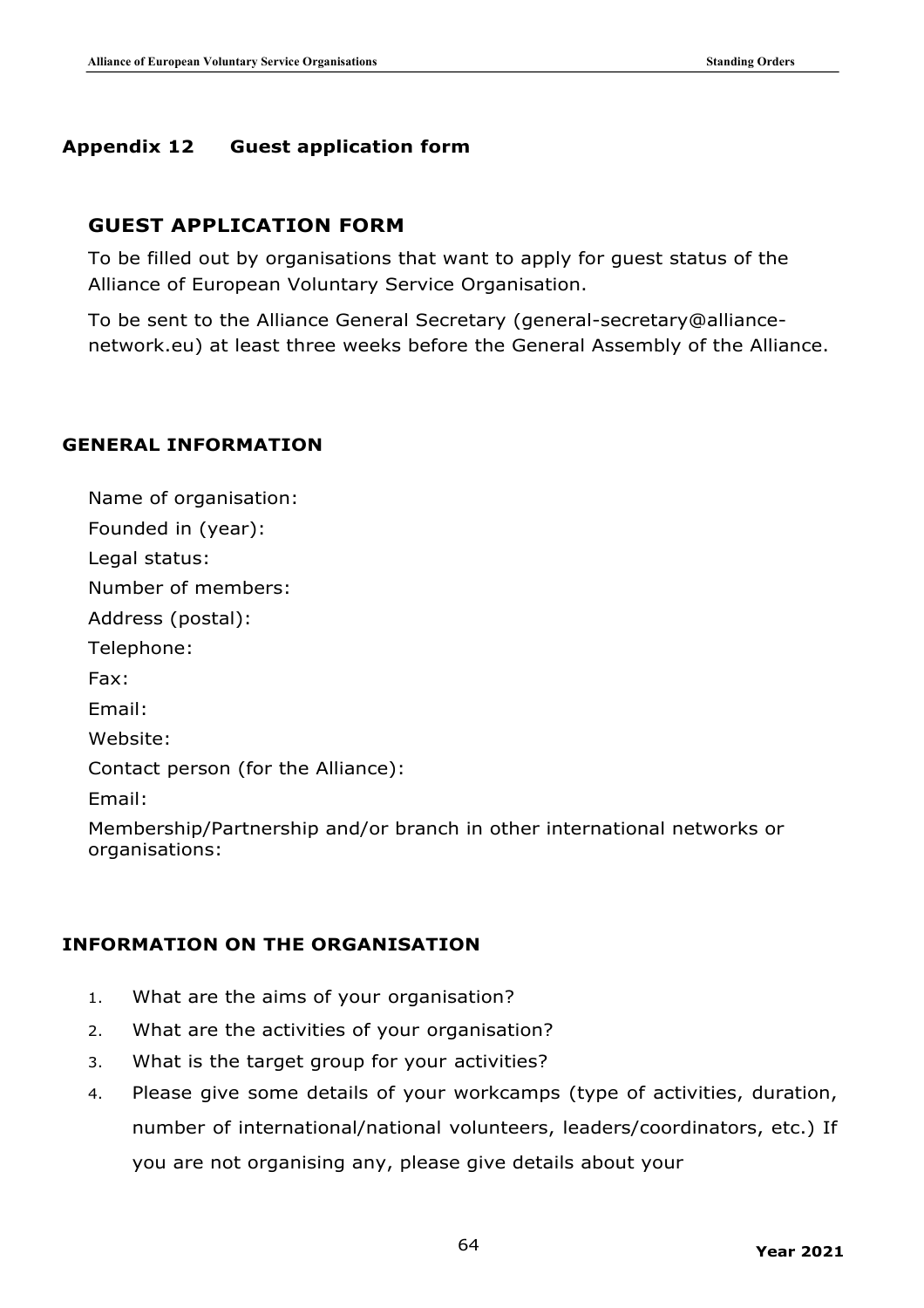implementation plans for the coming year.

- 5. In the last 3 years:
	- a. How many workcamps, M/LTV projects did you organise?
	- b. How many international volunteers did you host (workcamps, M/LTV):
	- c. How many volunteers did you send abroad (workcamps, M/LTV):
	- d. Which Alliance members have you cooperated with and in what capacity:
- 6. How many people work in your office?
- 7. Can you give a short description of the organisational structure?
- 8. Why do you seek guest status with the Alliance?
- 9. How could you contribute to the Alliance?

By submitting this application you agree that you have read, understood and will fully comply with the Alliance Quality charter.

By submitting these data of your organisation, you give your consent for the Alliance to keep them in the network archives. You can at any moment require for your data to be deleted, by contacting alliance@alliance-network.eu In compliance with GDPR regulation of 2018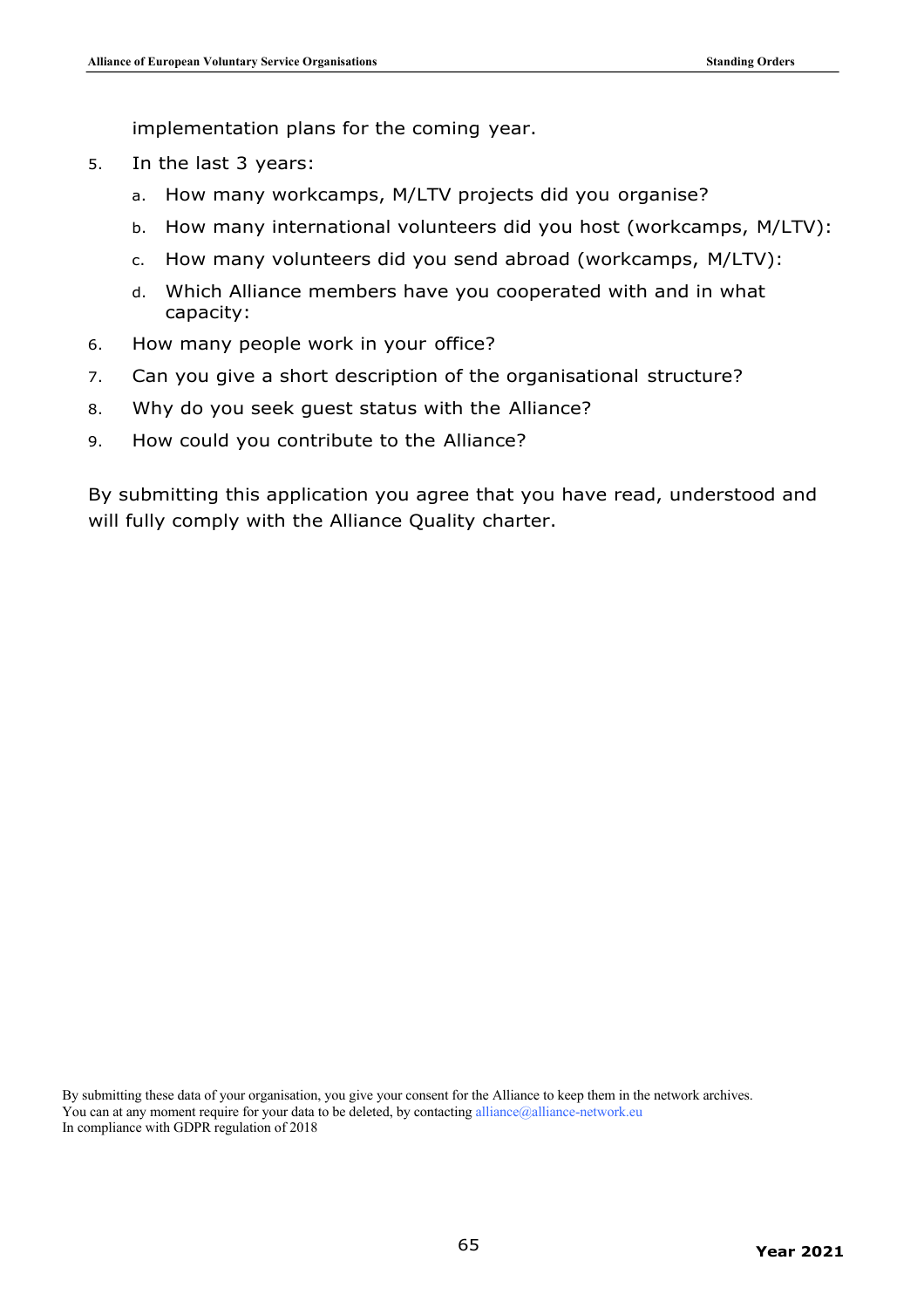# **Appendix 13 Letter of support**

# **LETTER OF SUPPORT**

To be provided by the member organisation wanting to support new guests of the Alliance of European Voluntary Service Organisation.

To be sent to the Alliance General Secretary (general-secretary@alliancenetwork.eu) at least three weeks before the General Assembly of the Alliance.

The letter should include the following information:

- Name of the member organisation:
- Name of the supported organisation:
- When did you start cooperating (year)?
- What kind of activities have you jointly implemented?
- If you have already had volunteers' exchanges how many volunteers did you send and receive?
- What benefits will the Alliance gain by the participation of this organisation?
- Are you willing to be the Tutor of this organisation during the following year?

By submitting these data of your organisation, you give your consent for the Alliance to keep them in the network archives. You can at any moment require for your data to be deleted, by contacting alliance@alliance-network.eu In compliance with GDPR regulation of 2018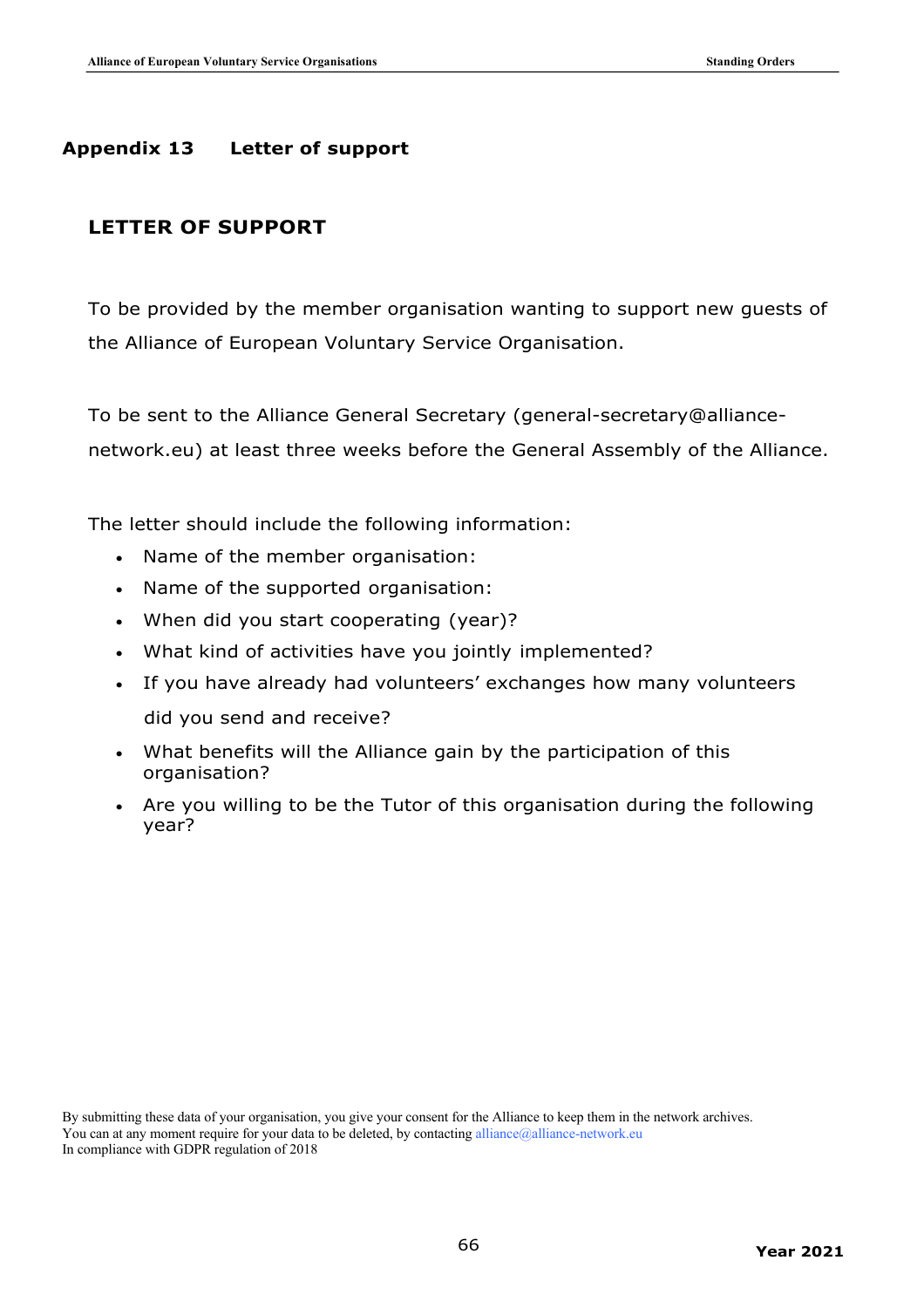## **Appendix 14 Partner application form**

# **PARTNER APPLICATION FORM**

To be filled out by organisations that want to apply for partner status of the Alliance of European Voluntary Service Organisation.

To be sent to the Alliance General Secretary (general-secretary@alliancenetwork.eu) at least three weeks before the General Assembly of the Alliance.

## **GENERAL INFORMATION**

Name of organisation: Founded in (year):

Legal status:

Number of members:

Address (postal):

Telephone:

Fax:

Email:

Website:

Contact person (for the Alliance):

Email:

Membership/Partnership and/or branch in other international networks or organisations:

## **INFORMATION ON THE ORGANISATION**

- What are the aims of your organisation?
- What are the activities of your organisation?
- In which years have you hold the guest status in Alliance?
- How did your organisation benefit from the cooperation with Alliance/Alliance organisations. How many/With which member organisations did you cooperate with?
- What is the target group for your activities?